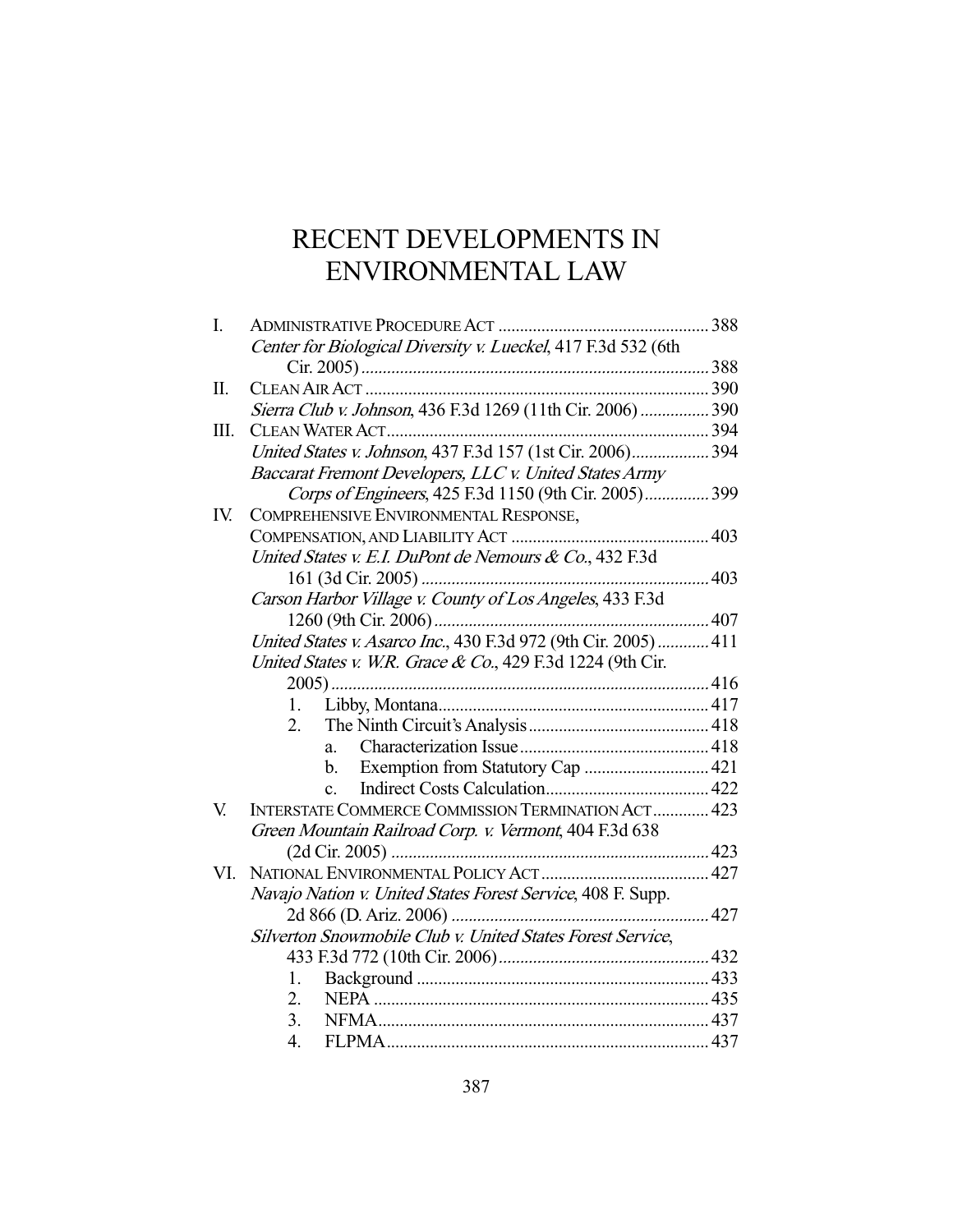#### I. ADMINISTRATIVE PROCEDURE ACT

# Center for Biological Diversity v. Lueckel, 417 F.3d 532 (6th Cir. 2005)

 In 1992, Congress designated certain sections of several Michigan rivers and their adjacent lands as part of the wild and scenic rivers system. It charged the Forest Service with setting river corridor boundaries and promulgating management plans for each section within a year of the designation. It was undisputed that the Forest Service had yet to do this, even by the time of appellate review in 2005. Plaintiffs were members of three environmental groups and challenged the Forest Service's inaction under, inter alia, the Wild and Scenic Rivers Act.

 The Forest Service filed a motion for summary judgment arguing that the plaintiffs did not having standing to sue. In response, nine plaintiffs filed affidavits stating how they were aggrieved by the Forest Service's inaction. The district court agreed with the Forest Service that the plaintiffs had not met the three-part constitutional test for standing: injury, traceability, and redressability. The United States Court of Appeals for the Sixth Circuit reviewed the case *de novo*.

 The Sixth Circuit first addressed whether the plaintiffs had standing under the Administrative Procedure Act (APA). The court decided summarily that the failure to create the boundaries and management system was "agency action" within the meaning of the APA, 5 U.S.C. § 551(13) (2000). The court said that plaintiffs did not allege a "legal wrong" resulting from the inaction, but rather they alleged that their aesthetic, recreational and scientific interests were protected within the "zone of interests" of the Wild and Scenic Rivers Act. The court did not dispute this, also assuming that associational standing was satisfied.

 However, the zone of interests test is not a constitutional one. The requisites of injury, traceability, and redressability must all be met before the constitution permits the plaintiffs to sue. The court first addressed whether the plaintiffs had alleged an injury. To meet the constitutional minimum, the plaintiffs had to prove that the failure to demarcate the boundaries and create a management plan for the rivers injured them. The court, however, would not permit generalized allegations that their use and enjoyment of the areas in question was hampered. They had to show "site specific activities" that diminished their use and enjoyment of the lands. Recall that the Sixth Circuit was reviewing a summary judgment decision. The court appeared to have trouble distinguishing between the merits of the case and the baseline showing of standing.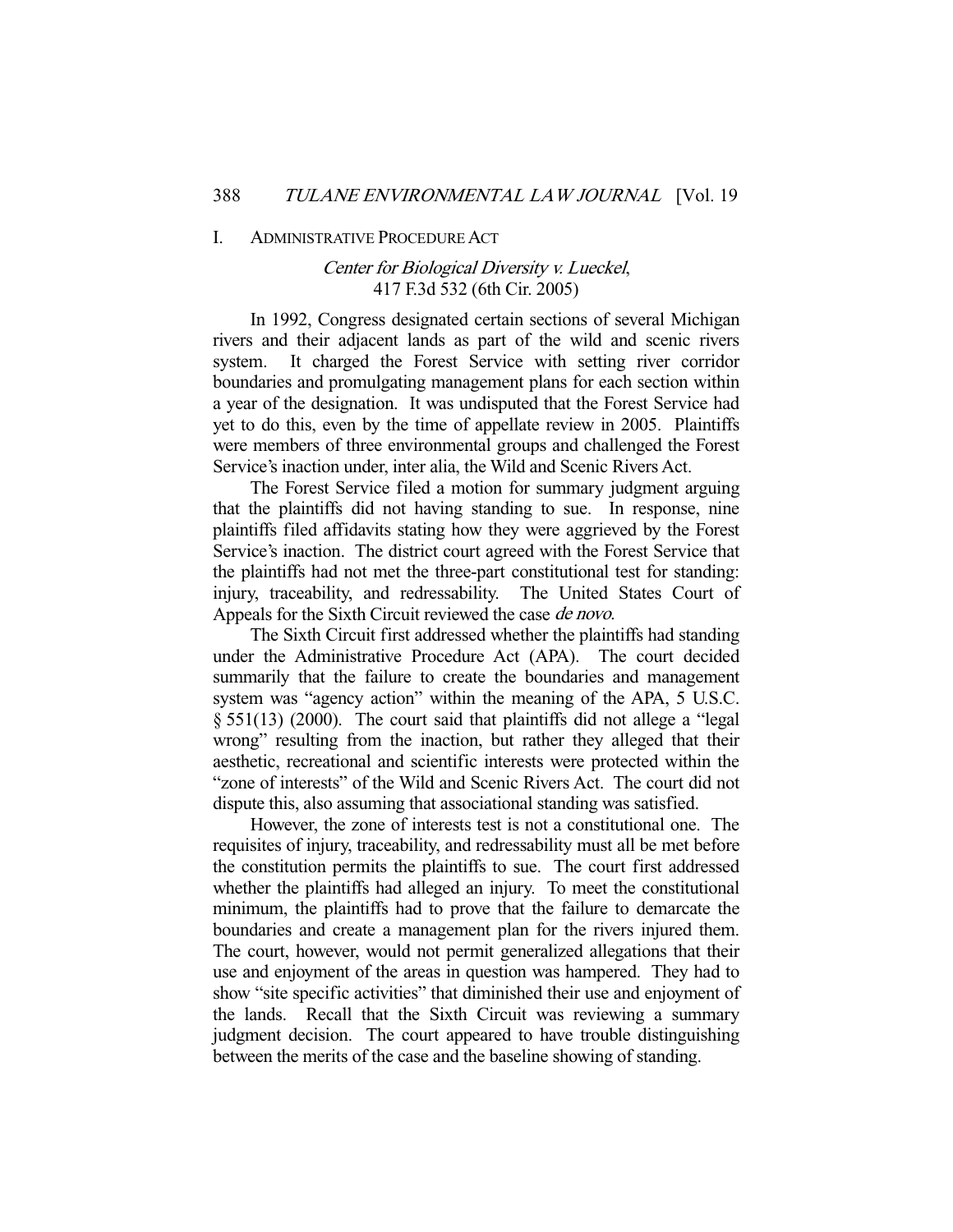The court admonished the plaintiffs that they mostly had referred only generally to logging and road building, but did not establish that these activities actually impinged their enjoyment of the lands. Notably, and rather troublingly, the court cited Justice Scalia's dissent from a recent United States Supreme Court standing case, rather than the majority opinion itself, and concluded, "Expressions of generalized concern are insufficient to establish the requisite injury." See Friends of the Earth, Inc. v. Laidlaw Envtl. Servs., Inc., 528 U.S. 167, 199 (2000) (Scalia, J., dissenting). The court used this proposition to declare that some of the plaintiffs allegations of injury were generalized because logging and road-building was only underway on "small portions" of the areas in question.

 However, the court found that two of the nine plaintiffs had pointed to specific logging and flooding projects that interfered with their enjoyment of the lands. Thus, for these two plaintiffs, the court moved to step two: traceability (or causation). The pertinent inquiry here is whether the defendant caused the injury in question, or whether the injury can be traced to the defendant's conduct. The court noted that the third constitutional requisite for standing, redressability, is "closely related" to traceability, for the plaintiff must prove that the harm will be alleviated by a judicial decree. Within the context of an agency's noncompliance with procedural requirements, the court cited another circuit's analysis and stated that two links must be established: "a link between the plaintiff's injury and some substantive decision of the agency, and a link between that substantive decision and the agency's procedural omissions." See Fla. Audubon Soc'y v. Bentsen, 94 F.3d 658, 668 (D.C. Cir. 1996) (en banc).

 As to the first link, the court concluded that one logging project resulted from a Forest Service decision. However, it concluded the flood project was not a result from any decision by Forest Service. As to the second link, whether the procedural abdications caused the decision which enabled the injury-inflicting harm, the court looked inquired how likely the promulgation of the management system and corridorboundaries would prevent the logging. The court, citing to the Supreme Court, noted that this showing of procedural causation and redress are "relaxed." See Lujan v. Defenders of Wildlife, 504 U.S. 555, 572-73 n.7 (1992) (stating that a plaintiff need not show "with any certainty" whether the procedural obligation would affect the injury-inducing conduct).

 The court then, apparently trying to educate the Supreme Court, argued that even with this lax showing, the plaintiffs still need to show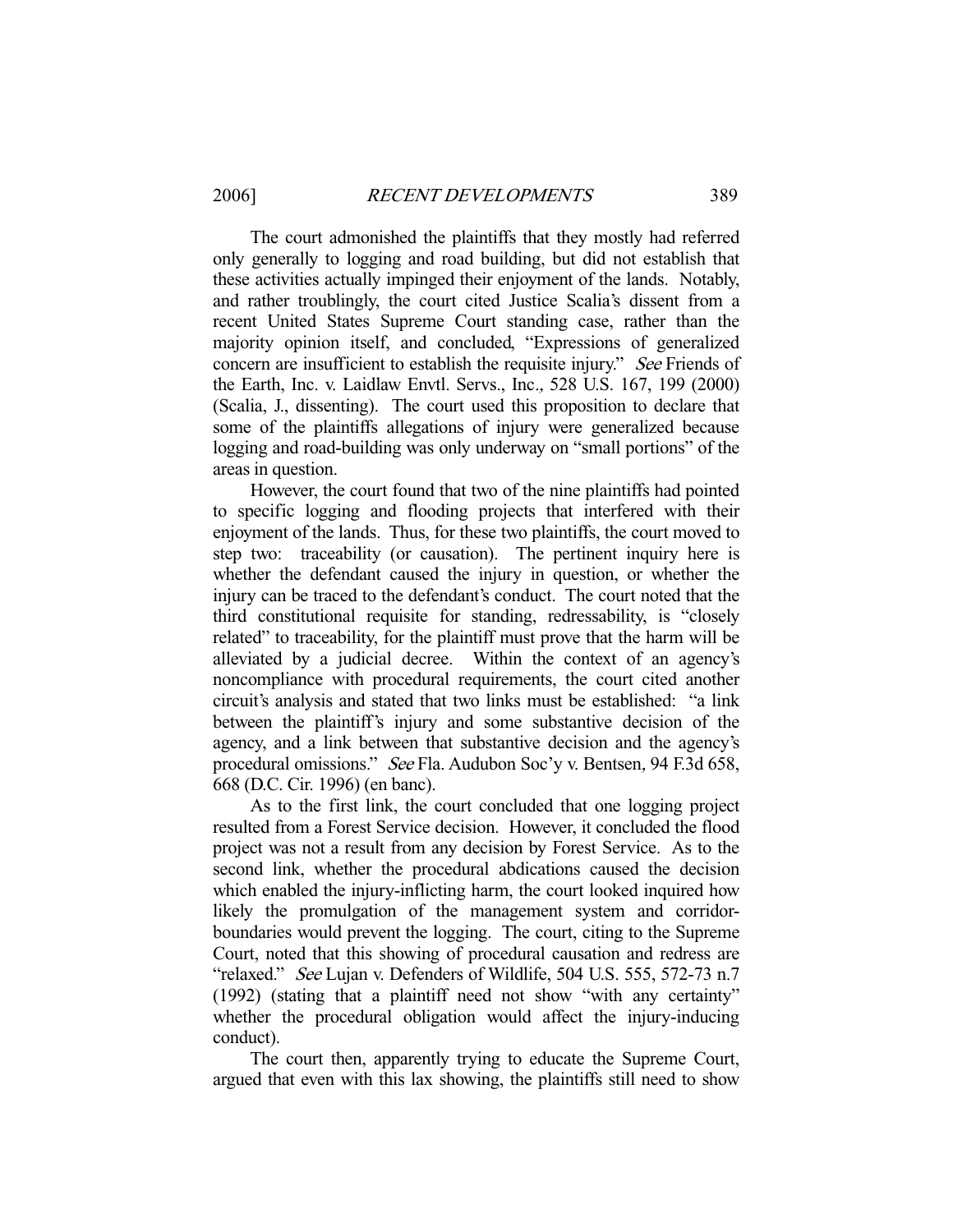the constitutionally required quantum of redressability. The court then said that plaintiffs did not point to specific facts that would lead to the conclusion that the procedural obligations would change the Forest Service's decision-making on logging activities and whether those decisions would even protect the area from logging. Despite one plaintiff alleging that a management plan would diminish the amount of logging, the court held that his assertion was not specific enough. The court also dismissed plaintiff's contention that the lack of a management plan affected the agency's consideration of a highway. Once again, although the court was deciding the question of standing, the opinion recurrently analyzed the merits of the case through the summary judgment lens.

 The Sixth Circuit concluded that, in general, the plaintiffs had not proved that the existing management plans at the forests in question were any less restrictive than the plans would be if the procedural obligations were followed. In summary, the court concluded that the plaintiffs had not averred specific enough facts to prove that what they asked for would redress their injuries. It is transparent that although the Sixth Circuit was deciding the preliminary issue of standing, they conflated the constitutional analysis with a decision of the merits of the case. The Supreme Court specifically prohibited this conflated analysis in Warth v. Seldin, 422 U.S. 490, 501 (1975).

#### Noah Perch-Ahern

## II. CLEAN AIR ACT

## Sierra Club v. Johnson, 436 F.3d 1269 (11th Cir. 2006)

 The United States Court of Appeals for the Eleventh Circuit found that the EPA abused its discretion by not objecting to the King Finishing permit issued by the Georgia EPD because the Georgia EPD did not follow notice requirements outlined in the Clean Air Act Title V, but the court also found the EPA reasonably interpreted its regulations in limiting the state permitting authority's public reporting requirements to reports of violations and documentation supporting permit decisions. Plaintiffs, the Sierra Club and Georgia Forestwatch asked the Eleventh Circuit to review an Environmental Protection Agency (EPA) order denying the plaintiffs' requests that the EPA object to four Clean Air Act Title V permits. Title V of the Clean Air Act (Title V) does not impose any substantive air quality control requirements, but is meant to increase source accountability and ensure compliance with existing requirements. To achieve that end, Title V requires permits to contain monitoring and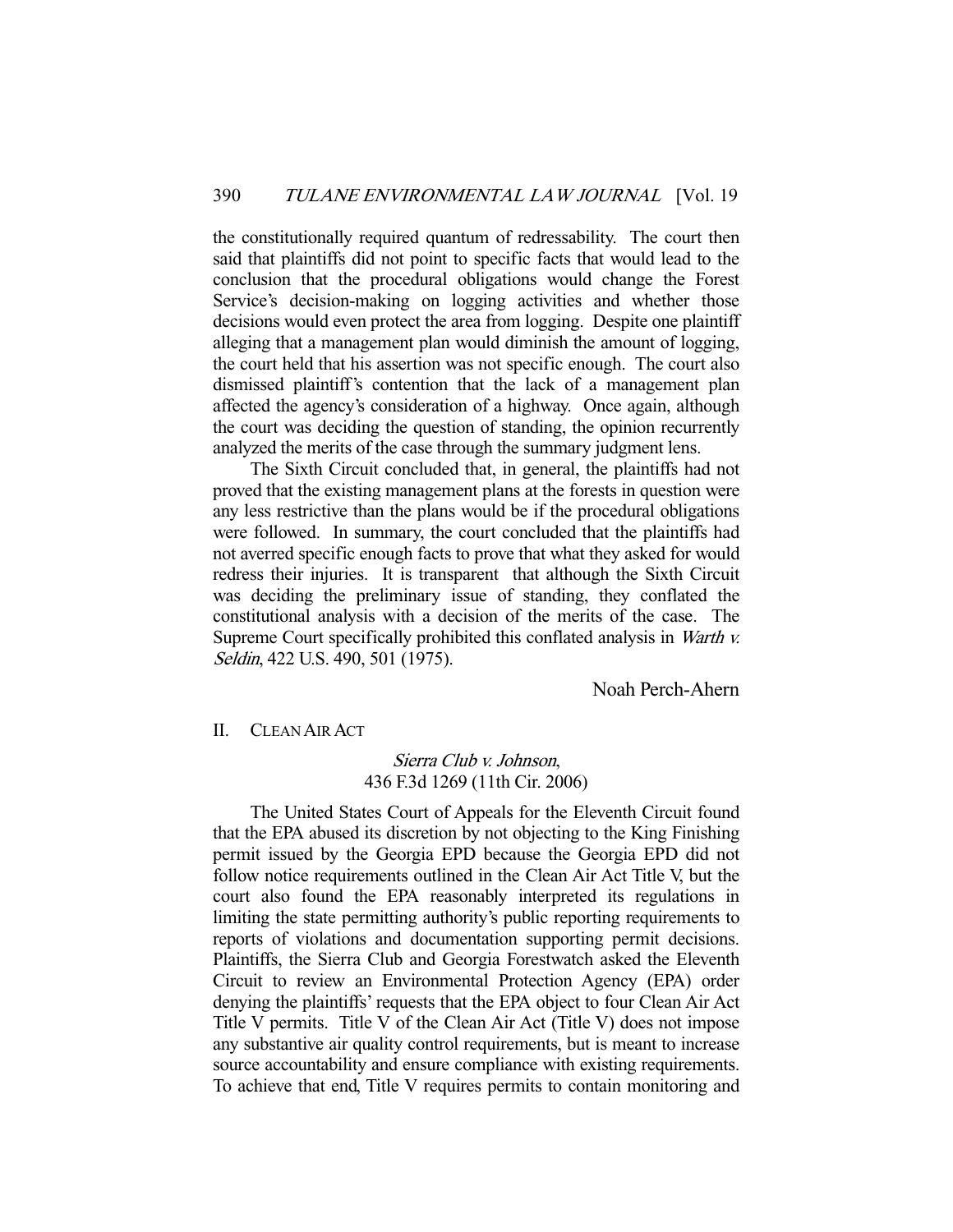record-keeping requirements and imposes public participation requirements.

 According to EPA regulations, to comply with the public participation requirements, the public must be given notice and time to comment before the issuance of a Title V permit. Notice must be given to the public at large through newspapers and must be afforded to individuals through mailing lists, including those who request in writing to be notified of a draft permit. The state permitting authorities must give notice at least thirty days before any public hearing and provide thirty days to comment on a Title V draft permit. After the state authority considers comments and approves the permit, it is sent to the EPA for review. The EPA then has forty-five days to object to the permit. If there is no objection from the EPA, then any person may challenge this lack of objection within sixty days after the forty-five day review period has expired. In court, if the petitioner can prove the permit does not comply with Title V, then the court can compel the EPA to issue an objection to the permit.

 In the case at bar, four permits were issued by the Georgia Environmental Protection Division (EPD) to King Finishing, Monroe Power, and Shaw Industries' plants No. 2 and No. 80. The EPA did not object to the permits and the plaintiffs petitioned the EPA to object, but the EPA denied this request. In the Eleventh Circuit, the Sierra Club challenged the validity of the permit the EPD issued to King Finishing because the EPD did not implement a mailing list to notify the public of its right to comment. Furthermore, the Sierra Club and Georgia Forestwatch challenged the EPA's lack of objections to all four permits because of EPD's failure to require the facilities under Title V to report all monitoring data and to provide all relevant information to the public during the comment period.

 For Sierra Club's claim regarding King Finishing, the court easily found that the EPD did not comply with Title V's notice requirement because it did not create a public notice mailing list until after the comment period had expired. To finalize that conclusion, however, the court still had to determine if the Sierra Club had standing to bring the claim and whether the EPA is required to object to procedural defects, even when there are no substantive defects in the permit.

 Although the Sierra Club presented an affidavit of a member who lives and fished near the plant expressing concerns with the facility's emissions, the EPA claimed the Sierra Club does not have standing because it did not present an affidavit from a member who did not comment but would have had proper notice been given. Following the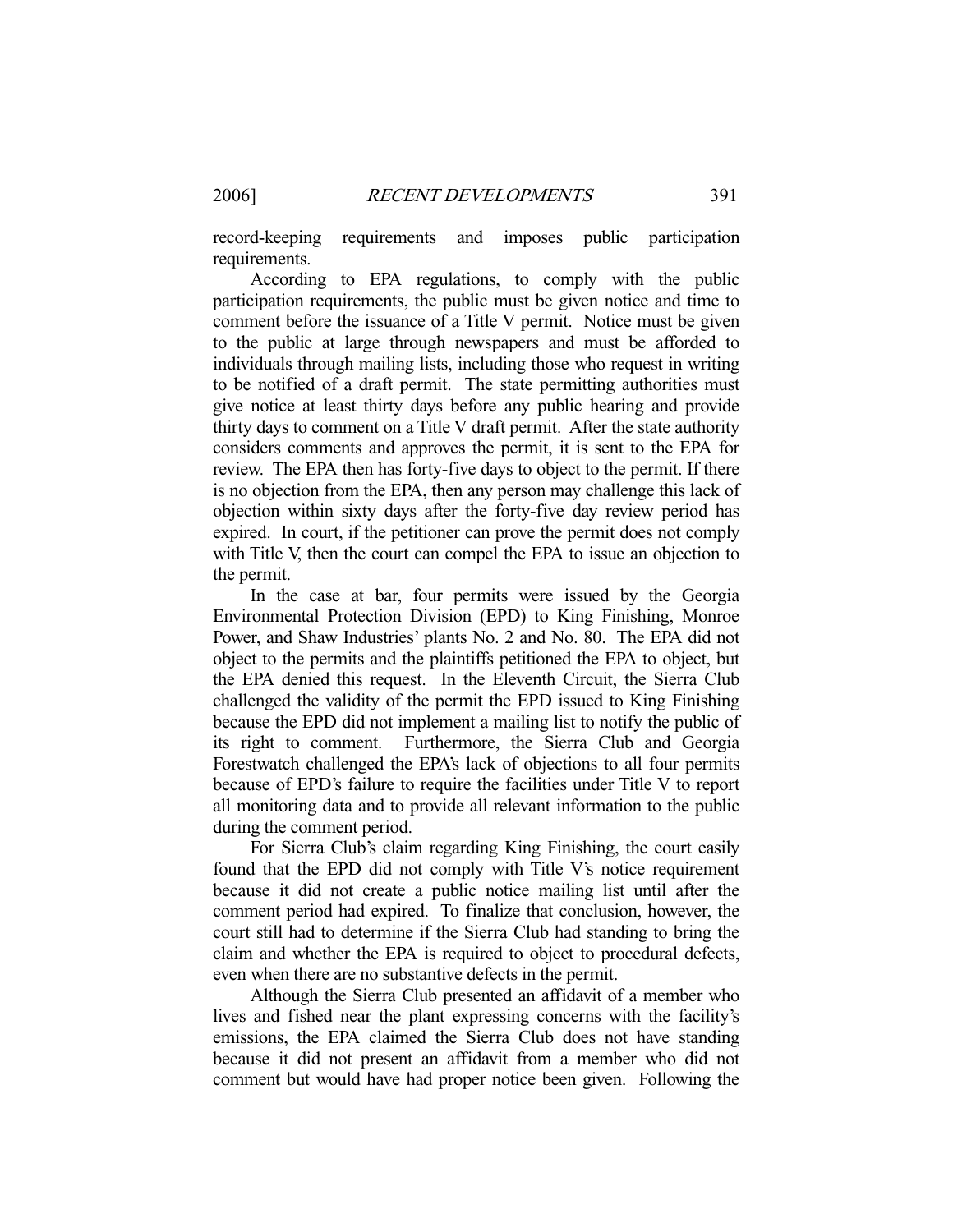analysis in *Lujan v. Defenders of Wildlife*, the court found that enforcement of a procedural right "requires determining whether he [the plaintiff] has suffered a concrete injury as a result of the claimed procedural error or omission." Sierra Club v. Johnson, 436 F.3d 1269, 1277 (11th Cir. 2006). Furthermore, to prove standing, the plaintiff's injury cannot be a generalized claim. *Id.* (citing Lujan v. Defenders of Wildlife, 504 U.S. 555, 573-74 (1992)). To determine standing here, the court asked "if he [the plaintiff] established that the claimed violation of the procedural right caused a concrete injury in fact to an interest of the plaintiff that the statute was meant to protect." Id. at 1277-78 (citing Fla. Audubon Soc'y v. Bentsen, 94 F.3d 658, 655 (D.C. Cir. 1996)). To meet the burden established in *Florida Audubon Society*, the plaintiff must show that "they use the affected area and are persons 'for whom the aesthetic and recreational values of the area will be lessened' by the challenged activity." *Id.* (quoting Friends of the Earth v. Laidlaw Envtl. Servs., Inc., 528 U.S. 167, 183 (2000)). The court found that the Sierra Club met that burden and established standing by presenting an affidavit from a member who was concerned about the "reduced aesthetic and recreational values stemming from pollution."

 Next the court had to determine whether the EPA is compelled to object to only substantive defects in the permit, or also is compelled to object when there are procedural defects in the permit. The statute, which requires that the EPA "*shall* issue an objection" if a permit is defective, prompted the court to conclude that Congress clearly "intended for EPA to object to a permit when the public participation requirements for issuing it have not been met." *Id.* at 1280 (citing 42 U.S.C. § 7661d(b)(2) (2000)). Although the permit was not substantively defective, the EPA, by not objecting to the permit, violated Title V. Since Title V requires the EPA to object when a state authority violates the statute procedurally or substantively, and because Sierra Club had standing, the court found that the EPA abused its discretion by not objecting to King Finishing's permit and the EPA's order was vacated and remanded to the EPA.

 Similarly, the plaintiffs also challenged EPA's acceptance of all four permits because the permits only required the companies to report monitoring results showing permit violations instead of mandating reports that included permit deviations and compliance. The statute requires the permittee to *submit* to the state authority. See 42 U.S.C. § 7661c(a). The EPA's corresponding regulation compels "[s]ubmittal of reports of any required monitoring at least every 6 months. All instances of deviations from permit requirements must be clearly identified in such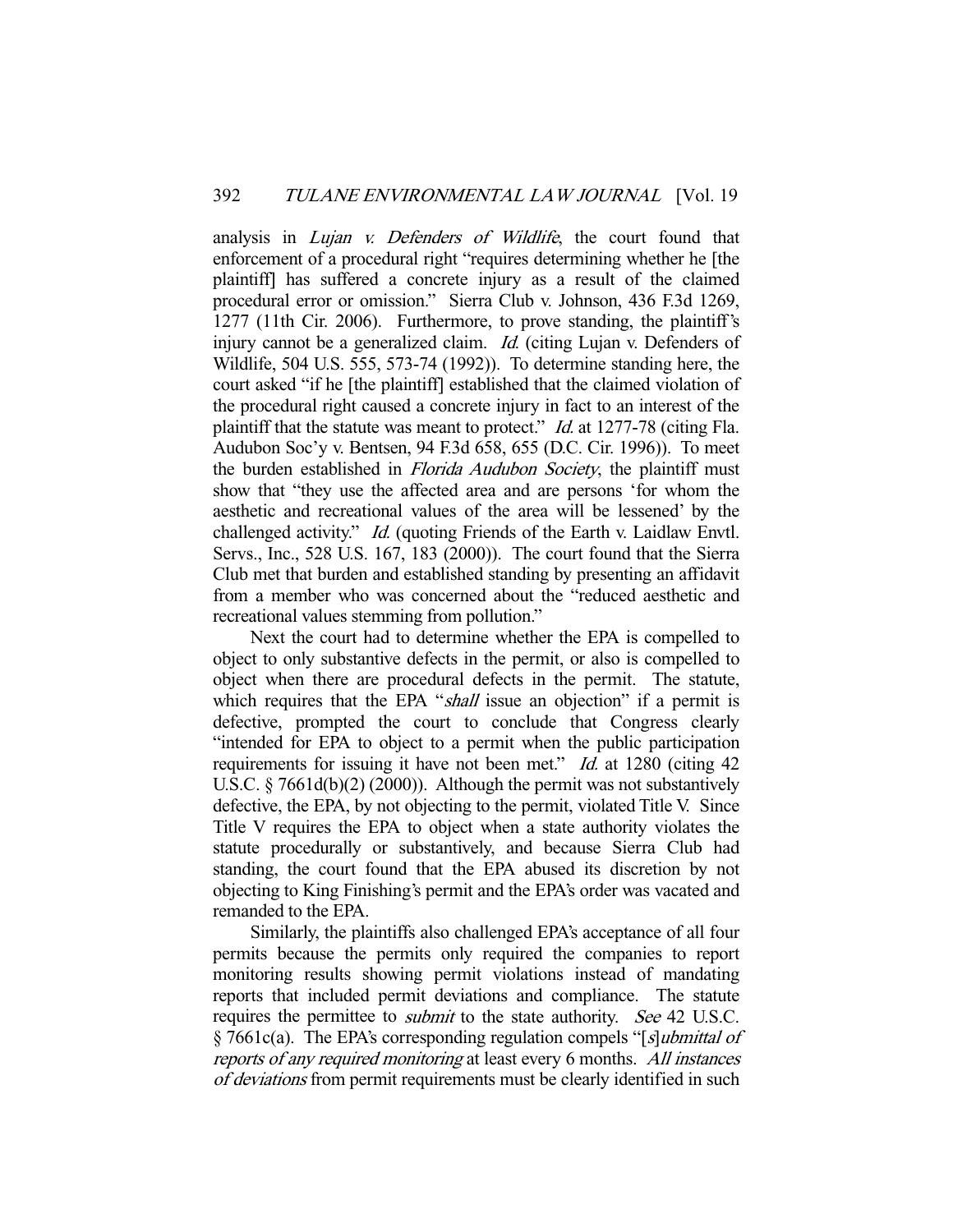reports." 40 C.F.R.  $\S 70.6(a)(3)(iii)(A)$  (2005). The Sierra Club argued that the statute and the regulation require all monitoring data and not just deviations and that all that data is necessary for the public to detect unreported deviations. The EPA responded that the information the permits require the companies to report is sufficient to indicate if the company is in compliance with the permit.

 When an agency interprets one of its regulations consistently then that interpretation controls unless clearly erroneous or inconsistent with the regulation. Sierra Club, 436 F.3d at 1282-83 (citing Auer v. Robbins, 519 U.S. 452 (1997)). The Sierra Club also argued that the EPA's regulatory interpretation of requiring reporting of only deviations does not comport with a memo sent by a member of EPA's staff to the Georgia EPD. That memo asked that another draft permit similar to those four permits in dispute in the 11th Circuit be revised to require reporting of all monitoring data, not just deviations. That memo, however, did not pass muster to create a uniform interpretation of the regulation and was viewed by the court as merely staff comments on a draft permit. Since that memo was not controlling, the court had to discern if the EPA's interpretation of the regulation was clearly erroneous or inconsistent. The court, applying deferential review to an agency's interpretation of its own regulation, held that the EPA's interpretation of the regulation is not inconsistent with the regulation's plain language, thus upholding EPA's decision to not object to the permits even though the permits do not require the permittees to report all monitoring data.

 Finally, the Sierra Club and Georgia Forestwatch claimed EPA should have objected to all four permits because Georgia EPD did not provide the public with adequate information about the facilities. Id. The EPA regulation, 40 C.F.R. § 70.7(h)(2), requires that the Georgia EPD, in its notice, to provide the public "all other materials available to the permitting authority that are *relevant to the permit decision*." The Georgia EPD and the EPA have adopted the position that only information used in the permit review process is required to be made available to the public under the regulation. The plaintiffs contended that all relevant information available to the permitting authority, not just the information the Georgia EPD used in its permit review, is required to be available to the public.

 Again, the court applied a deferential standard of review because the EPA is interpreting its own regulation. The court found that since the regulation does not detail what information is "relevant to the permitting decision," the EPA's interpretation that the only information the Georgia EPD is required to make available to the public is that used in the permit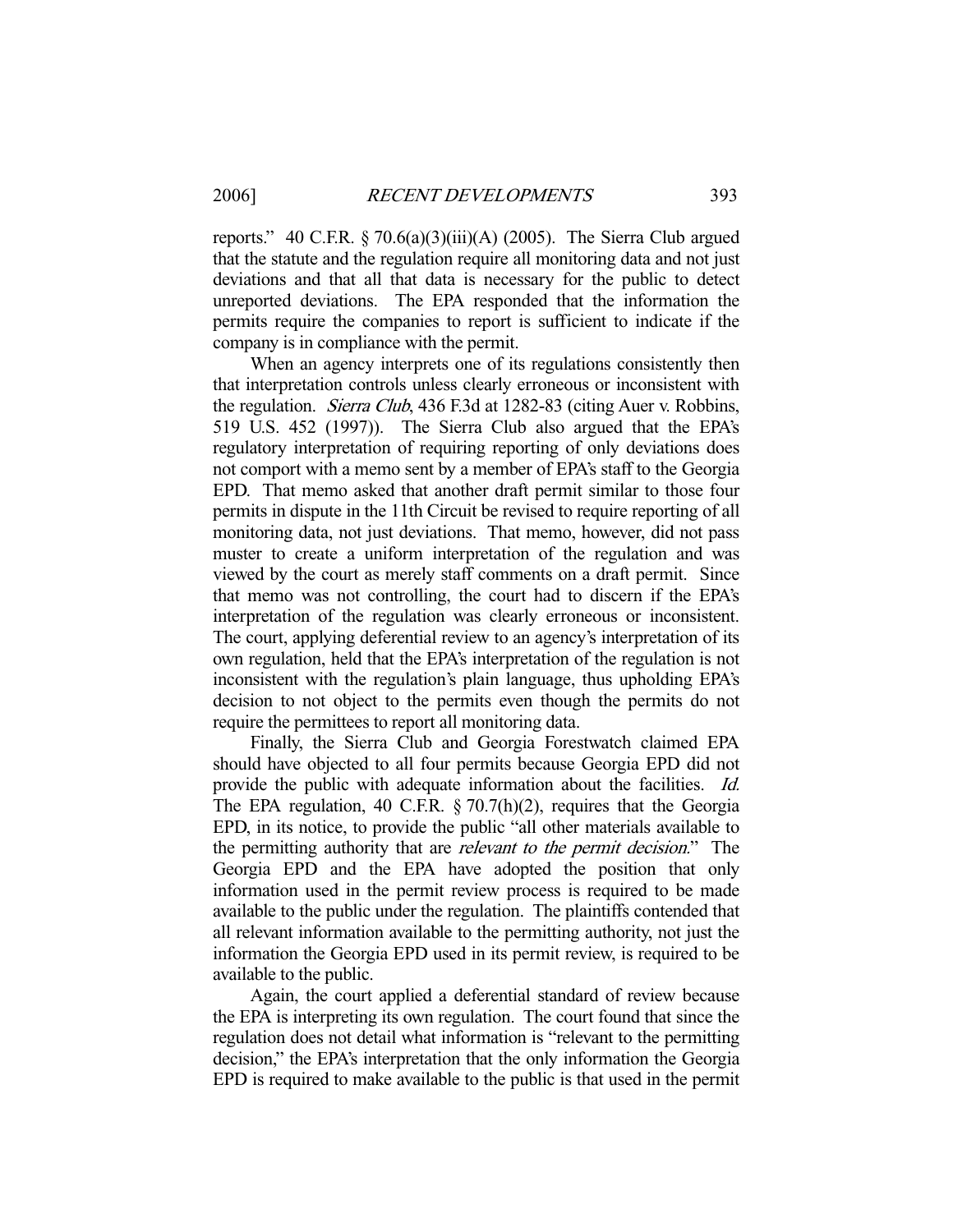decision-making process is reasonable under the deferential abuse of discretion standard. *Sierra Club*, 436 F.3d at 1284.

 The Eleventh Circuit here vacated the EPA order that denied the plaintiffs' request for the EPA to object to the Title V permit for the King Finishing facility. The court held that Sierra Club had standing to bring the claim and that the EPA was required under Title V to object not only to substantive but also procedural deficiencies in permits. However, the plaintiffs failed to convince the court that the EPA's orders denying objection to the remaining permits should be vacated because the EPA's interpretation of its own regulations finding that in public notice, the public only needs to be given reports of violations and information that the state permitting agency used to make the permit decision was a reasonable interpretation of the EPA regulations under the abuse of discretion standard. In the end, the only order the court vacated was the EPA order, which denied objection to the permit for the King Finishing facility; all the other permits passed muster.

Kate Iannuzzi

## III. CLEAN WATER ACT

## United States v. Johnson, 437 F.3d 157 (1st Cir. 2006)

 In the noted case, the United States Court of Appeals for the First Circuit affirmed the district court's decision that extended the jurisdiction of the Clean Water Act to the owners' properties. The United States sued the property owners for discharging pollutants without a permit in violation of the Clean Water Act (CWA), 33 U.S.C.S. § 1251-1387 (2000). The United States District Court for the District of Massachusetts granted summary judgment in favor of the government. Subsequently, the owners appealed challenging the government's jurisdiction over the properties arguing their property was not covered by the Environmental Protection Agency (EPA). The First Circuit addressed whether the government's jurisdiction over the properties complied with constitutional, statutory, and regulatory requirements.

 In 1999, the United States (hereafter called "the government") filed a civil action against a group of cranberry farmers claiming that the farmers discharged dredged and fill material into wetlands without a permit in violation of the CWA § 301(a), 33 U.S.C. § 1344. Between 1979 and 1999, the owners discharged material at three locations in order to construct and maintain cranberry bogs. The three properties at issue (the "target sites") are located in Carver, Massachusetts: (1) the Cross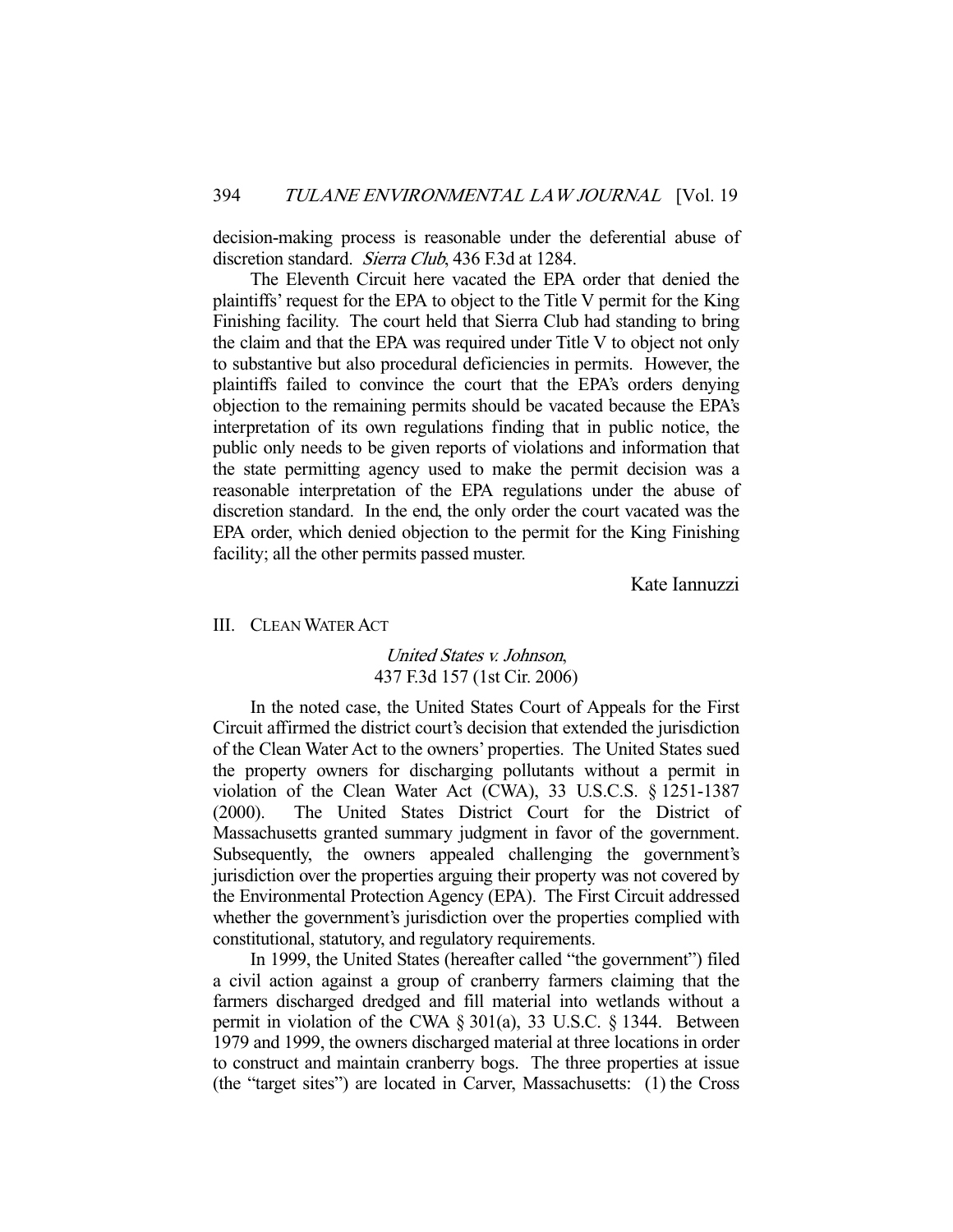Street site, (2) the Fosdick Street site, and (3) the Forest/Fuller Street site. The district court determined that all three sites were "hydrologically connected" to the navigable Weweantic River by nonnavigable tributaries. Thus, water from all sites eventually drains into the Weweantic River.

 The merging of the Rocky Meadow Brook and the South Meadow Brook form the Weweantic River, which is a "navigable-in-fact" waterway that flows from Carver, Massachusetts, to Wareham, Massachusetts, where it empties into Buzzards Bay and the Atlantic Ocean. The Cross Street site drains into an unnamed stream which turns into another stream, which flows into the navigable Weweantic River. The Fosdick Street site flows from the wetlands into a stream, into another wetland, into a pond, into a channel of water, into another stream, and into the navigable-in-fact Weweantic River. And, the Forest/Fuller site flows through a stream, a reservoir, a bog, another stream, a wetland, a pond, another bog, a third stream, and into the Weweantic River.

 The farmers challenged the government's jurisdiction over the target sites. While, the government asserted its jurisdiction over the target sites according to § 301 and § 502 of the Clean Water Act, 33 U.S.C. § 1311 and § 1362. Any discharge of dredged or fill material into "navigable waters," defined as "waters of the United States," is forbidden unless authorized by a permit issued by the United States Army Corps of Engineers (Corps) pursuant to § 404 of the CWA. 33 U.S.C. § 1344. The district court granted a summary judgment in favor of the government by finding: "there is a sufficient basis for the United States to exercise jurisdiction because the undisputed evidence shows that the three wetlands [the Johnsons' properties] are hydrologically connected to the navigable Weweantic River by non-navigable tributaries."

 The First Circuit used Supreme Court decisions as guidance on the issue of regulatory jurisdiction over the target sites. In United States v. Riverside Bayview Homes, the Supreme Court found that the Corps redefined "navigable waters" as "waters of the United States," which includes navigable-in-fact waters, tributaries, interstate waters, and nonnavigable intrastate waters. 474 U.S. 121, 123-24 (1985). Specifically, the language of the statute states:

- (s) The term "waters of the United States" means
- (1) All waters which are currently used, or were used in the past, or may be susceptible to use in interstate or foreign commerce, including all waters which are subject to the ebb and flow of the tide;
- (2) All interstate waters including interstate wetlands;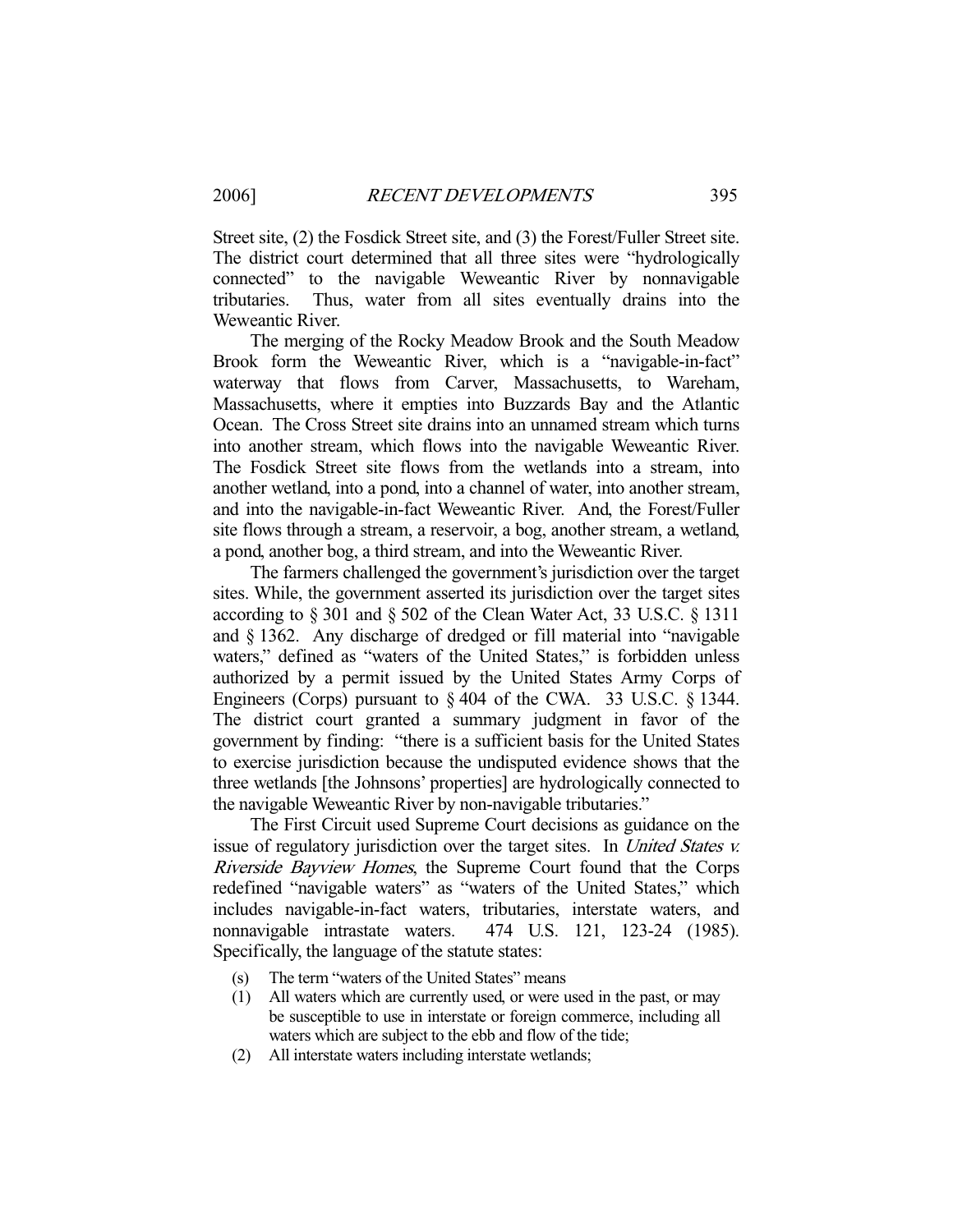- (3) All other waters such as intrastate lakes, rivers, streams, (including intermittent streams), mudflats, sandflats, wetlands, sloughs, prairie potholes, wet meadows, playa lakes, or natural ponds, the use, degradation or destruction of which could affect interstate or foreign commerce. . . .
- (4) All impoundments of waters otherwise defined as waters of the United States under the definition;
- (5) Tributaries of waters identified in paragraphs (s)(1)-(4) of this section;
- (6) The territorial seas;
- (7) Wetlands adjacent to waters (other than waters that are themselves wetlands) identified in paragraphs (s)(1)-(6) of this section.

#### 40 C.F.R. § 230.3 (2005).

 The government asserted jurisdiction over the target sites by relying on § 230.3(s)(5), which extends jurisdiction over tributaries, and (s)(7), which extends jurisdiction over wetlands adjacent to waters. The owners of the target sites argued that CWA jurisdiction is limited to navigable waters and adjacent wetlands. The First Circuit disagreed and by referencing to the Supreme Court's decision in Riverside which extended the definition of navigable waters to waters that were not navigable-infact and approved jurisdiction over adjacent wetlands and tributaries. 474 U.S. at 133. In Solid Waste Agency of Northern Cook County v. United States Army Corps of Engineers, the Supreme Court reaffirmed its holding in Riverside. 531 U.S. 159, 167 (2001). The Supreme Court stated: "We found that Congress' concern for the protection of water quality and aquatic ecosystems indicated its intent to regulate wetlands inseparably bound up with the 'waters' of the United States." *Id.* at 167. Furthermore, the First Circuit concluded that neither Supreme Court directly addressed the issue of jurisdiction over the target sites at issue.

 In order to extend CWA jurisdiction over the target sites, there must be a "significant nexus" between the target sites and a navigable-in-fact water. This requirement of "inseparably bound up with" or "significant nexus" does not require adjacency to a navigable-in-fact water, but there must be a hydrological connection. The First Circuit inquired into the validity of regulatory jurisdiction over the target sites by using United States v. Deaton, 332 F.3d 698 (4th Cir. 2003), as guidance for its Commerce Clause analysis due to the similarities of the properties at issue.

 According to the Supreme Court, Congress can regulate certain broad categories of activity pursuant to the Commerce Clause. United States v. Lopez, 514 U.S. 549, 558-59 (1995). Congress may regulate the use of channels of interstate commerce, the instrumentalities of interstate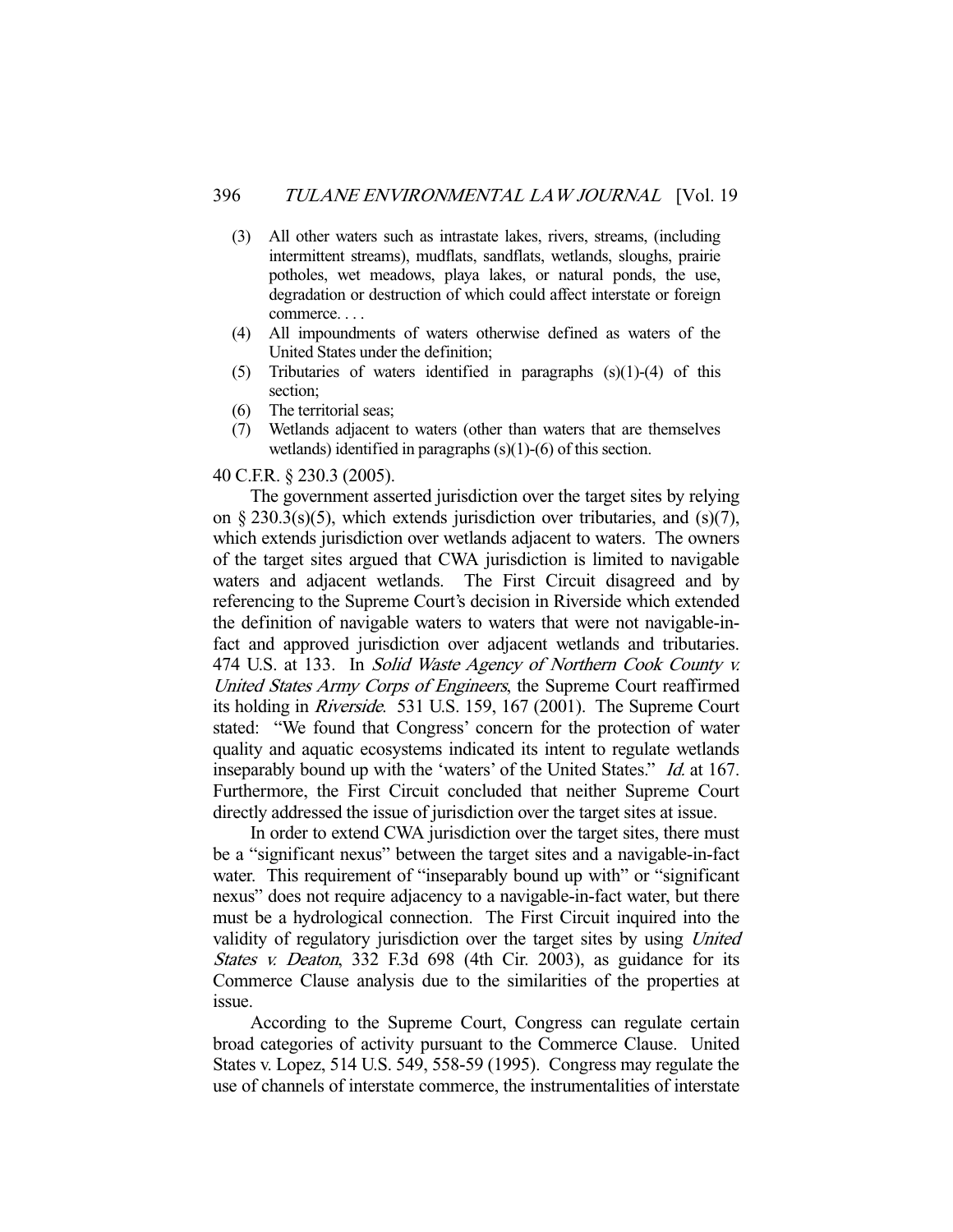commerce, and those activities having a substantial relation to interstate commerce. Id. The Fourth Circuit reiterated that Congress enacted CWA under "its traditional jurisdiction over waters that were or had been navigable in fact or which could reasonably be so made;" and "the power over navigable waters is an aspect of the authority to regulate channels of interstate commerce." Deaton, 332 F.3d at 706. The Deaton court concluded that "Congress's authority over the channels of commerce is thus broad enough to allow it to legislate, as it did in the Clean Water Act, to prevent the use of navigable waters for injurious purposes." Id. at 707. Congress has the authority to delegate decisions to the Corps, so long as there is an "intelligible principle" to guide the agency's decision-making. Id. In the past, the Corps has regulated nonnavigable tributaries and their adjacent wetlands, which is a delegated authority within Congress's power over navigable waters. Id.

 After reviewing the Fourth Circuit's approach, the First Circuit tested its constitutionality by referring to the Commerce Clause. According to the Commerce Clause, Congress has the power in the CWA to prevent the injurious use of navigable waters by regulating the discharge of pollutants at their source. The Fourth Circuit declared that "any pollutant or fill material that degrades water quality in a tributary of navigable waters has the potential to move downstream and degrade the quality of the navigable waters themselves." Deaton, 332 F.3d at 707. The Supreme Court has held that those tributaries or wetlands are "inseparably bound up with waters of the United States." Riverside, 474 U.S. at 134. Therefore, the First Circuit reasoned that the decision of the Fourth Circuit in Deaton is consistent with the Supreme Court decisions when analyzing Congress' power over "channels of commerce."

Next, the court considered *Chevron U.S.A.*, Inc. v. Natural Resources Defense Council, Inc., 467 U.S. 837 (1984), when addressing the statutory question of whether the regulation as interpreted by the EPA was a reasonable interpretation of the CWA. First, the court determined whether the CWA directly resolved the question of extending jurisdiction over the target sites, or if the CWA was silent or ambiguous. Id. at 842- 43. If the intent of Congress is clear, then the court must give effect to the intent of Congress. Id. If Congress is silent or ambiguous, then the court must decide whether the agency's regulation extending jurisdiction to the target sites is based on a reasonable construction of the statute. Id.

 The Clean Water Act defines "navigable waters" as "waters of the United States." 33 U.S.C. § 1344(a). This definition does not limit jurisdiction to only waters that are navigable-in fact. The Supreme Court in Riverside concluded that Congress's decision to change the traditional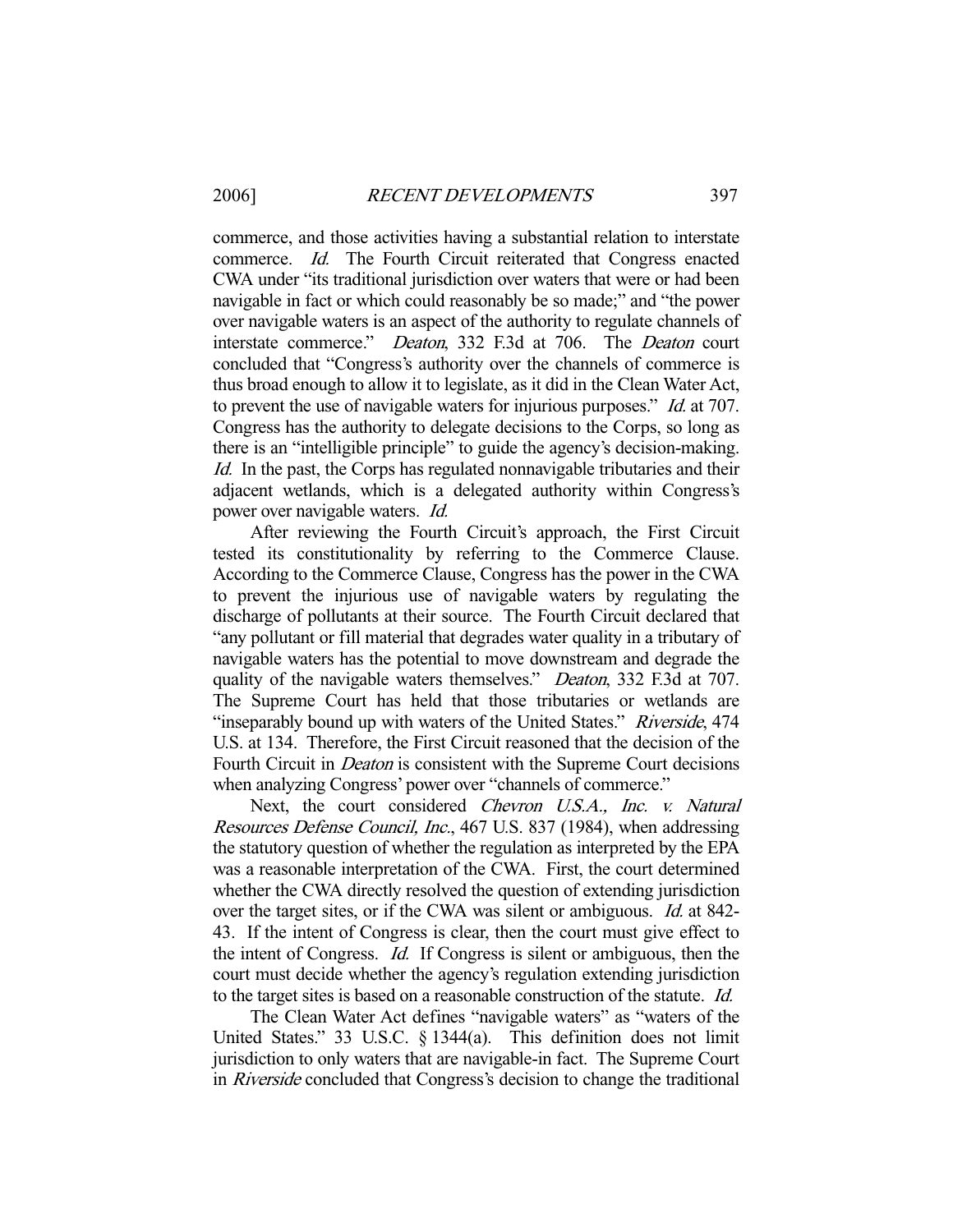definition of "navigable waters" and expand the definition to "waters of the United States" shows that Congress intended to regulate some waters that are not navigable-in-fact waters. 474 U.S. at 133. Additionally, Solid Waste stated that the CWA extends to nonnavigable waters that are "inseparably bound up with the 'waters' of the United States." 531 U.S. at 167. Thus, the First Circuit concluded that the phrase "waters of the United States" is ambiguous enough to constitute an implied delegation of authority to the EPA to administer the CWA and create rules that fill the gaps inherent within the Act.

 In addition, the court addressed the owners' challenge of the meaning of the agency regulation. The EPA interpreted the regulation to cover the target sites, but the owners argued that this interpretation is inconsistent with the language of the regulation. The regulation in dispute § 230.3(s) defines "waters of the United States" to include "tributaries" of navigable-in-fact waters. Again, the court looked to Deaton for guidance, where the Fourth Circuit found conflicting definitions of "tributary." 332 F.3d at 710-11. Here, the First Circuit reasoned that the government had reasonably interpreted "tributaries" to mean any body of open water hydrologically connected to a navigable-infact water. Thus, a tributary system does not have to be a contiguous series of open waters, but can be interrupted by other waters.

 The First Circuit ruled that there is ambiguity in the CWA, and Congress intended to delegate authority to the EPA. Also, the court found that "Congress intended said term [navigable waters] to be given 'the broadest constitutional interpretation.'" Next, the court had to decide whether the regulation is based on a permissible construction of the CWA. The government provided undisputed evidence that hydrological connections exist between the target sites and the Weweantic River. Thus the court concluded that there is a significant nexus between the target sites and the Weweantic River, and the sites are inseparably bound. Because of this hydrological connection and Congress's broad delegation of authority, the government had reasonably interpreted the CWA to extend jurisdiction over the entire tributary system.

 In sum, the First Circuit used Supreme Court cases as a guide on the issue of government jurisdiction over the target sites. Additionally, the persuasive decision of the Fourth Circuit convinced the court to hold that the extension of jurisdiction to the target sites fell within Congress's power under the Commerce Clause. First, the CWA is silent on the question of whether jurisdiction could be extended to the target sites, which constituted a delegation of authority by Congress to the EPA and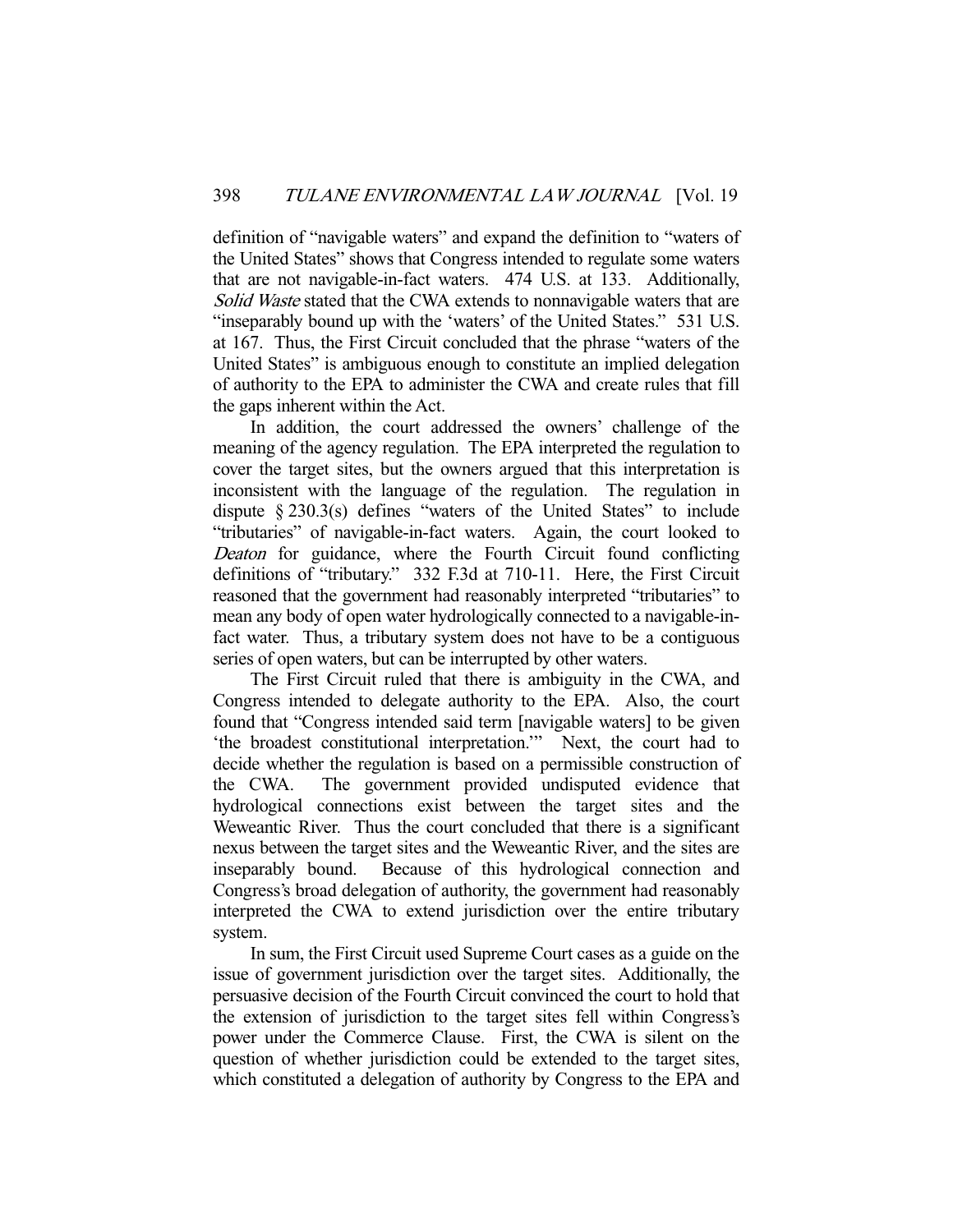the Corps. Second, the meaning of the word "tributaries" in  $\S 230.3(s)(5)$  is uncertain, thus the EPA's interpretation was given deference. Third, the EPA's interpretation of  $\S 230.3(s)$  and its jurisdiction over the target sites was a permissible, reasonable interpretation of the CWA. The target sites are inseparably bound up with the navigable-in-fact Weweantic River. There is a hydrological connection through a tributary system and its adjacent wetlands linking them together. This court affirmed the district court's decision that the CWA's jurisdiction extended to the target sites.

Hadiyah Thompson

# Baccarat Fremont Developers, LLC v. United States Army Corps of Engineers, 425 F.3d 1150 (9th Cir. 2005)

 In the instant case, the United States Court of Appeals for the Ninth Circuit held that the regulatory jurisdiction of the Army Corps of Engineers (Corps) over "adjacent wetlands" under the Clean Water Act did not depend on existence of actual hydrological or ecological connection between wetland and navigable waters, and even if some connection was necessary for jurisdiction, there was a connection between wetlands and flood control channels. The plaintiffs, real estate developers, argued that adjacency alone is insufficient to support the Corps' jurisdiction; for the Corps to have jurisdiction, there had to be a significant hydrological or ecological connection between the wetlands and the jurisdictional water on which the adjacency determination is based. The Ninth Circuit disagreed; it concluded that the law was wellsettled in this area by the United States Supreme Court's decision in United States v. Riverside Bayview Homes, Inc., 474 U.S. 121 (1985).

 In July 1997, Baccarat purchased a 31-acre tract of land near San Francisco Bay in Fremont, California, on which it planned to develop a 6-building office, research, and manufacturing facility. The site was bordered on the north by Cushing Parkway, on the east by Fremont Boulevard, and on the south and west by property owned by the Alameda County Flood Control District (ACFCD). Two ACFCD flood control channels ran parallel to the southern and western boundaries of the site. The flood control channels were navigable and connected with the Bay.

 The site contained roughly eight acres of wetland, which was separated from the flood control channels by man-made berms following the southern and western boundaries of the site. A maintenance road ran on top of the berms. If the berms had been removed, the wetlands would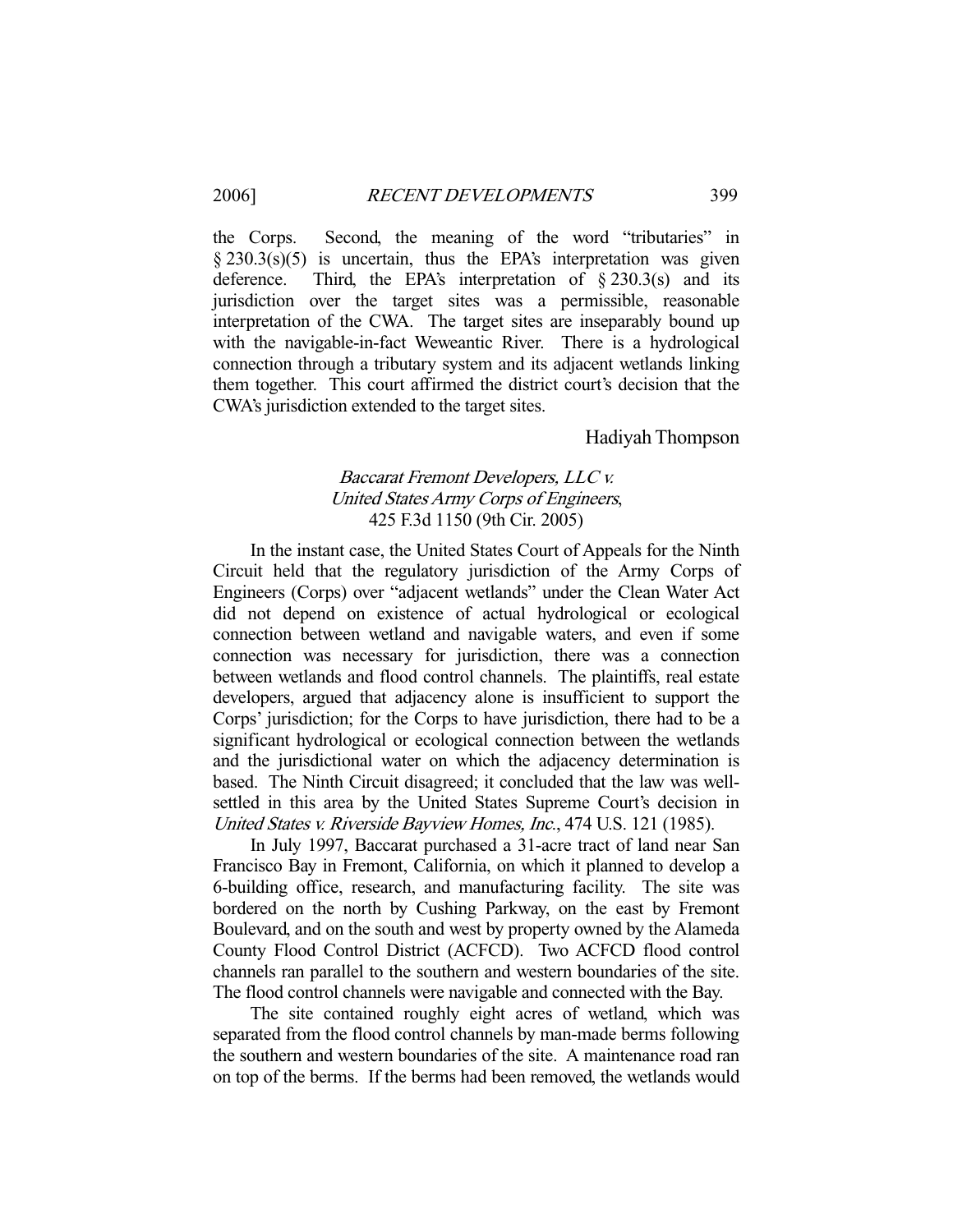have connected directly to the flood control channels. Baccarat asserted that if the berms were removed, the wetlands would drain entirely. At the closest point, the wetlands were 35 to 70 feet from the flood control channels. The wetlands on the site were separated into six delineated areas, five of which were at issue in the case. In February 1998, at Baccarat's request, the Corps' San Francisco District (District) determined that it had jurisdiction under the Clean Water Act (CWA) over all wetlands on the site.

 Baccarat then sought a permit from the District to fill 2.36 of those acres. On January 29, 2001, Baccarat requested that the Corps reconsider its jurisdiction over the wetlands on the site in light of the Supreme Court's decision in Solid Waste Agency of Northern Cook County v. United States Army Corps of Engineers (SWANCC), 531 U.S. 159 (2001). In a letter dated May 8, 2001, the District reaffirmed its determination of jurisdiction, and explained that SWANCC "did not eliminate the Corps' authority to regulate wetlands adjacent to a tidal waterway." The District noted that the flood control channels were "within 250 feet of the site's western and southern boundaries," and that under 33 C.F.R. § 328.3(c) (2005), the presence of the man-made berms did not defeat adjacency. Finally, the District noted that water from the wetlands would flow into the flood control channel during storms if not for the man-made berms.

 Baccarat appealed the District's determination to the Corps' South Pacific Division (Division). After an appeal conference and site visit, the Division issued its decision on October 25, 2001, which rejected Baccarat's contention that SWANCC modified the Corps' jurisdiction over adjacent wetlands. However, the Division found that the District had not provided sufficient evidence for its adjacency determination, and that the District's finding that the wetlands would drain into the ACFCD channels but for the berms was irrelevant to the jurisdictional determination. The Division then remanded to the District.

 On January 28, 2002, the District determined once again that the wetlands on the site are adjacent to tidal waters and thus subject to the Corps' jurisdiction under the CWA. The Corps set forth six reasons for its conclusion: "(1) that barriers such as berms do not defeat adjacency pursuant to 33 C.F.R. § 328.3(c); (2) that the wetlands are in reasonable proximity to the ACFCD flood control channels; (3) that the wetlands serve important functions that contribute to the aquatic environment in general and to the nearby tidal waters in particular; (4) that the wetlands' functions are particularly important given the reduction of wetlands in the San Francisco Bay area; (5) that the wetlands are within the 100 year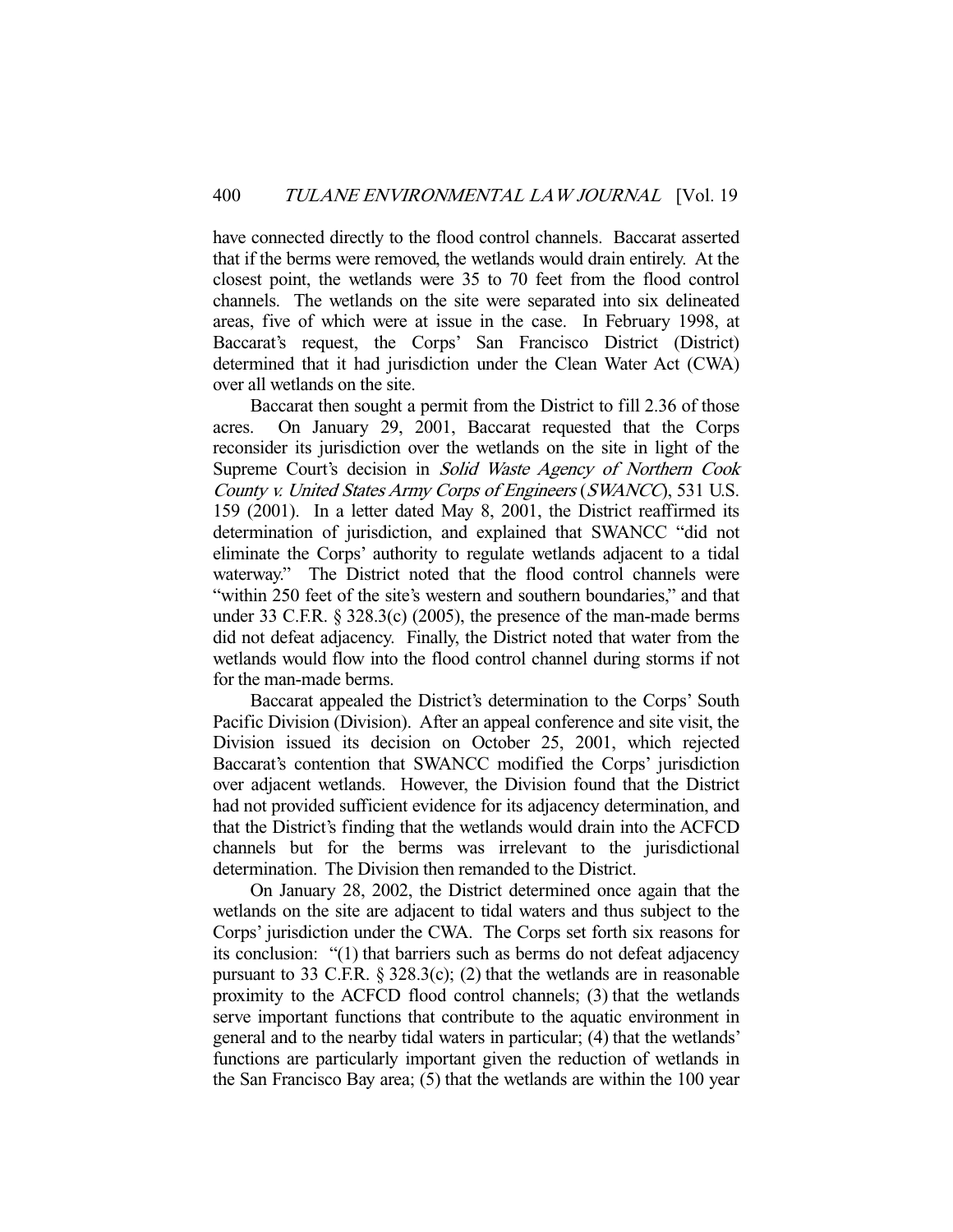floodplain of tidal waters; and (6) that the wetlands are part of a hydric soil unit that is contiguous with the area covered by tidal waters. The District noted that it agreed with the Division that it was irrelevant to the jurisdictional determination that the wetlands would drain into the ACFCD channels but for the berms." Baccarat Fremont Developers, L.L.C. v. U.S. Army Corps of Eng'rs, 425 F.3d 1150, 1153 (9th Cir. 2005)

 On February 6, 2002, the Corps offered Baccarat a permit to fill 2.36 acres of wetland, subject to the condition that it (1) create on-site a minimum of 2.36 acres of seasonal freshwater wetlands and (2) enhance the remaining 5.3 acres of existing brackish wetlands. Baccarat signed the permit, reserving the right to seek judicial review of the Corps' jurisdictional determination. The permit was issued on March 1, 2002.

 Baccarat sued the Corps in California Superior Court, seeking declaratory and injunctive relief from the Corps' determination that it has jurisdiction under the CWA. The suit was removed to federal district court, which granted summary judgment to the Corps, holding that the Corps had jurisdiction.

The Ninth Circuit, upon *de novo* review, affirmed the district court's grant of summary judgment to the Corps, holding that it did indeed have jurisdiction over Baccarat's proposal. The Ninth Circuit first noted that they were only able to reverse the Corps' determination if the agency had "relied on factors which Congress has not intended it to consider, entirely failed to consider an important aspect of the problem, offered an explanation for its decision that runs counter to the evidence before the agency, or is so implausible that it could not be ascribed to a difference in view or the product of agency expertise." Baccarat, 425 F.3d at 1154.

 The court then discussed the meaning of "waters of the United States" under 33 U.S.C. § 1362(7). It noted that the Corps had issued regulations expounding on the meaning of "waters of the United States," and those regulations defined such waters to include "[w]etlands adjacent to waters (other than waters that are themselves wetlands) identified in paragraphs (a)(1) through (6) of this section." Baccarat, 425 F.3d at 1154 (citing 33 C.F.R. § 328.3 (2005)). The regulations further defined the term "adjacent" as "bordering, contiguous, or neighboring," and they specify that "[w]etlands separated from other waters of the United States by man-made dikes or barriers, natural river berms, beach dunes and the like are 'adjacent wetlands.'" *Id.* (quoting 33 C.F.R. § 328.3(c)).

 The Ninth Circuit then rejected Baccarat's argument that a significant hydrological or ecological connection between the wetlands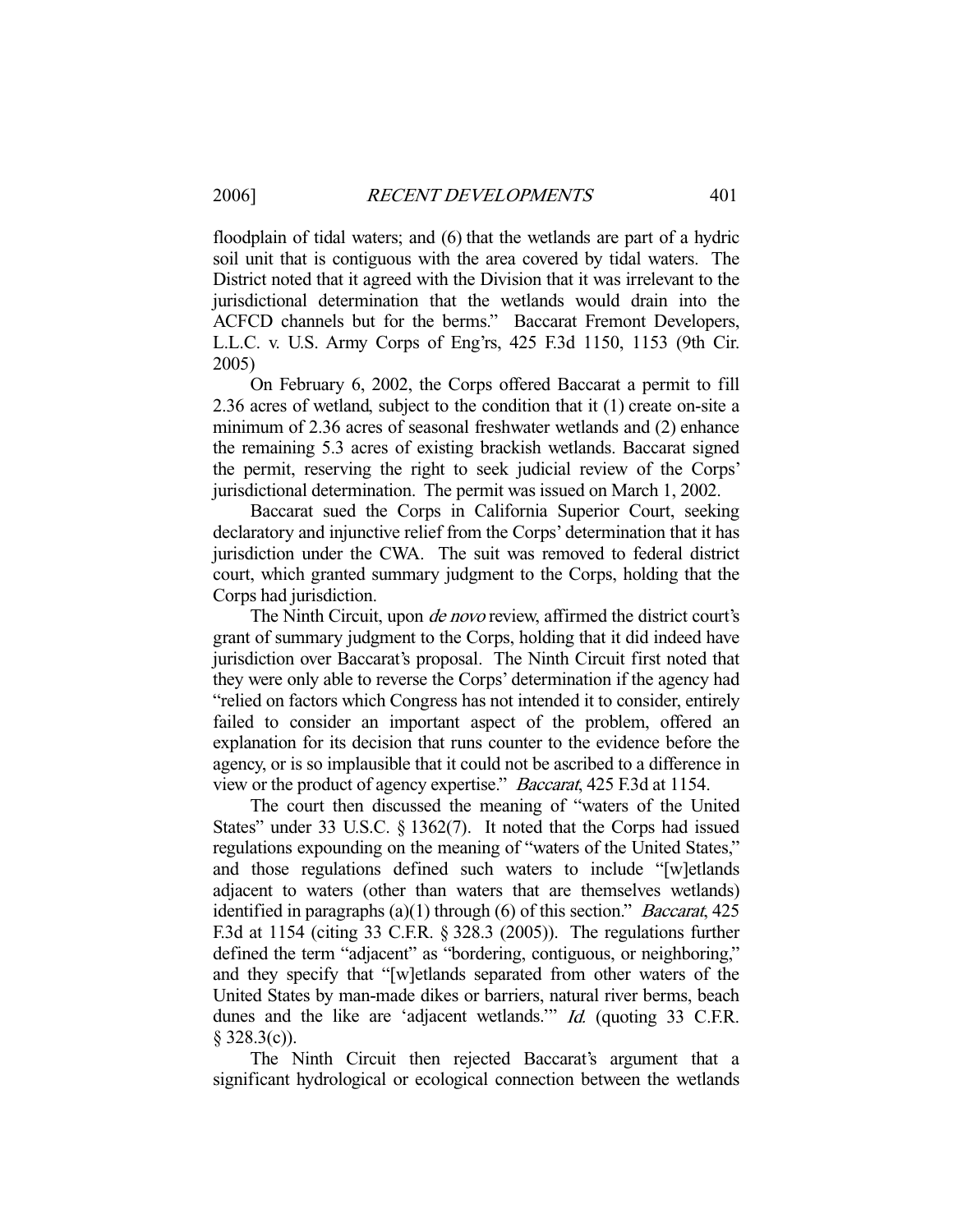and the jurisdictional water is required for the Corps to have jurisdiction over the wetlands at issue. Id. As the court noted, "[t]he text of the CWA and the implementing regulations promulgated by the Corps give no indication that a significant hydrological or ecological connection is a condition of Corps jurisdiction over adjacent wetlands." Id.

 Although Baccarat had largely relied on the Supreme Court's decision in SWANCC to support its interpretation of "adjacent," the Ninth Circuit distinguished that case from the instant facts, stating that SWANCC did not address the Corps' adjacency jurisdiction, but instead invalidated the Corps' Migratory Bird Rule. Id. (citing SWANCC, 531 U.S. at 163-64). Moreover, the contested waters at issue in SWANCC were "isolated ponds, some only seasonal, wholly located within two Illinois counties." Id. at 1155 (quoting SWANCC, 531 U.S. at 171).

 The Ninth Circuit then addressed Baccarat's argument that the court should read footnote 9 of *United States v. Riverside Bayview Homes*, Inc., 474 U.S. 121 (1985), to require a significant hydrological connection between the disputed site and wetlands under the Corps' jurisdiction. The footnote in that case stated:

Of course, it may well be that not every adjacent wetland is of great importance to the environment of adjoining bodies of water. But the existence of such cases does not seriously undermine the Corps' decision to define all adjacent wetlands as "waters." If it is reasonable for the Corps to conclude that in the majority of cases, adjacent wetlands have significant effects on water quality and the aquatic ecosystem, its definition can stand. That the definition may include some wetlands that are not significantly intertwined with the ecosystem of adjacent waterways is of little moment, for where it appears that a wetland covered by the Corps' definition is in fact lacking in importance to the aquatic environment—or where its importance is outweighed by other values—the Corps may always allow development of the wetland for other uses simply by issuing a permit.

Riverside Bayview Homes, 474 U.S. at 135 n. 9 (citation omitted).

 Baccarat argued that, according to this footnote, "refusing to invalidate a regulatory 'definition' on the grounds that 'not every adjacent wetland is of great importance to the environment of adjoining bodies of water' is not the same thing as saying that in an individual case requiring a jurisdictional delineation by the Army Corps, no evidence of a hydrological and ecological connectivity is required." Baccarat, 425 F.3d at 1155. Baccarat asserted that every jurisdictional claim made by the Army Corps must be fact-based; otherwise, the Army Corps' claim of jurisdiction is "arbitrary and capricious for failure to articulate a rational connection between the facts found and the choice made." *Id.* at 1156.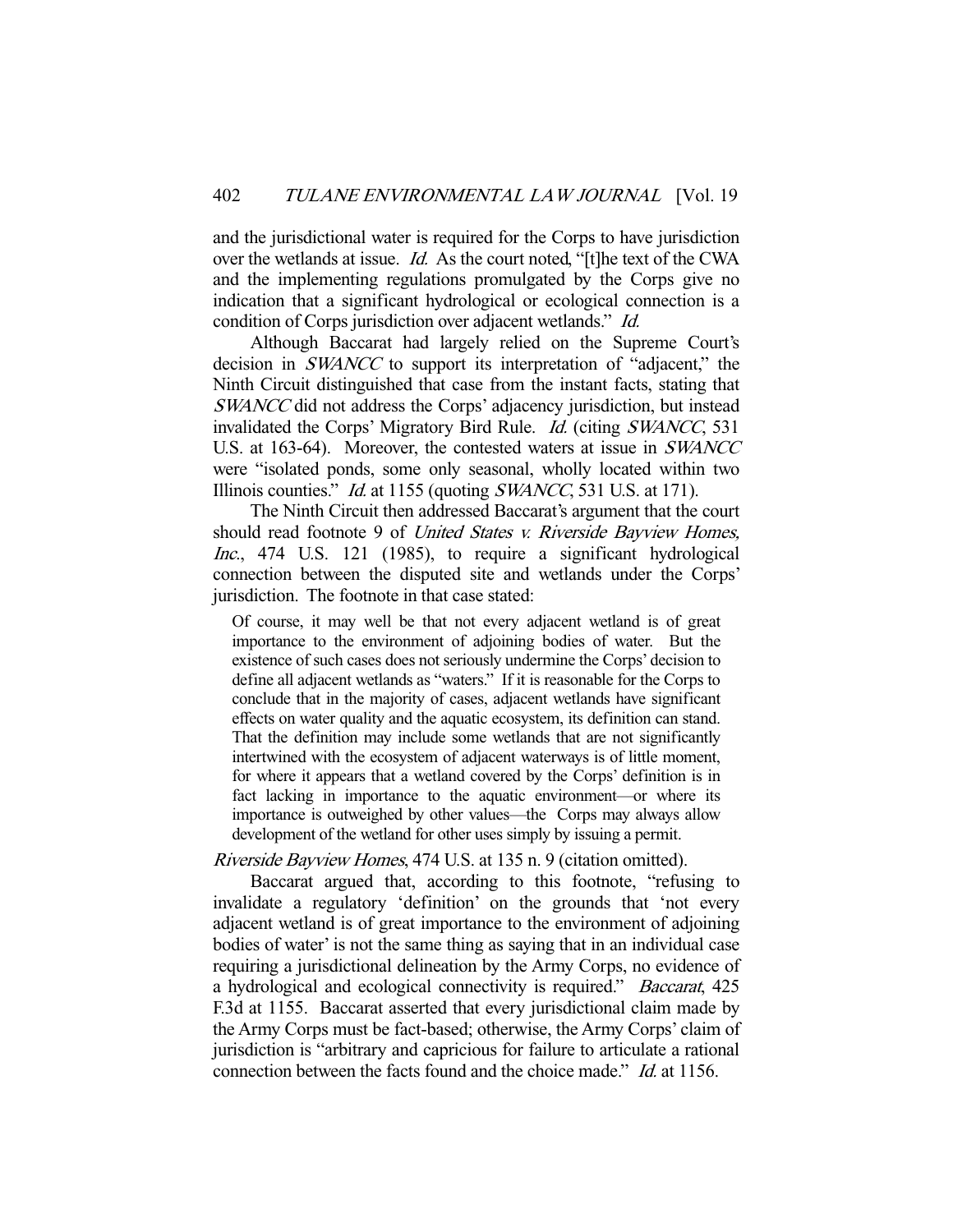The court stated that the plaintiffs had misread footnote 9; CWA jurisprudence states that when the Corps is confronted with adjacent wetlands not "significantly intertwined" with the ecosystem of adjacent waterways, it "may allow development simply by issuing a permit." *Id.* (quoting Riverside Bayview Homes, 474 U.S. at 135 n.9). Thus, according to the Ninth Circuit, "the [Supreme] Court clearly contemplates the Corps' jurisdiction over adjacent wetlands, even when they lack a significant ecological connection with waters of the United States. Otherwise the issuance of a permit would be both unnecessary and ultra vires." Id. at 1156.

The Ninth Circuit went on to state that under *Riverside Bayview* Homes, the Corps' determination that a majority of adjacent wetlands have important ecological connections to waters of the United States is sufficient to support its regulations establishing jurisdiction over other adjacent wetlands that fall within the adjacency clause in 33 C.F.R. § 328.3(a)(7). In conclusion, the Ninth Circuit held that, contrary to Baccarat's assertions, a significant hydrological or ecological connection is not required to support the Corps' jurisdiction over particular adjacent wetlands is not supported by either the CWA, by the implementing regulations, by Supreme Court case law, or by the relevant case law. Id. at 1156-57. In so holding, the Ninth Circuit stated that it "join[ed] the Sixth Circuit in rejecting the idea that SWANCC modified the holding of Riverside Bayview Homes." *Id.* at 1157 (citing Carabell v. U.S. Army Corps of Eng'rs, 391 F.3d 704 (6th Cir.2004), cert. granted,73 U.S.L.W. 3632 (U.S. Oct. 11, 2005) (No. 04-1384)). Because no such connection is required for Corps jurisdiction, the Ninth Circuit concluded that the district court had appropriately granted the Corps' motion for summary judgment.

## Abaigeal Van Deerlin

# IV. COMPREHENSIVE ENVIRONMENTAL RESPONSE, COMPENSATION, AND LIABILITY ACT

United States v. E.I. DuPont de Nemours & Co., 432 F.3d 161 (3d Cir. 2005)

 In United States v. E.I. DuPont de Nemours & Co., the United States Court of Appeals for the Third Circuit overruled United States v. Rohm & Haas Co., 2 F.3d 1265 (3d Cir. 1993), and held that Comprehensive Environmental Response, Compensation and Liability of Act of 1980 (CERCLA), 402 U.S.C. § 9601-9675 (2000), provides for the recovery of oversight costs incurred by responsible private parties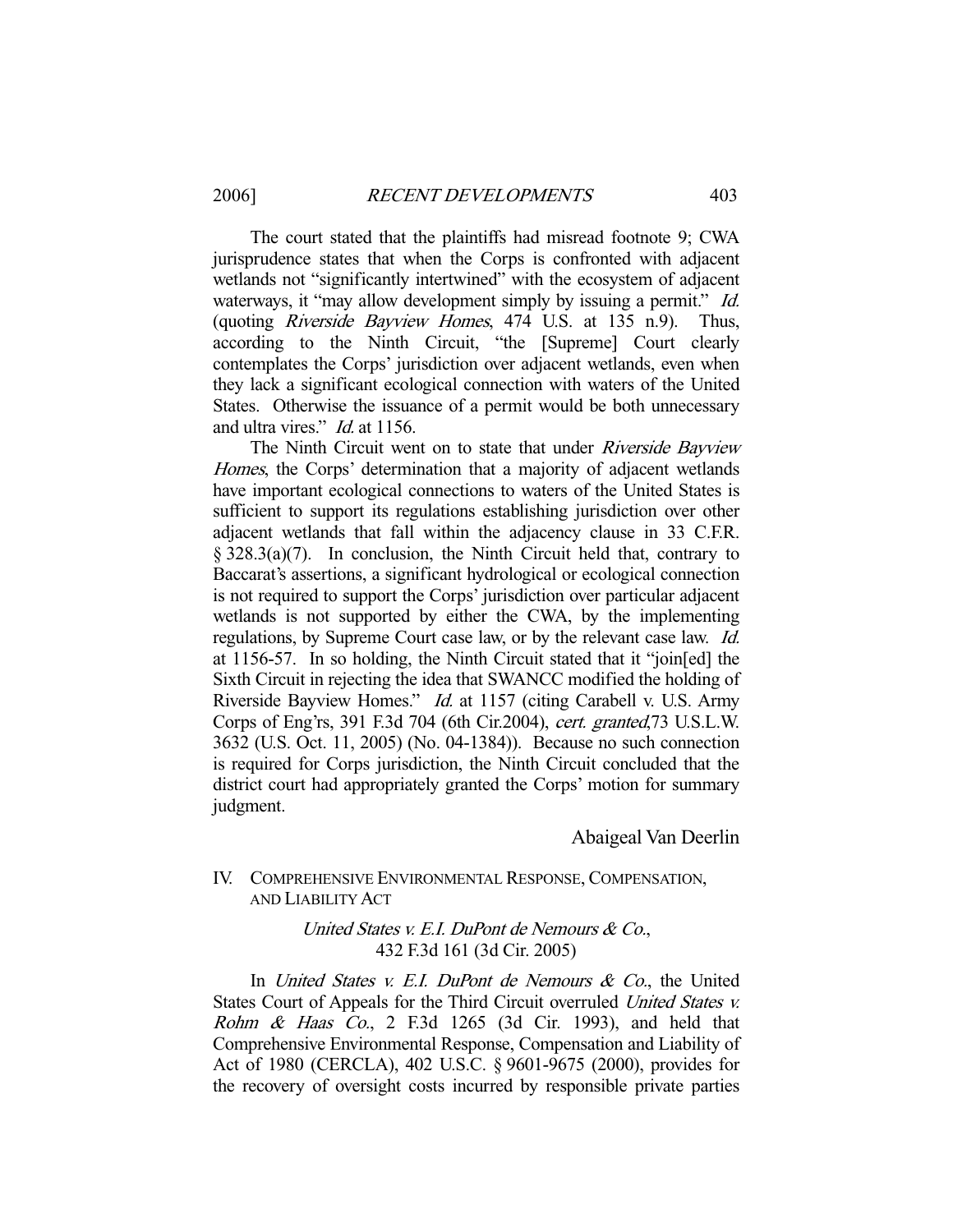during the course of hazardous waste site cleanup. 432 F.3d 161, 179 (3d Cir. 2005). In a memorandum order and opinion, the district court determined that *Rohm & Haas* barred the government's recovery of both "removal" and "remedial" action oversight costs. See United States v. E.I. du Pont de Nemours & Co., No. 02-1469, 2004 WL 1812704, at \*6- 9 (D. Del. Aug. 5, 2004). Asking the Third Circuit to reconsider Rohm  $\&$ Haas, the United States appealed and petitioned for initial hearing en banc. The Third Circuit granted petition given the importance of the issue and because of several intervening decisions questioning or rejecting the analysis in *Rohm & Haas*. Reversing the order of the district court, the Third Circuit concluded that CERCLA § 107 authorizes the United States to recover costs incurred in overseeing private party removal and remedial actions not inconsistent with the National Contingency Plan.

 This suit involves the DuPont Newport Superfund site, an industrial site in Delaware, owned and operated at various times by E.I. DuPont de Nemours and Company and Ciba Specialty Chemicals Corporation. The DuPont Newport Superfund site was identified in the early 1980s to be a potential threat to human health because of severe contamination to the property and its groundwater. Therefore, the DuPont Newport Superfund Site was placed on CERCLA's National Priorities List in February 1990. 42 U.S.C. § 9605(a)(8)(B) (establishing the National Priorities List). Subsequently, the Environmental Protection Agency (EPA) established a remedial action plan calling for various measures including excavating and dredging contaminated soil, monitoring contaminated groundwater, and constructing treatment facilities. However, the parties could not agree on implementation, and thus the EPA issued a unilaterally administrative order directing DuPont to remediate the site according to the remedial action plan, subject to EPA oversight and approval. Id. § 9606 (authorizing administrative orders "as may be necessary to protect public health and welfare of the environment"). Complying with the EPA's administrative order, DuPont executed a two-stage "private party cleanup action." The first stage was a "removal action" under CERCLA § 101(23), 42 U.S.C. § 9601(23), which included developing project specifications and schedules tailored to the EPA's stated objectives. The second stage was a "remedial action" under CERCLA  $\S$  101(24), 42 U.S.C.  $\S$  9601(24), consisting of the actual cleanup work, including soil excavation remedial "cap" construction, monitoring and treatment, and wetland restoration. DuPont completed the cleanup under budget, ahead of schedule, and to the EPA's satisfaction.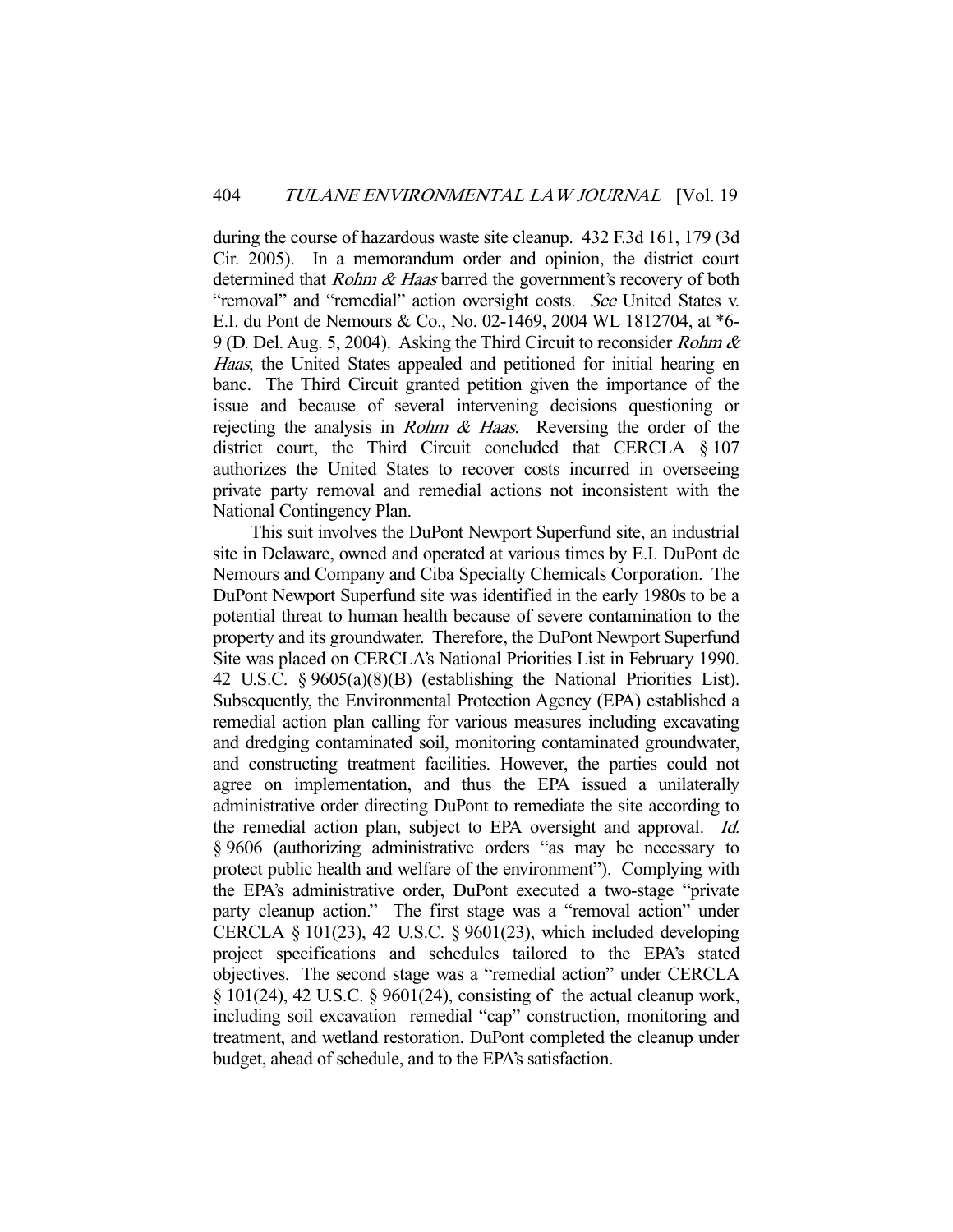The EPA oversaw both stages of the cleanup. In the first stage, oversight included reviewing and approving (1) project specifications, (2) treatment technologies, (3) testing and sampling methods, and (4) construction schedules. Oversight of the second stage entailed monitoring, reviewing, and approving (1) design plan implementation, (2) construction schedules, (3) health and safety issues, (4) field work, and (5) field change requests. The parties stipulated that government incurred oversight costs of \$746,279.77 in supervising the first stage, and \$648,517.17 in supervising the second stage. Thus, the total cost to the government was \$1,394,796.94.

In Rohm  $\&$  Haas, the Third Circuit previously held that the government cannot recover "removal action" oversight costs incurred while supervising a private party cleanup. 2 F.3d at 1278. The court reasoned that National Cable Television Ass'n, Inc. v. United States, 415 U.S. 336 (1974), barred the recovery of those costs "unless the statutory language clearly and explicitly requires that result." Rohm & Haas,  $2$ F.3d at 1274. In *Rohm & Haas*, the court emphasized the lack of any "explicit reference to oversight of activities conducted and paid for by a private party," and "the dramatic and unusual effect of requiring regulated parties to pay a large share of the administrative costs incurred by the overseeing agency." Consequently, the court determined that CERCLA lacked a "clear statement." After the Rohm & Haas decision every other court of appeals that addressed the issue of oversight costs questioned or rejected the holding in *Rohm & Haas. See* United States v. Lowe, 118 F.3d 399, 401, 404 (5th Cir. 1997); United States v. Dico, Inc., 266 F.3d 864, 877-78 (8th Cir. 2001); Atl. Richfield Co. v. Am. Airlines, Inc., 98 F.3d 564, 568-69 (10th Cir. 1996).

 The Third Circuit explained that the clear statement doctrine provides that "Congress must indicate clearly its intent its intention to delegate to the Executive the discretionary authority to recover administrative cost not inuring directly to the benefit of regulated parties by imposing additional financial burdens, whether characterized as 'fees' or 'taxes,' on those parties." Skinner v. Mid-Am Pipeline Co., 490 U.S. 212, 224 (1989). The court further explained that Congress must set forth "an intelligible principle" to constrain a federal agency when delegated this type of discretionary authority. However upon reconsideration, the Third Circuit determined that National Cable no longer applies to the analysis of CERCLA cases because of significant distinctions between the statutory framework at issue in National Cable and CERCLA. See Dico, 266 F.3d at 877; Lowe, 118 F.3d at 401; Atl. Richfield Co, 98 F.3d at 568. The court reasoned that while National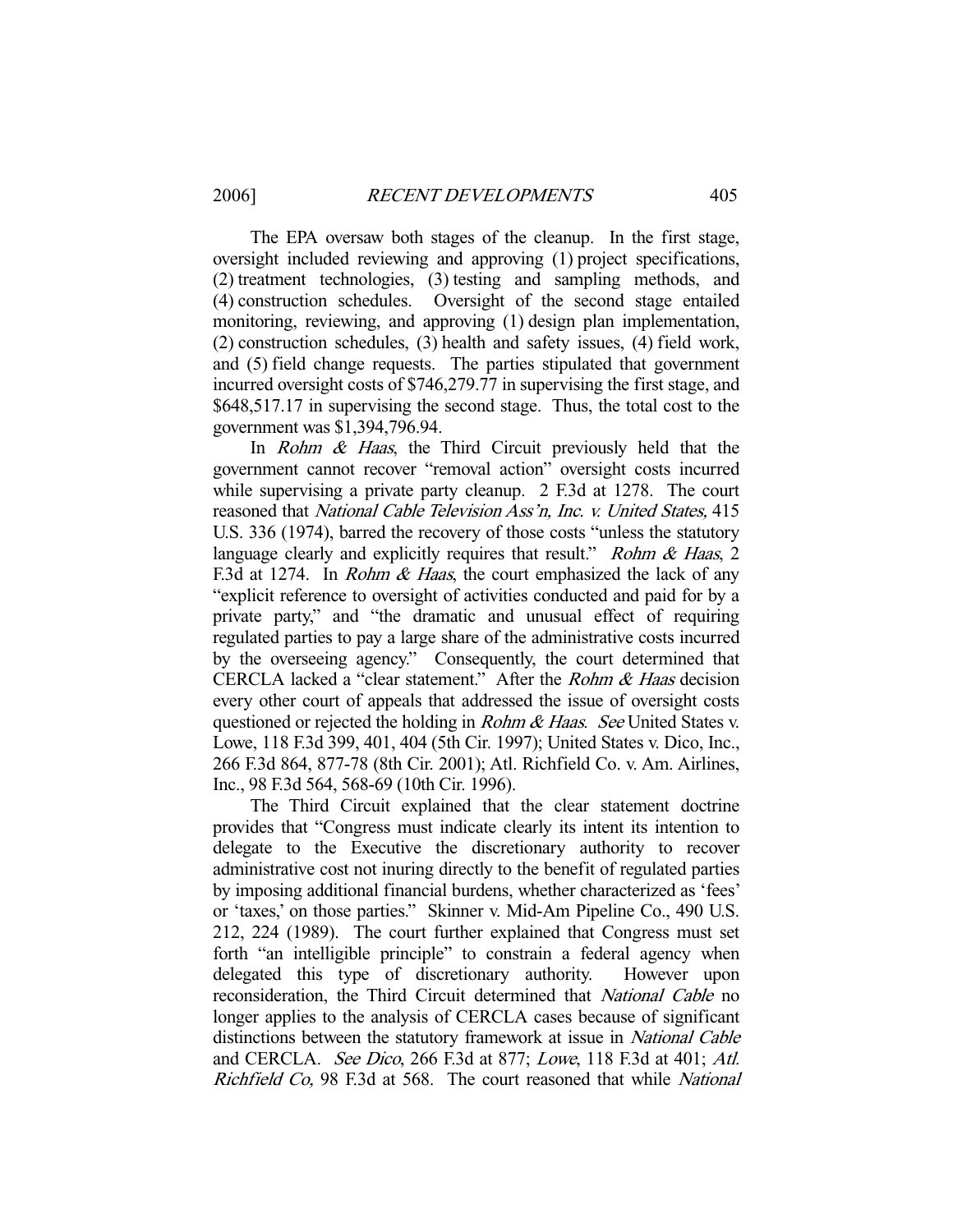Cable addressed the imposition of user fees by the Federal Communications Commission on parties it was authorized to regulate, CERCLA neither imposes user fees or taxes, nor imposes them on a regulated industry. Instead, CERCLA response costs are restitutionary payments, imposed on responsible pasties for contamination to cover costs of the contamination's cleanup. The court also noted several additional distinctions between CERCLA and the statutory scheme in National Cable. For example, CERCLA liability is judicially determined under a federal cause of action, and not determined by administrative levy. Furthermore, CERCLA does not divorce an agency from the appropriations process, implicating agency accountability. Finally, the court explained that even if CERCLA were to implicate National Cable, its cost recovery provision, 42 U.S.C. § 9607, provides a clear statement of the power conferred by an intelligible principle governing the exercise of such power. Therefore, the court concluded that CERCLA authorizes the government to recover "all costs of removal or remedial action incurred by the United States government . . . not inconsistent with the National Contingency Plan." 42 U.S.C. § 9607(a)(1)-(4)(A).

 The court then determined that the National Contingency Plan provides that the "methods and criteria for determining the appropriate extent of removal, remedy, and other measures," id.  $\S 9605(a)(3)$ , and "means of assuring that remedial action measures are cost-effective." Id. § 9605(a)(7). Additionally, the court noted that the plan requires documentation if costs are to be recovered. 40 C.F.R.  $\S 300.160(a)(1)$ (2005). The court further explained that the National Contingency Plan sets forth an intelligible principle to limit the government's authority to recover CERCLA costs.

The Third Circuit determined that because National Cable is inapposite, the ordinary principles of statutory construction govern the recovery of CERCLA oversight costs. The court established that the cost recovery provision of CERCLA by its terms holds responsible parties liable for "all costs of removal or remedial action, incurred by the U.S. government or a State or an Indian tribe not inconsistent with the national contingency plan" and "any other necessary costs of response incurred by any other party consistent with the national contingency plan." 42 U.S.C.  $\S 9707(a)(1)-(4)(A)$ , (B). The court further explained that "remedial action" and "removal actions" are expressly defined in CERCLA to include enforcement activities. Id. § 9601(25). Additionally, the court stated that enforcement activities include all aspects of ensuring CERCLA compliance from monitoring whether a private party is in compliance with CERCLA standards to bring a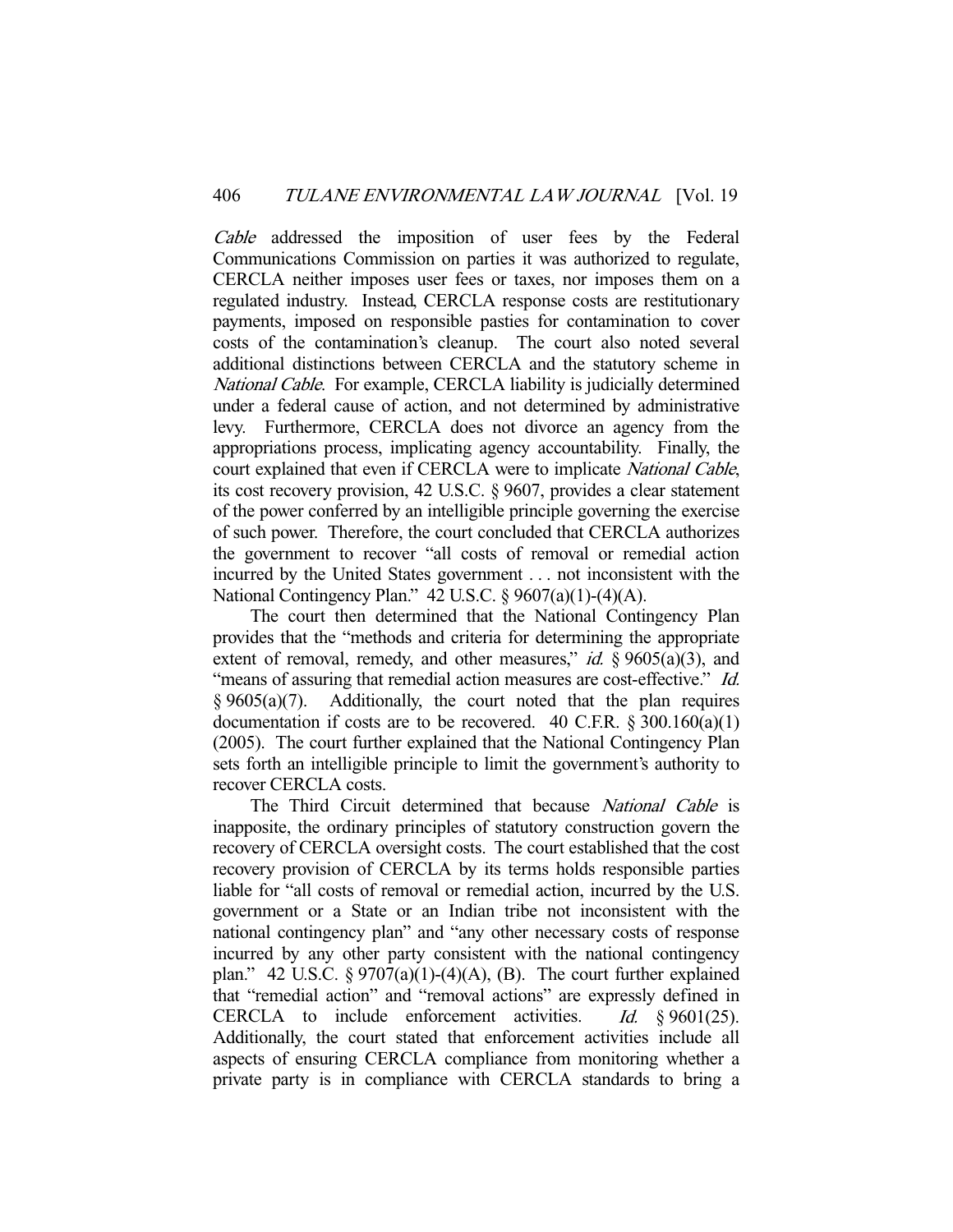specific enforcement action where compliance is lacking. See Office of Solid Waste and Emergency Response, U.S. EPA, Guidance on EPA Oversight of Remedial Designs and Remedial Actions Performed by Potential Responsible Parties, EPA/540/G-90/001, OSWER, Directive 9355.5-01 (Apr. 1, 1990).

 The Third Circuit also noted that the recovery of the EPA's oversight costs are consistent with CERCLA's functional objective of ensuring that parties responsible for hazardous waste contamination are tagged with the costs. See United States v. Bestfoods, 524 U.S. 51, 56 (1998). Accordingly, the Third Circuit concluded that CERCLA § 107 authorizes the United States to recover the costs incurred in overseeing private party removal and remedial action not inconsistent with the National Contingency Plan.

Pia Das

## Carson Harbor Village v. County of Los Angeles, 433 F.3d 1260 (9th Cir. 2006)

 In Carson Harbor Village (Carson Harbor), the United States Court of Appeals for the Ninth Circuit affirmed a district court's grant of summary judgment in favor of Unocal Corporation (Unocal), a former operator of a petroleum production facility, for reimbursement of costs incurred by Carson Harbor in removing hazardous material from a Mobile Home Park. 433 F.3d 1260, 1265 (9th Cir. 2006).

 Carson Harbor first filed suit against Unocal, various local governments, and the prior owners of the Park seeking damages under the Comprehensive Environmental Response, Compensation, and Liability Act (CERCLA), the Resource Conservation and Recovery Act, the Clean Water Act, and various state laws including nuisance, indemnity, and negligent nondisclosure. The district court granted summary judgment in favor of the defendants on all claims save some state law claims not pertinent to this article. The Ninth Circuit reversed summary judgment on the CERCLA claim against Unocal and remanded for a finding of whether Carson Harbor substantially complied with the National Contingency Plan outlined in CERCLA. On remand, the district court granted summary judgment in favor of Unocal, finding that Carson Harbor failed to show any genuine issue of material fact regarding whether its remedial actions substantially complied with the National Contingency Plan's public participation and feasibility study requirements.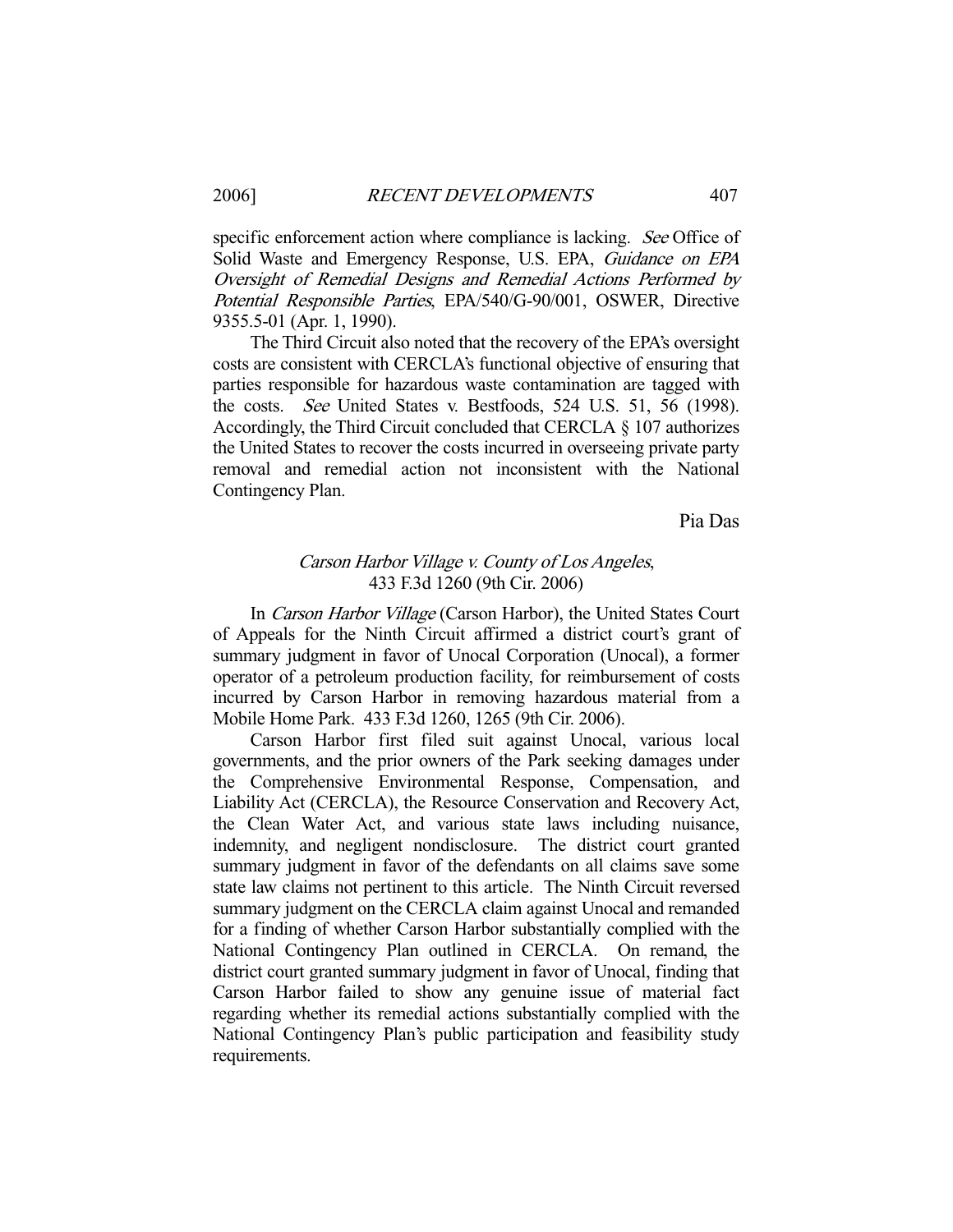The Ninth Circuit reviewed the district court's grant of summary judgment de novo and held the participation of a local environmental agency in the clean-up did not satisfy the public participation requirement in the National Contingency Plan, promulgated by the EPA through CERCLA, and although Carson Harbor did substantially comply with the remedial investigation requirement, it did not substantially comply with the feasibility study requirement, thus precluding reimbursement of cleanup costs.

 CERCLA was enacted "to provide for liability, compensation, cleanup, and emergency response for hazardous substances released into the environment and the cleanup of inactive hazardous waste disposal sites." Pub. L. No. 96-510, 94 Stat. 2767 (1980). CERCLA contains a provision which would make it possible for private parties, Carson Harbor in this case, to recover cleanup costs from "various types of persons who contributed to the dumping of hazardous waste" at the Park site. 42 U.S.C. § 9607(a) (2000).

 Private parties have the burden of showing that the cleanup costs incurred were consistent with the National Contingency Plan outlined in CERCLA. Id. § 9607(a). In order to overcome summary judgment and establish a prima facie case against Unocal, Carson Harbor had the burden of showing that (1) the Park was a "facility" as defined in 42 U.S.C. § 9601(9), (2) a "release" or "threatened release" of a "hazardous substance" occurred, (3) the "release" or "threatened release" caused Carson Harbor to incur response costs that were "necessary" and "consistent with the national contingency plan" outlined in CERCLA, and (4) Unocal and the local government entities were in one of the four classes of persons subject to liability under  $\S 9607(a)$ . 433 F.3d 1260, 1265 (9th Cir. 2006).

 The Ninth Circuit began its discussion by analyzing the purposes of the National Contingency Plan. The court noted that private parties must take certain measures in choosing a remedial action plan and cleaning up hazardous waste. Specifically, private parties must provide an opportunity for public comment and participation in the cleanup, conduct a remedial site investigation, and prepare a feasibility study. The court reiterated its analysis in a previous case that the National Contingency Plan is "designed to make the party seeking response costs choose a costeffective course of action to protect public health and the environment." Id. at 1265.

 The court then focused on Carson Harbor's compliance with the public participation requirement. The public participation requirement has two elements. "First, in developing a remedial action plan, prior to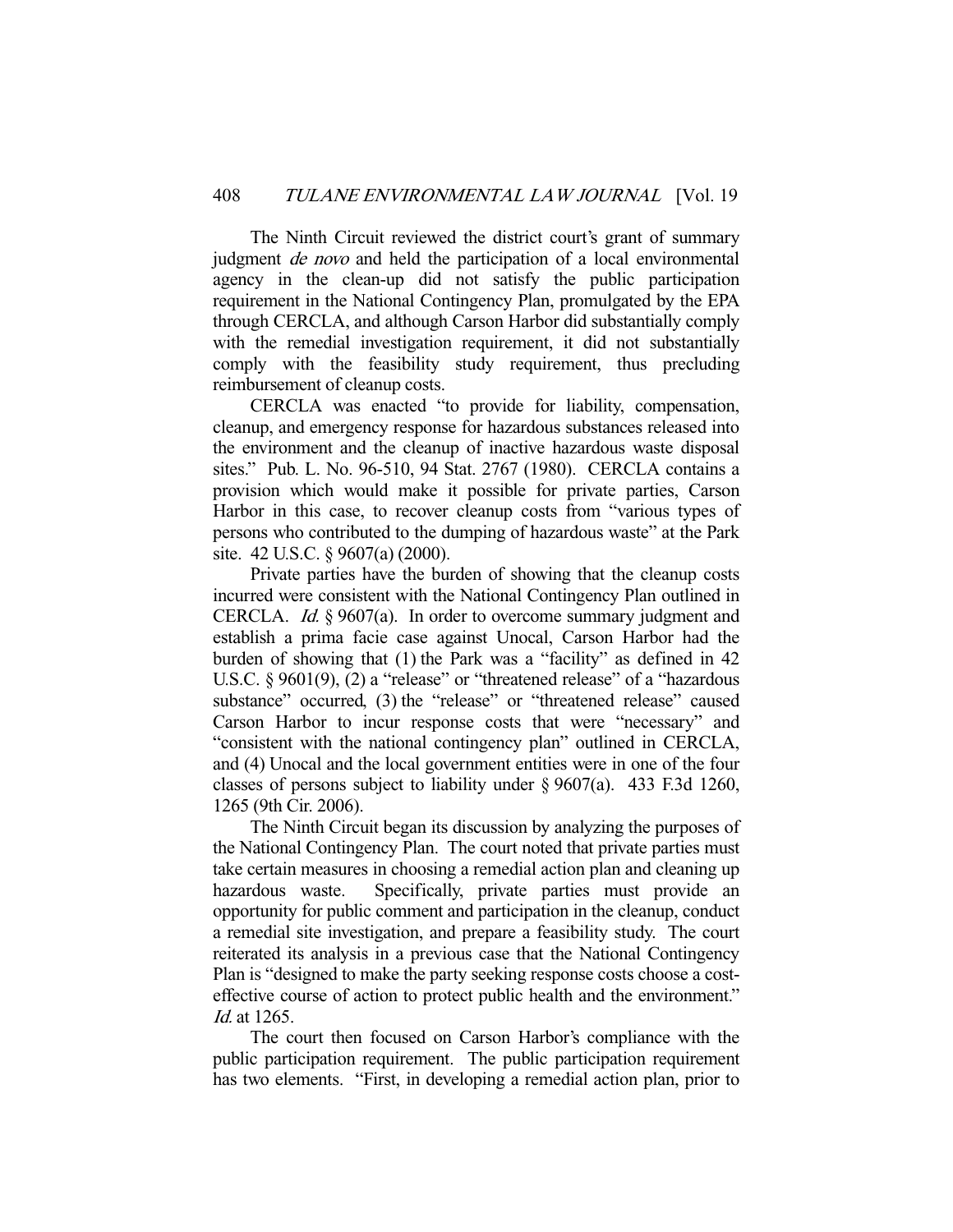actual field work beginning, the party conducting the cleanup 'shall . . . to the extent practicable' interview local officials, community residents, or other interested or affected parties to learn their concerns." Id. (citing 40 C.F.R. § 300.430(c)(2)(i) (2005)).

 In addition, Carson Harbor was required to establish a formal community relations plan to secure community involvement and make information about the site cleanup readily available to the public. Second, Carson Harbor had to publish notice of the chosen remediation plan in a local newspaper and allow for a public meeting as well as an opportunity for the public to comment on the plan.

 The district court found there was evidence that Carson Harbor notified local officials and other interested parties, including Unocal. "Additionally, meetings were held with representatives from Carson Harbor, Unocal, the [Regional Water Quality Control Board] RWQCB, and state Senator Dills's office to discuss the Property and remediation efforts." *Id.* However, the Ninth Circuit found that this alone did not create a genuine issue of material fact as to whether Carson Harbor substantially complied with the public participation requirement of the National Contingency Plan "because there was never an opportunity for the public at large to comment on the plan." Id.

 Carson Harbor's major contention was that the public participation requirement in the National Contingency plan was satisfied because of the substantial involvement of the overseeing governmental unit, the RWQCB. Carson Harbor additionally provided evidence that they sent out letters to each of the Park residents notifying them of the contaminations found in the Park. The Ninth Circuit declined to decide the issue of whether significant agency involvement can satisfy the public participation requirement, an issue of first impression for the court. Instead, the court held that even if agency involvement is sufficient to satisfy the public participation requirement, the RWQCB's involvement was not enough in this case.

 The court noted that the Second Circuit previously held that "extensive involvement of a government agency charged with the protection of the public environmental interest is an effective substitute for public comment." 433 F.3d 1260, 1267 (9th Cir. 2006) (citing Bedford Affiliates v. Sills, 156 F.3d 416 (2d Cir. 1998). However, in that case the agency had been actively involved with the proposed cleanup for years and was present to ensure the correct implementation of the remedial plan. Only under those facts did the Second Circuit find that "[w]here a state agency responsible for overseeing remediation of hazardous wastes gives comprehensive input, and the private parties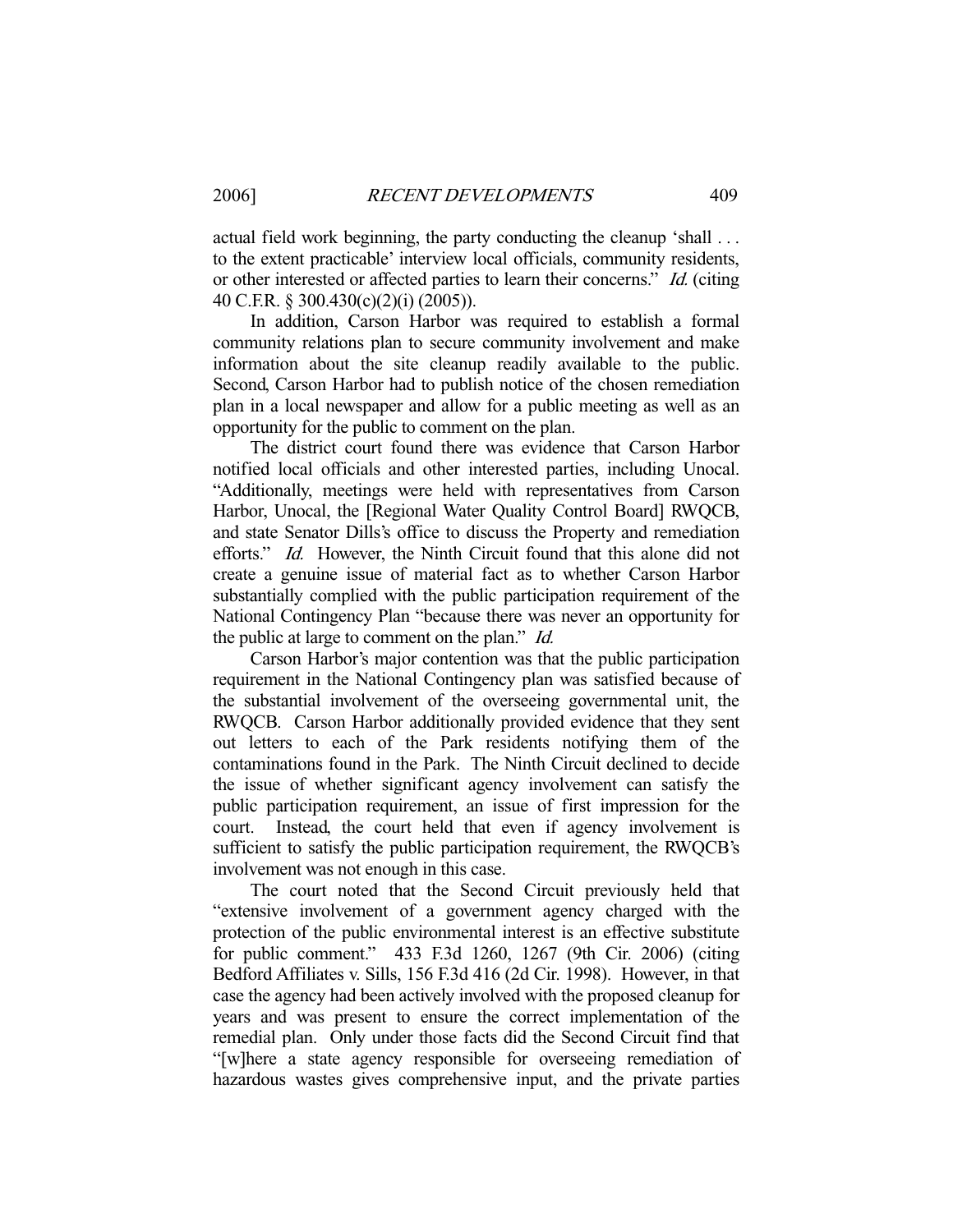involved act pursuant to those instructions, the state participation may fulfill the public participation requirement." *Bedford Affiliates*, 156 F.3d at 428.

 Conversely, in the present case the RWQCB was involved in only a "limited fashion" and was not even involved in the remedial action at the Park or in Carson Harbor's preliminary investigation of the pollutants. 433 F.3d 1260, 1267 (9th Cir. 2006). The RWQCB merely approved the remedial action plan with a few modifications and simply inspected the property *after* the cleanup was completed.

 In addition, the court noted that Carson Harbor submitted no evidence that a community relations plan was prepared, that the public was given notice of the cleanup, that the remediation plan was made available to the public, or that any other opportunity for public comment was given. The court found the best evidence that the public was given any opportunity to comment was that local residents had to go to their state senator to voice any concerns about the pollution at the Park and its remediation. For the Ninth Circuit, this simply was not enough to raise a genuine issue of material fact as to whether Carson Harbor substantially complied with the public participation requirement.

 The court then addressed the National Contingency Plan's remedial investigation and feasibility study requirements. The stated purpose of the remedial investigation is to "ensure that appropriate remedial alternatives are developed and evaluated such that relevant information concerning the remedial action options can be presented to a decisionmaker and an appropriate remedy selected." 40 C.F.R. § 300.430(e)(1) (2005). Additionally, each plan presented must be analyzed for its "effectiveness, ease of implementation, and cost." Id.  $\S 300.430(e)(7)$ . Finally, the feasibility study should include a "detailed analysis . . . on the limited number of alternatives that represent viable approaches to remedial action after evaluation in the screening stage." 433 F.3d 1260, 1268 (9th Cir. 2006) (citing 40 C.F.R. § 300.430(e)(9) (2005)).

 The feasibility study was prepared using data collected during the remedial investigation. The court agreed with the district court's finding that Carson Harbor, arguably, did conduct a remedial investigation, however, found no evidence submitted showed there was compliance with the feasibility study requirement. Carson Harbor argued there was only one feasible alternative, removal of the waste, and as a result it was not required to investigate other possible alternatives. The Ninth Circuit rejected this argument declaring that "[o]ne of the hallmarks of the feasibility study requirement is assessing a variety of possible alternatives and providing analysis of the costs, implementability, and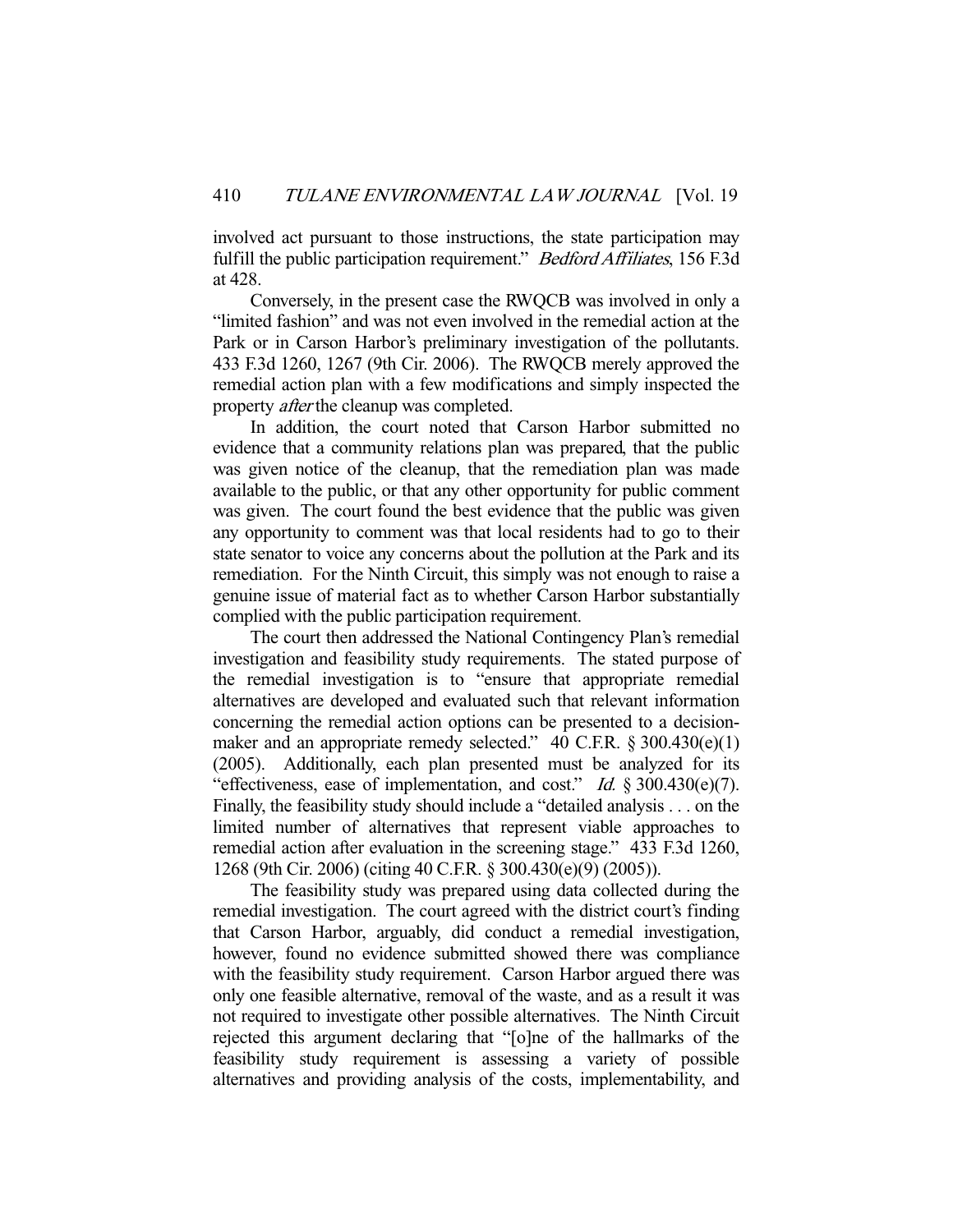effectiveness of each, and choosing the best alternative for the site at issue." Id. The court found the remedial action plan submitted to the RWQCB had a full analysis of only one alternative: removal. Although the remedial action plan "discusses the remediation goals, the process for removal, and the pollutant levels required after remediation to be safe for human health and the environment," Carson Harbor proposed no other alternatives. Id. The court determined that discussing a single remediation alternative did not establish substantial compliance with the feasibility study requirement of the National Contingency Plan.

 The Ninth Circuit had previously rejected this argument in a similar factual situation. In the previously decided case the court held "summary analysis [which] states that disposal is the only feasible option and does not indicate that other alternatives were even considered" is not enough for National Contingency Plan compliance. Wash. State Dep't of Transp. v. Wash. Nat. Gas Co., 59 F.3d 793, 804 (9th Cir. 1995). The facts in the present case are very similar to those in the previously decided case in that Carson Harbor's remedial action plan only discussed removal of the waste and did not address any other alternatives. Additionally, the court pointed out that "there was no assessment of the chosen removal alternative in the remedial action plan in terms of effectiveness, cost, or ease of implementation." 433 F.3d 1260, 1269 (9th Cir. 2006). Consistent with the court's previous holding, it found that Carson Harbor had not shown that there were genuine issues of material fact remaining on the issue of whether it substantially complied with the feasibility study requirement of the National Contingency Plan.

 The court did concede that only substantial compliance is required to satisfy the National Contingency Plan, and Carson Harbor met that standard as to the remedial investigation. However, it found Carson Harbor's arguments unpersuasive as to the public participation and feasibility study requirements. The Ninth Circuit concluded that there was no genuine issue of material fact as to whether there was compliance with the participation requirement or the feasibility study requirement and therefore affirmed the district court's holding that Unocal was entitled to summary judgment.

Monica Emilienburg

## United States v. Asarco Inc., 430 F.3d 972 (9th Cir. 2005)

In United States v. Asarco Inc., the United States Court of Appeals for the Ninth Circuit found that in modifying a consent decree, under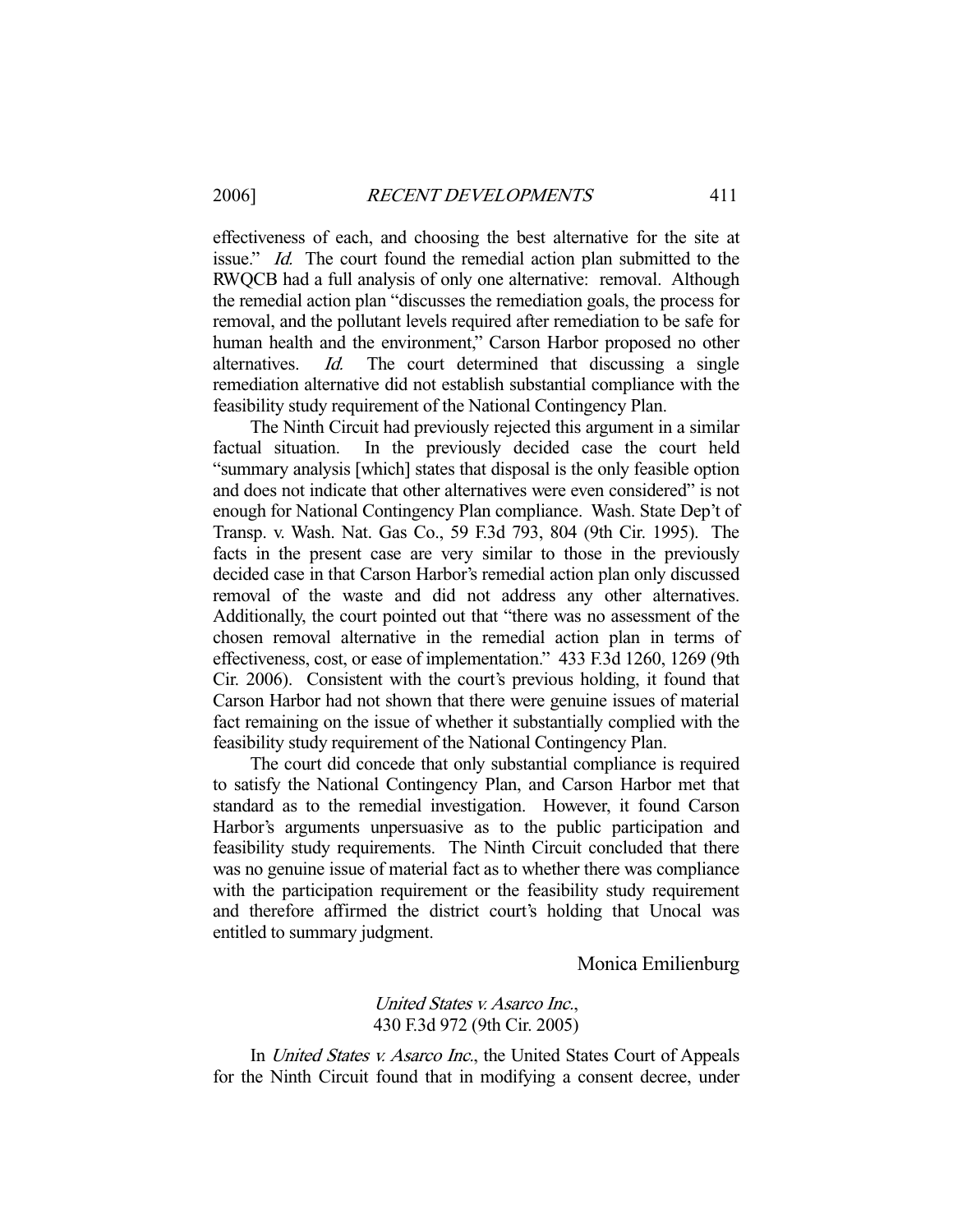Rule 60(b)(5) of the Federal Rules of Civil Procedure, a court must begin its analysis with the terms and provisions of the decree on its face to determine if the moving party anticipated a significant change in factual conditions, thereby making modification improper. 430 F.3d 972, 976 (2005). The United States appealed a decision of the District Court for the District of Idaho reducing the defendant's (Asarco) cleanup obligation under an existing consent decree. The United States argued that the district court abused its discretion when it relied on extrinsic evidence, rather than the four corners of the decree, to determine that defendants did not anticipate the future actions taken to clean up the region. Asarco asserted that subsequent documents and statements made before and after the decree, by the Environmental Protection Agency (EPA), amounted to evidence sufficient to show that they could not have anticipated the future action at the site in issue.

 In 1994, the United States and the state of Idaho entered into a consent decree with various mining companies, including Asarco, Inc., requiring the latter to perform certain cleanup actions. Asarco Inc., 430 F.3d at 975. Asarco would obtain liability releases for the contaminated "Bunker Hill Superfund Site." The site, referred to in the opinion as "the Box," is a twenty-one square mile area. This area is surrounded by the Coeur d'Alene River Basin. Id.

 Bunker Hill Superfund site is a highly contaminated site. In 1983, it was put on the National Priorities List. The area had been subject to 165 of mining and smelting activity. As a result the soil was saturated with various heavy metals as well as other contamination. The contamination was widespread, covering soils, ground and surface water, as well as the air. The EPA determined that a widespread and multifaceted remedial action was needed combat the contamination in the Box. From 1992 until 1994, The United States and the State of Idaho conducted settlement negotiations with potentially responsible parties (PRPs). *Id.* at 976. At the time of these negotiations, it was EPA's intent not to use the Comprehensive Environmental Response, Compensation, and Liability Act (CERCLA) as a vehicle to clean up contamination outside of the Box. Under CERCLA, sections 106 and 107 allow government officials to sue PRPs. Specifically, section 106 allows the government to obtain relief for environmental damages. 42 U.S.C. § 9606 (2000). Further, under section 122 of CERCLA, the government is allowed to enter into agreements with PRPs as opposed to entering the litigation arena. *Id.* § 9622. This is done to promote speedy cleanup of contaminated sites.

 However, EPA decided instead to use local administration and planning in order to maximize any cleanup efforts outside of the Box. To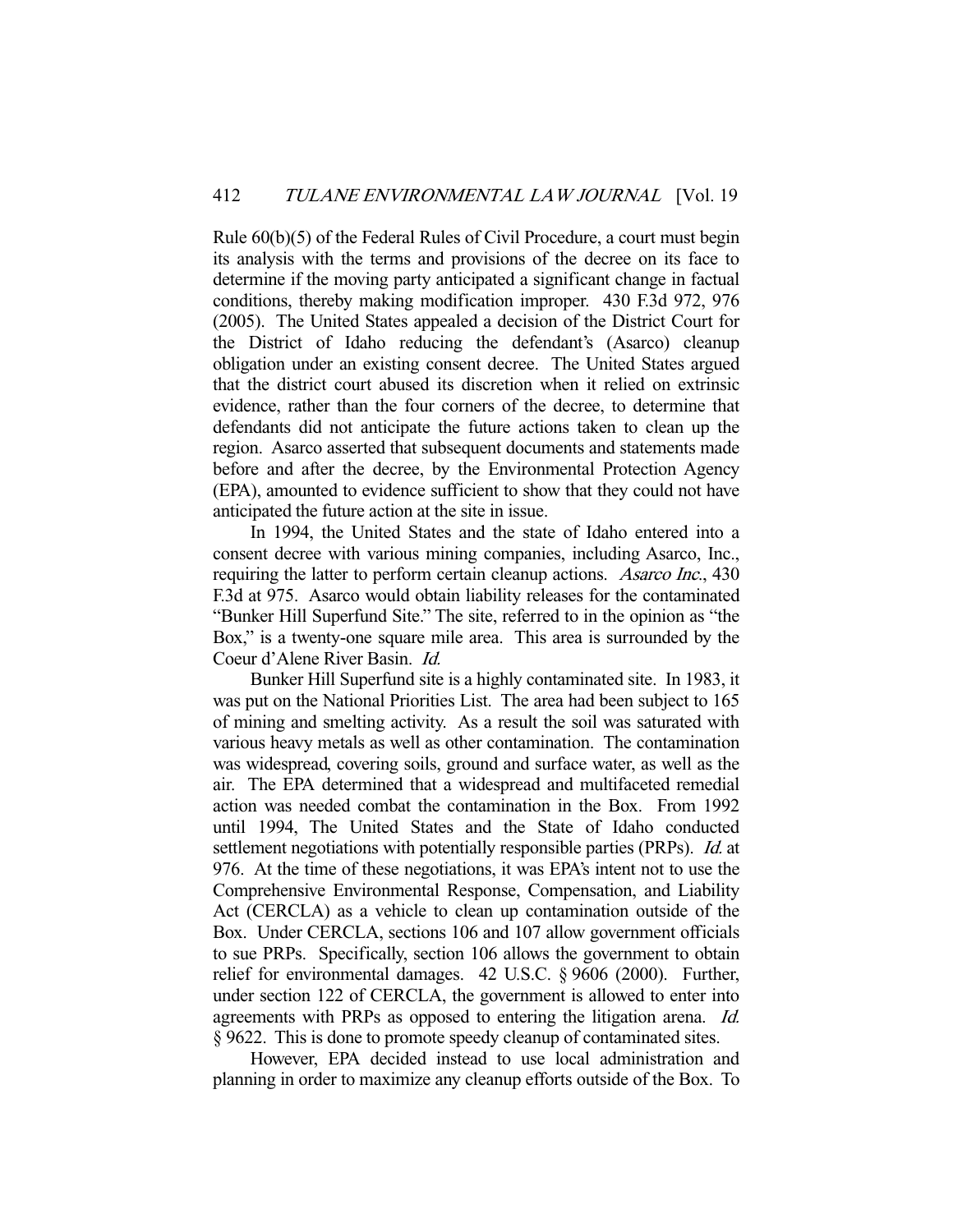do this, the EPA initially planned to use the Coeur d'Alene Basin Restoration Project, a joint public and private venture, as a guidepost for any other remediation required outside of the Box. Asarco Inc., 430 F.3d at 977. At the beginning, the parties decided to separate the cleanup duties. The PRPs would be responsible for the environmental contamination that had entered or reached the populated areas of the Box. The United States would take on remediation efforts in the nonpopulated areas of the Box. As stated above, in 1994, the district court accepted the consent decree.

 Of key contention in this case is the fact that the United States expressly reserved the right to bring other lawful remedial actions against parties if it felt a response was warranted for the area of the basin outside of the Box. Specifically, they retained the right to sue PRPs for all liability, regardless of the timing of the individual offenses, for any release of contaminated materials outside of the Box. Further, all parties to the decree recognized that the United States did not limit its ability to recover from PRPs costs incurred for remediation efforts conducted outside the Box. The decree, which no party disputed, allowed the United States to bring response actions, of any kind, at any time. This was the thrust of the initial setting of this case.

 In 1996, the United States decided to bring an action under CERCLA to recover costs incurred for cleanup activities conducted in the Basin, but outside of the Box. The EPA proceeded over the next five years to conduct ecological and toxicity studies of the Basin to determine the extent of the damages. In 2001, Asarco cried foul.

 Asarco felt that EPA's decision to CERCLA or "superfund" the area constituted an unanticipated change in factual circumstances. This, Asarco argued, made compliance with the 1994 consent decree very difficult, if not impossible. Asarco argued that the costs allocated to them were too high, given EPA's new action. They filed a motion to modify the existing consent decree in an effort to reduce the costs attributable to their conduct in the Box. The crux of Asarco's argument was the fact that EPA had repeatedly assured them that it had no desire or plans to "superfund" the area of the Basin outside of the Box.

 At trial, the district court looked to oral and written statements, produced by Asarco. These documents and statements ranged in date from before settlement negotiations for the 1994 decree up until the 1996 litigation. The court held that given the assurances from the Department of Justice (DOJ) and EPA, in the form of letters, records of decisions, conversations, the Basin framework documents, and pleadings, that Asarco could not have anticipated the change in circumstances. Further,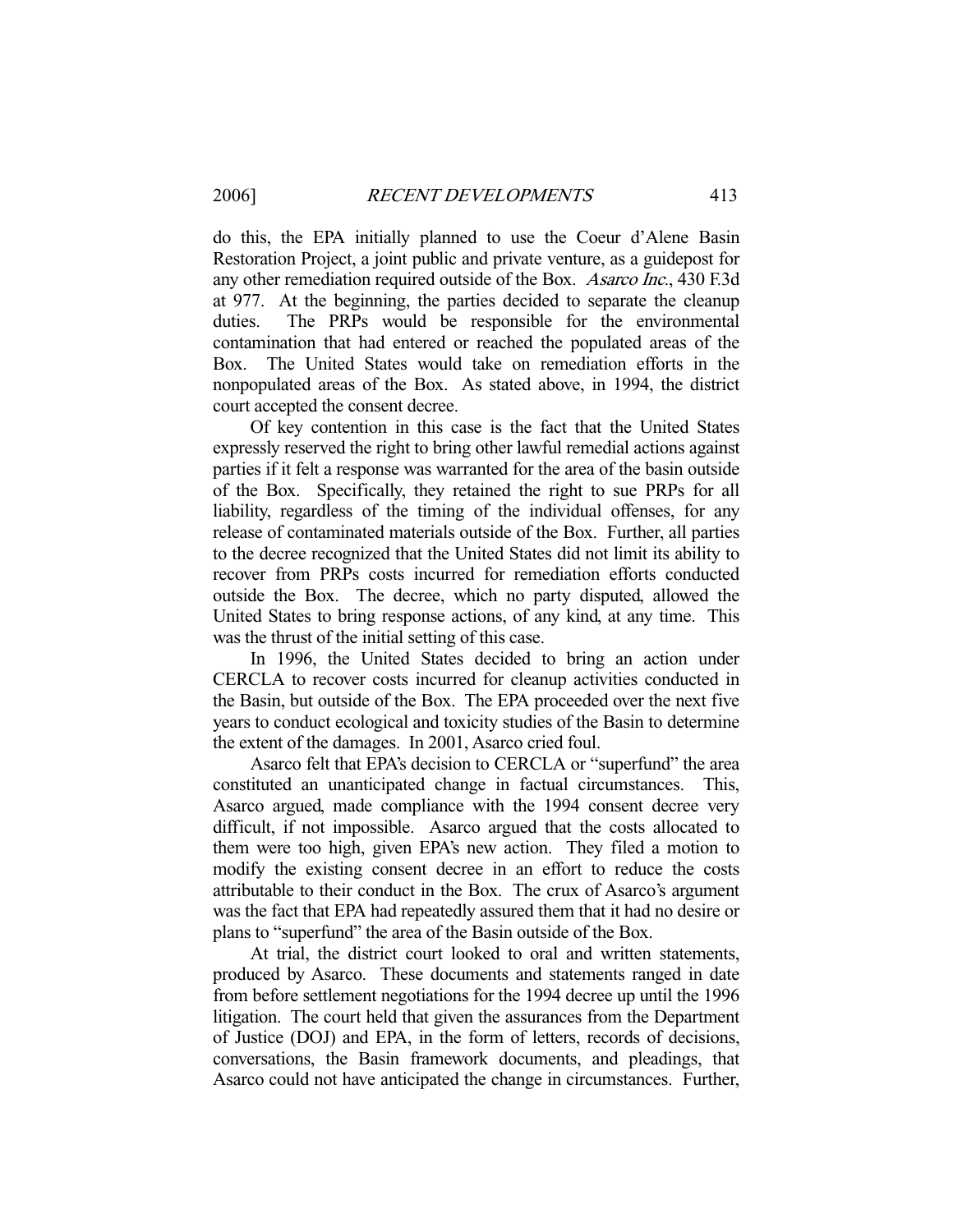the court felt that if the decree remained unchanged, it would be severely damaging to the domestic mining industry. The court found for Asarco and modified the decree, reducing their allocated costs by seven million dollars.

 The Ninth Circuit began its analysis and review of the district court by selecting the standard of review. They determined that this case concerned a mixed question of fact and law. As such, they reviewed the lower court de novo. The Ninth Circuit Court of Appeals then began its examination of the substantive issues in the case, beginning with the Federal Rule of Civil Procedure at issue here.

 The court turned its attention federal rule 60(b)(5) which provides that a court may grant relief from a decision when "the judgment has been satisfied, released, or discharged, or a prior judgment upon which it is based has been reversed or otherwise vacated, or it is no longer equitable that the judgment should have prospective application." FED R. CIV. P. 60(b)(5). This rule, in effect, gives credence to a court's ability to modify decisions to achieve a more equitable result, especially in the face of changed circumstances. The court next turned to precedent to determine what was required to invoke this power. The court focused on Rufo v. Inmates of Suffolk County Jail, 502 U.S. 367 (1992).

In *Rufo*, the Supreme Court articulated a two part test for determining when a court has the authority to modify a final decision. The first prong is that the claimant must first show that there was a significant change in the settings that gave rise to the original decision. The second prong involves the courts evaluation of the alleged change and the proposed modification. In order to modify a decision or judgment, the court must be satisfied that the proposed modification will adequately resolve the deficiency in the changed fact or facts. Asarco Inc., 430 F.3d at 979. Further, if the alleged change is one of a factual nature, the claimant must also show that if it is not allowed the desired modification, that the decree will become unworkable or that it would violate the public interest. The Ninth Circuit went on, however, to say that courts must be careful in modification and should not do so if "a party relies upon events that actually were anticipated at the time it entered into a decree." *Id.* (quoting *Rufo*, 502 U.S. at 385). The court determined that Asarco bore the burden of proof in showing that the change complained of was actually "a significant and unanticipated change in factual conditions warranting modification of the decree." Id. Furthermore, the court went on to say that if the alleged change was foreseeable at the time of the decree, the burden is even heavier for the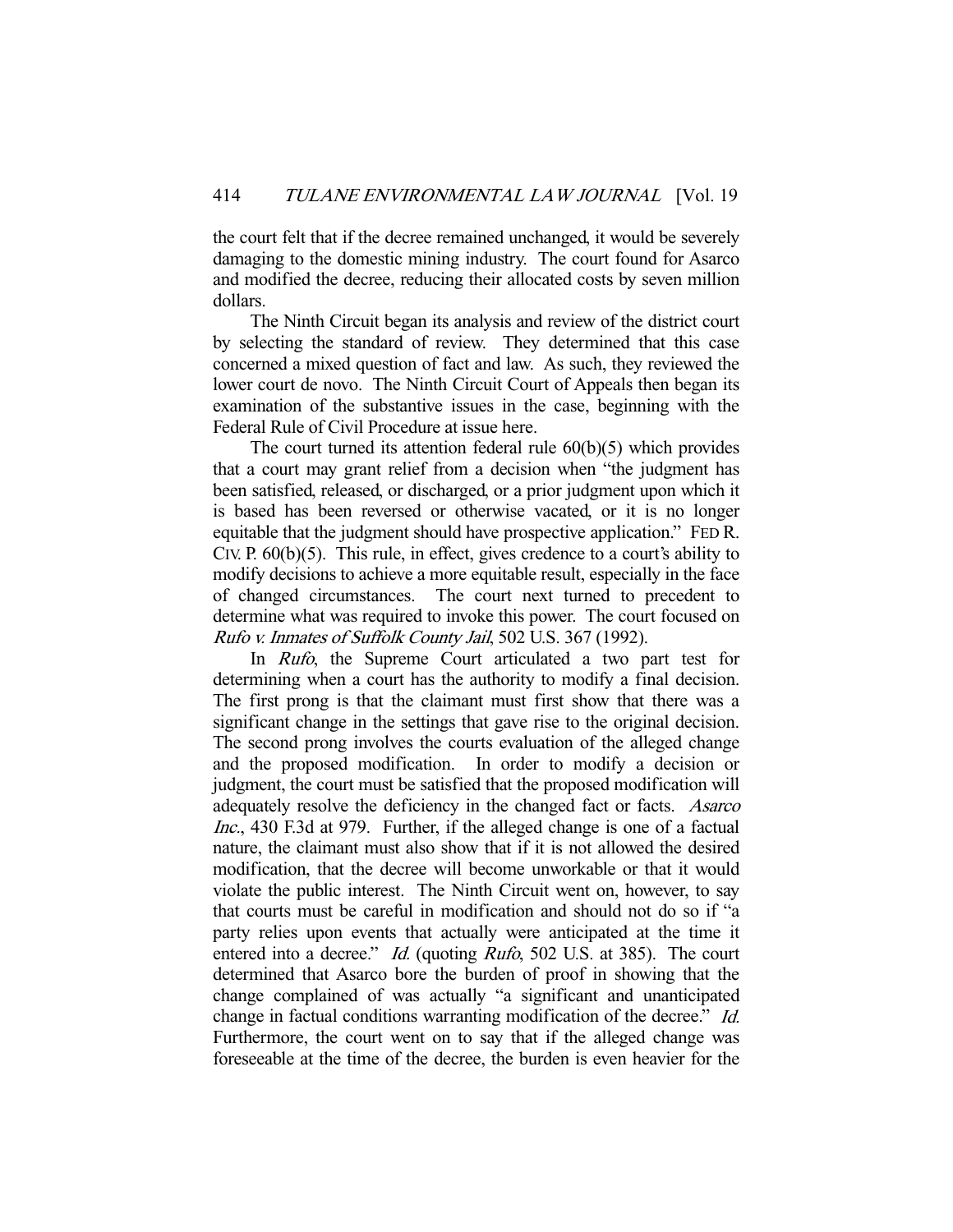claimant to overcome. This standard the court articulated as the "heavy burden standard". Id.

 The Court did recognize the other side of the argument, particularly the need to be flexible. The Ninth Circuit echoed Asarco's concerns that rule 60(b)(5) should be a moldable rule. Asarco argued that since these decrees last for long stretches of time, they should remain readily open to modification. The Court agreed with Asarco, but went on the say that just because it is possible that decrees and decisions, like the one at issue here, are susceptible to change does not mean that courts should freely change them, especially when such change was anticipated or foreseeable. Id.

 Next, the Ninth Circuit articulated the two questions that it felt must be answered in order to come to a decision. The first, did Asarco actually anticipate, at the time they entered into the decree, that the EPA would "superfund" the Basin? The second, did Asarco satisfy the "heavy burden standard" established in *Rufo*? The Ninth Circuit held that Asarco did in fact anticipate that EPA could "superfund" the Basin but failed in meeting their burden for modification.

 The Ninth Circuit discussed how Asarco anticipated EPA's future actions. The court reiterated what was discussed at the district court level. No parties, at any time, ever challenged the actual express terms of the 1994 consent decree. Furthermore, all the parties agreed that the United States had every right to take any lawful response action it chose to outside of the Box. This understanding was expressly laid out in the decree. Asarco even stated this in their brief. The Ninth Circuit looked at the decree and determined that nowhere had the United States expressly said they were forfeiting their right to bring future action for activities outside of the Box.

 Next, the court moved to the error made by the lower court. As stated above the lower court used extrinsic evidence to determine that modification was warranted and necessary. The Ninth Circuit rejected this holding. Without the extrinsic evidence, Asarco could not claim that the change was unforeseeable, thus increasing the burden needed to prove that modification was needed.

 The Ninth Circuit then determined that consent decrees are like contracts. Thus, a contract is determined by what is stated in it or its four corners. The court went on to state that only if the language is ambiguous does a court turn to extrinsic evidence to resolve that ambiguity. To illustrate its point, the court turned to *United States v.* Armour & Co., 402 U.S. 673 (1971). In Armour, the Supreme Court determined that consent decrees are to be examined as if they were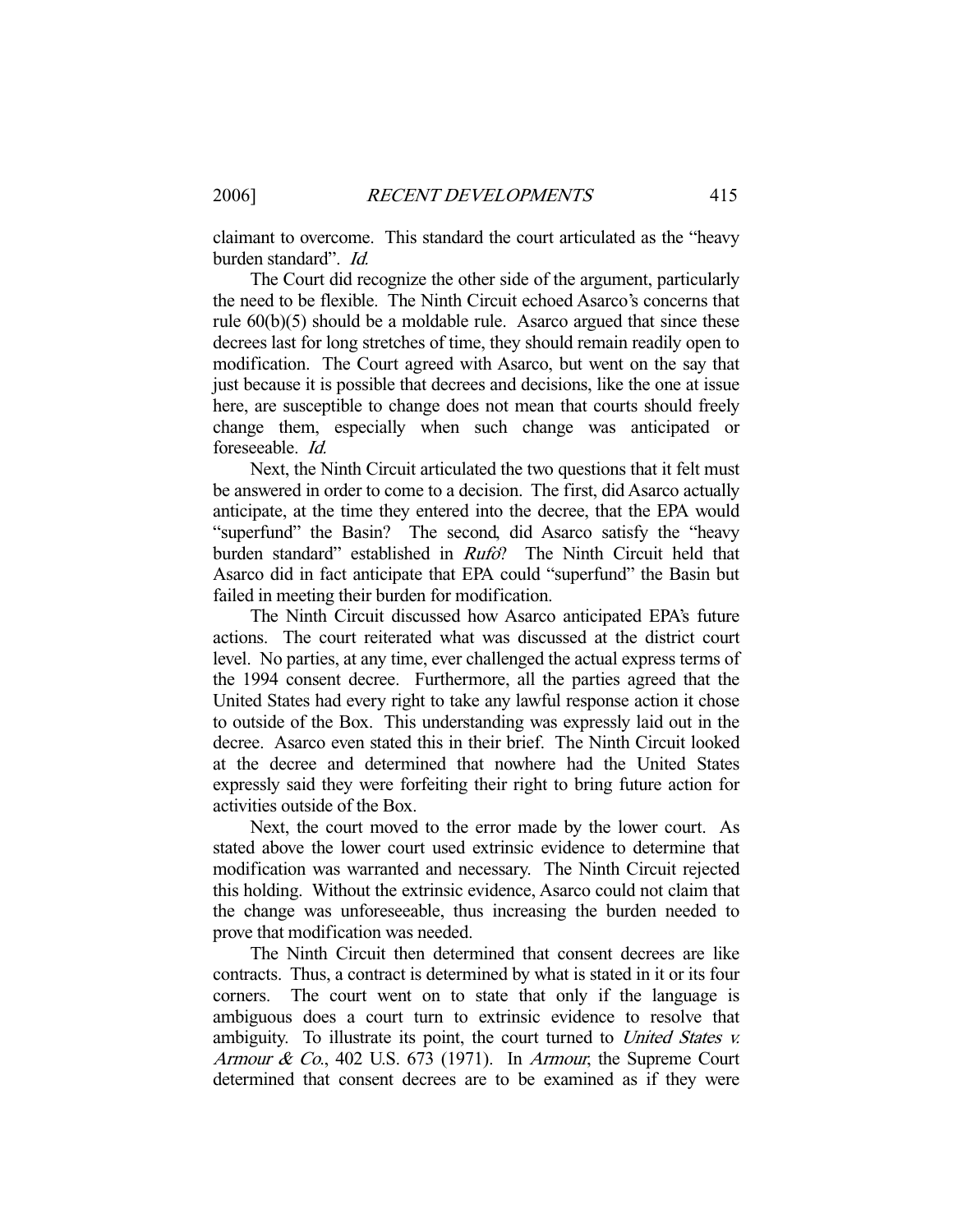contracts. The Ninth Circuit further developed this point by stating that the existence of a consent decree or settlement evidences a meeting, discussion, and negotiation. Parties are given the opportunity to determine risk and benefits for themselves. As such, the burden to show an ambiguity rests with those who are party to the agreement. Here the Ninth Circuit found no ambiguity.

 Asarco still contended that because rule 60(b)(5) was a rule based in equity, that a court is not required to look solely at the four corners of the contract. In fact a court can look to the totality of the circumstances to determine if modification is needed, which includes the use of extrinsic evidence. The Ninth Circuit rejected this argument. The very fact that terms retaining EPA's right to bring future remedial or response actions existed, expressly, in the consent decree, at the time Asarco entered into it, negates any need for a court to look beyond the document. The Ninth Circuit found:

[T]he plain terms of the consent decree reveal the parties' expectation that a particular change in factual circumstances might occur during the lifetime of the decree. In fact, the decree provided that the United States reserved its "rights to take any and all response actions authorized by law" and to pursue defendants for liability for response costs incurred outside the Box.

Id. at 982. Asarco missed its opportunity to clearly define its role in the future of the Basin.

 Finally the Ninth Circuit went on to state that since the lower court had incorrectly found that the alleged changes were unanticipated, they applied the wrong burden. The court then examined Asarco's position in light of the "heavy burden standard." After determining that a remand was not required, the court decided, based on the record before them, that there was no financial evidence justifying a hardship on Asarco and further that they had not tried reasonably to comply with the decree. The Ninth Circuit Court of Appeals reversed the holding of the Idaho District Court, canceling the modification and reinstating the original cost allocation.

Matthew Gigliotti

# United States v. W.R. Grace & Co., 429 F.3d 1224 (9th Cir. 2005)

In *United States v. W.R. Grace & Co.*, the United States Court of Appeals for the Ninth Circuit affirmed the United States District Court for the District of Montana's order granting summary judgment for the Environmental Protection Agency (EPA) on plaintiff's liability claims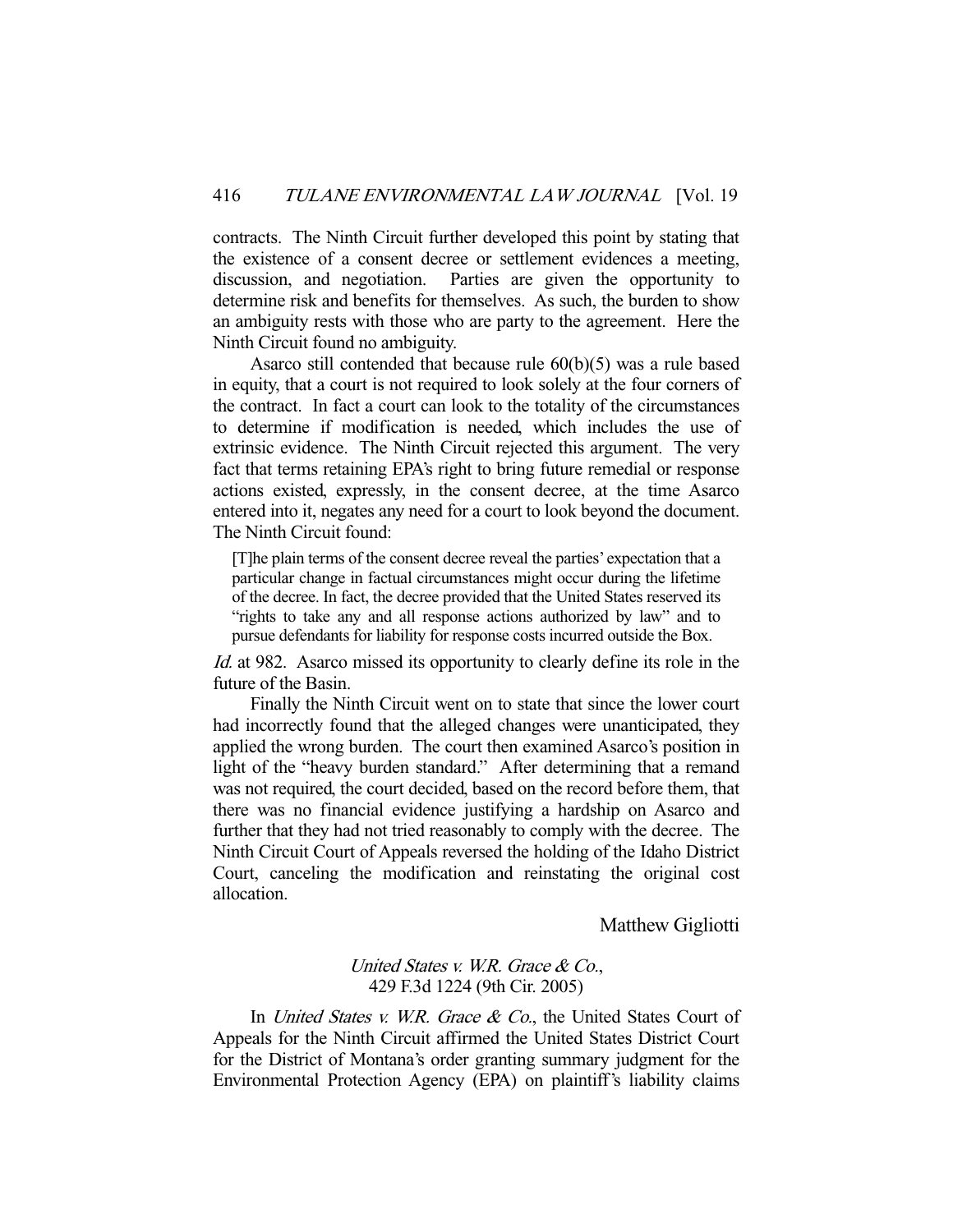against defendant, W.R. Grace and Co. (Grace), under the Comprehensive Environmental Response, Compensation, and Liability Act (CERCLA) section 107(a)(4), 42 U.S.C. § 9607(a)(4) (2000). The Ninth Circuit also affirmed the district court's order, which awarded the EPA both costs and a declaratory judgment concerning future liability against the defendant. In reaching its decision, the Ninth Circuit decided on appeal a challenge based on three questions: First, whether the EPA had mischaracterized its cleanup actions under the "guise" of a removal in order to evade the more stringent remediation requirements. United States v. W.R. Grace & Co., 429 F.3d 1224, 1226 (2000). The court held that the EPA was within its delegated authority to classify the cleanup a removal. Second, even if the cleanup was classified as a removal, whether the district court erred in exempting the action from the "temporal and monetary" caps provided in section 415(b)(5) of the National Contingency Plan (NCP). *Id.*; National Oil and Hazardous Substances Pollution Contingency Plan, 40 C.F.R. § 300.415(b)(5) (2005). The Ninth Circuit again affirmed the district court, finding that the EPA's decision to exceed the statutory cap was not arbitrary and capricious. Finally, whether the district court had erred in accepting the EPA's methodology for calculating indirect costs. In affirming the district courts decision and refusing to accept Grace's plea for a *de novo* review of the accounting practices, the Ninth Circuit held that district court's decision was not clearly erroneous.

#### 1. Libby, Montana

 For nearly seventy years, companies including Grace mined and processed minerals containing asbestos within a close proximity of Libby, Montana. At the time, asbestos was not recognized for its health dangers; in fact, Grace made the mineral by-product available for employees to take home and donated it to various schools. While studies were conducted nationally focusing on the effects of workplace exposure, no review was made into the potential contamination of the Libby community until the EPA commenced an investigation in 1999.

 In 2000, the EPA, suspecting a significant problem, began to formulate a plan that would determine "whether or not time-critical intervention [was] needed to protect public health." 429 F.3d at 1230. The EPA investigation revealed that there was a large probability that "significant amounts of asbestos" remained in the immediate vicinity of Libby and that there was an concerning number of "asbestos related diseases" which involved both former employees and "non-occupational exposures." Id. While asbestos is not typically considered harmful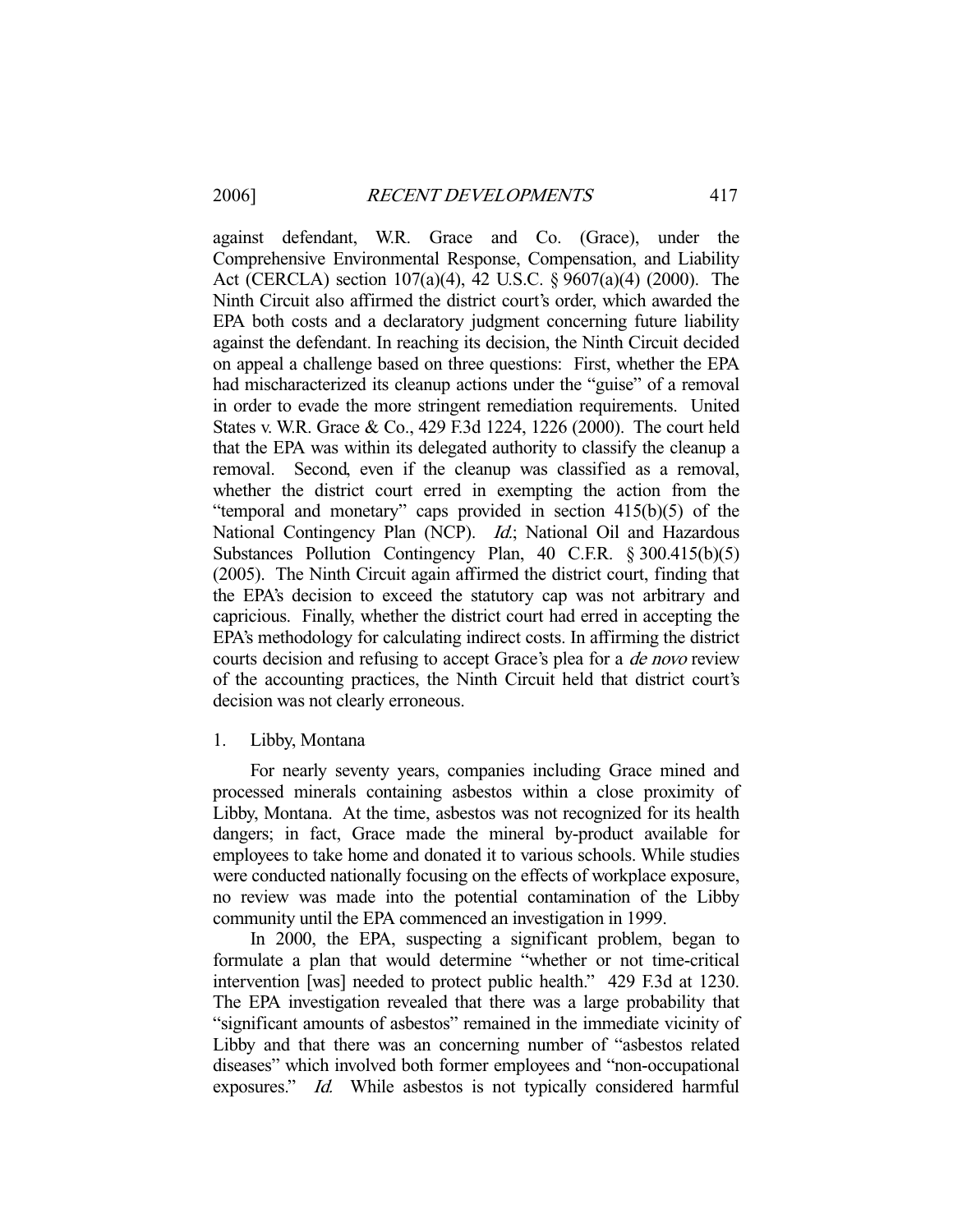unless inhaled or ingested, "the EPA documented 'complete human exposure pathways' through which asbestos particles were becoming airborne as a result of normal human activities." Id. Further, the EPA conducted a survey of Libby residents, which verified the EPA's fear of multiple exposure routes while also documenting significant irregularity in the lining of the survey participant's lungs—eighteen percent were found to have abnormalities compared with a national average of less than 2.3%.

 In response to their findings, the EPA issued three memorandums (Action Memos) that documented and laid the groundwork for its removal action. Over the next two years, the EPA, relying on the "unless" language found in section 104(c)(1) of CERCLA, continued to raise the removal's project ceiling to an aggregated cost of over fifty-five million dollars. 42 U.S.C. § 9604(c)(1). In March of 2001, the EPA filed suit against Grace under the recovery mechanisms provided in CERCLA. See id.  $\S$ § 9607, 9613(g)(2). The district court first granted summary judgment on the issue of Grace's liability and then after a brief bench trial, awarded the EPA its entire requested reimbursement, including indirect costs. In addition, the court held Grace liable for future cleanup costs associated with the EPA's final remedy, which as of the date of the Ninth Circuit's decision was still in its study and selection phase.

#### 2. The Ninth Circuit's Analysis

 On appeal, Grace challenged the characterization of clean up, arguing that the EPA's actions were more of a remedial action, and as such, the EPA did not fulfill the more stringent requirements for remediation under CERCLA and the NCP. Separately, Grace argued that even if the action was deemed a removal, the EPA did not meet the exemption requirements required under CERCLA and thus the district court erred in granting the EPA its entire reimbursement plus a judgment for future costs. See 42 U.S.C. § 9604(c); 40 C.F.R. § 300.415(b)(5). Finally, Grace challenged the method the EPA used in calculating indirect costs that were attributable to the cleanup action.

## a. Characterization Issue

 In reviewing Grace's first challenge, the Ninth Circuit began by distinguishing between the requirements of removal and remedial actions under CERCLA, recognizing that the latter's standards are "much more detailed and onerous." 429 F.3d at 1228 (citing Morrison Enters. v. McShares, Inc., 302 F.3d 1127, 1136 (10th Cir. 2002)). Relying on the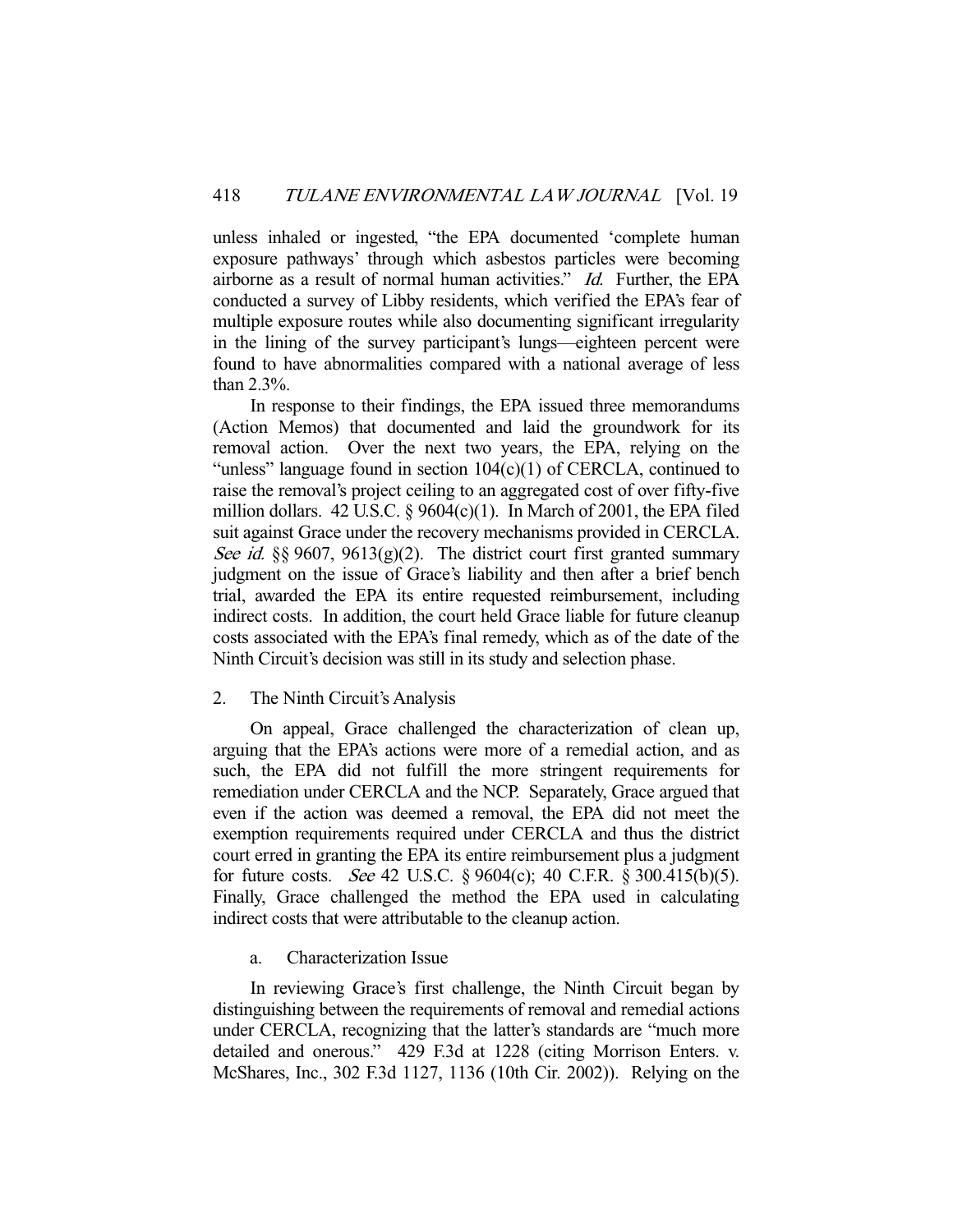express language of CERCLA, the Ninth Circuit agreed with the district court's determination that the EPA's response actions would be upheld "unless arbitrary and capricious or otherwise not in accordance with the law." 42 U.S.C. § 9613(j)(2). Based on this determination, the Ninth Circuit reasoned that under an arbitrary and capricious standard of review the EPA's selection of removal did not warrant challenge. To support this reasoning, the Ninth Circuit cited various factors found in the NCP that correlated directly with the EPA's three Action Memos. 429 F.3d at 1242; 40 C.F.R. § 300.415(e). Further, the Ninth Circuit emphasized that the burden was on Grace to produce evidence that the EPA's removal decision was either arbitrary or capricious or not in accordance with the law. The Ninth Circuit concluded that Grace had failed to meet this burden.

 At this point, however, the Ninth Circuit deviated from the district court's final findings and acknowledged that a further inquiry that must be made. While recognizing that the EPA's choice of action was not challengeable unless arbitrary or capricious (i.e., removal verses remediation), the court distinguished the EPA's actual implementation process, ruling that these actions must still fall within the parameters of the statute. See 42 U.S.C.  $\S 9604(a)(1)$ . As the court opined, "[t]he decision to select a removal or remedial action is therefore distinct from the question whether the action carried out was, in fact, the action selected." 429 F.3d at 1234-35. This latter issue, the court determined, should be reviewed as a matter of law and thus a question of statutory interpretation.

 As with any type of administrative review, the Ninth Circuit acknowledged that the main issue was what level of deference should be granted "the EPA's formulation of the term 'removal.'" Id. The EPA argued that all agency decisions should be reviewed based on an arbitrary and capricious standard; however, the Ninth Circuit disagreed, recognizing two standards of review. In cases in which the EPA's actions are based on its statutory authority, the court will review based on an arbitrary and capricious standard. On the other hand, when the issue is one of statutory interpretation, the court will grant deference based on the United States Supreme Court's decisions in Chevron and its progeny. See Chevron U.S.A. Inc. v. NRDC, 467 U.S. 837 (1984). Because the issue of whether the EPA's removal actions fall within the statutory definition, the Ninth Circuit determined that the latter standard of review applied.

 Particularly important in the Ninth Circuit's inquiry was whether the level of deference should be lessened if it is determined that the EPA's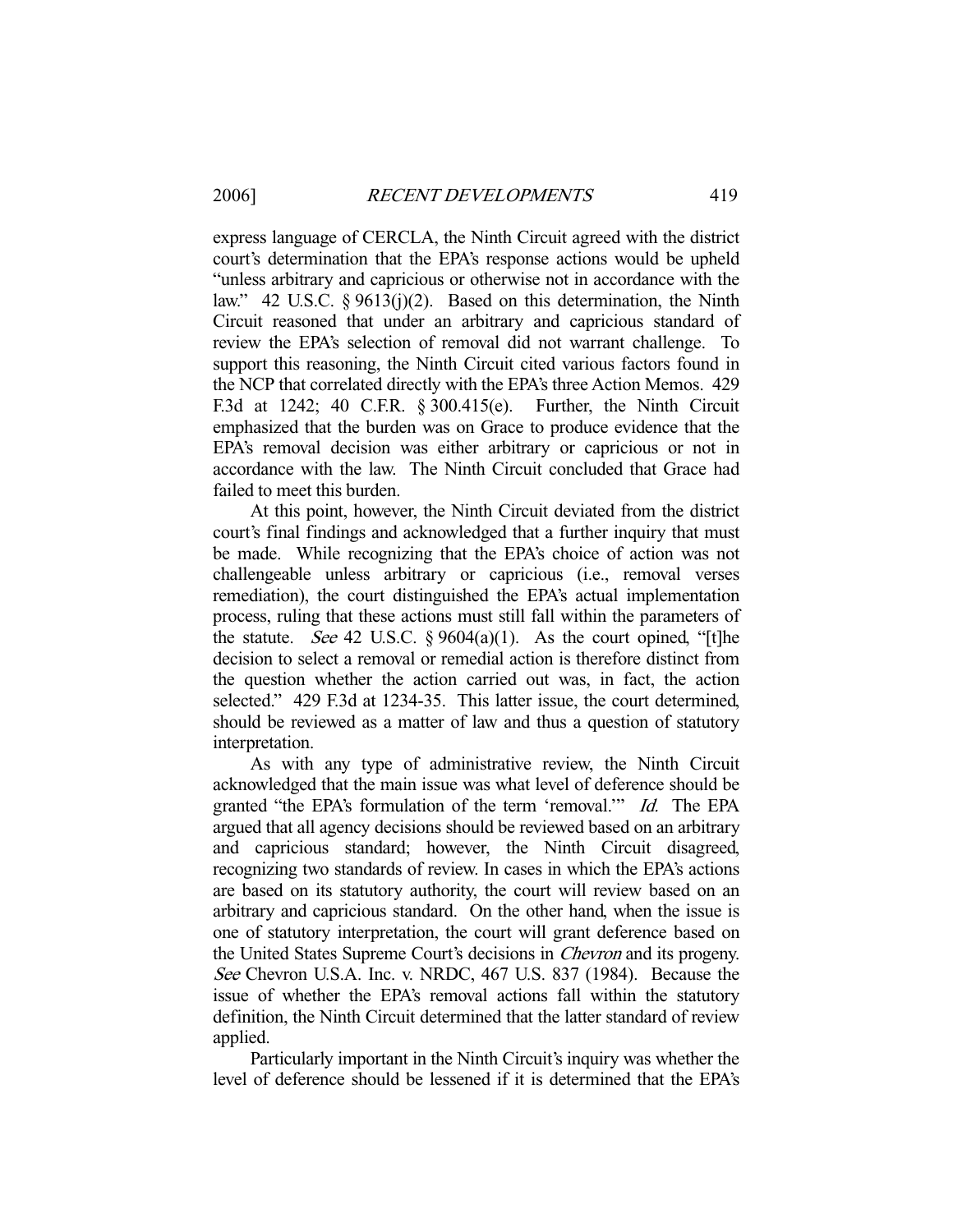formulation was not the product of its formal rulemaking authority. While a traditional *Chevron* analysis had granted agency's wide deferential latitude, its progeny in *Mead*, *Barnhart*, and *Brand X* have made the question of agency deference "fraught with ambiguity." See Chevron, 467 U.S. 837; United States v. Mead Corp., 533 U.S. 218 (2001); Barnhart v. Walton, 535 U.S. 212 (2002); Nat'l Cable & Telecomms. Ass'n v. Brand X Internet Servs., 162 L.Ed.2d 820 (2005). Thus, the Ninth Circuit chose against relying too heavily on the conflicting majority opinions, concurrences and dissents in those cases and instead looked more closely at the more analogous United State Supreme Court decision in Alaska Department of Environmental Conservation v. EPA, 540 U.S. 461 (2004). Under that analysis, "the EPA's interpretation of a statute in internal guidance memoranda warrants respect but does not qualify for *Chevron* deference." 429 F.3d at 1236. Thus, while "full-blown Chevron deference" may not be due, a court "will still accord a modified level of respect" to the agency's interpretation. Id.

 Looking first at step one of the Chevron analysis, the court concluded that section 104(a)(1) of CERCLA, which grants the EPA the authority to engage in removal and remedial actions, provides little clarification as to the characterization of those actions. See 42 U.S.C.  $\S 9614(a)(1)$ . Reviewing the statute as a whole, the purpose section of the statute and the legislative history, the court was only able to ascertain the general principle that the drafters supported aggressive actions in protection of the public health. Without having the clear intent of Congress, the court moved to the second step of Chevron and asked "whether, in the view of the deference owed to the EPA, the Libby cleanup was a removal action as a matter of law." 429 F.3d at 1241. The court opined that if the EPA's actions fell within the NCP, an interpretation promulgated through the formal rulemaking process, then its actions would be justified as a matter of law. The court recognized, however, that there was still ambiguity between the terms "removal" and "remediation" as defined under the NCP. Still, the court was guided by other sections of the NCP; primarily, section 415(e) which provided a nonexhaustive list of appropriate removal methods. See 40 C.F.R. § 300.415(e). The court found that the bulk of the actions taken by the EPA fell within the scope of this list. In sum, the Ninth Circuit found a good deal of formal support under the NCP justifying the EPA's removal action.

 Instead of stopping its analysis with a finding of deference for the EPA removal action based on the formal rulemaking regulations of the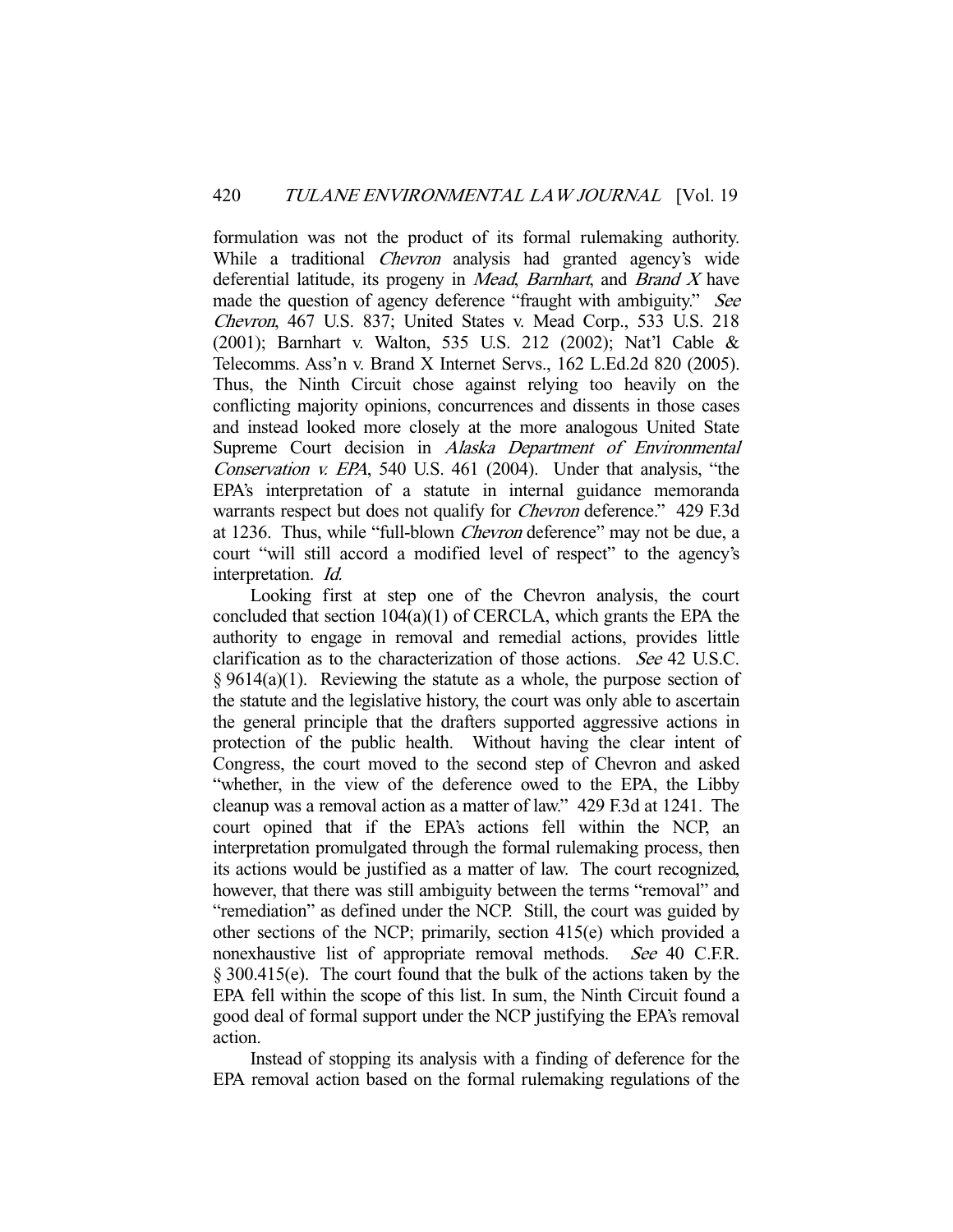NCP, the Ninth Circuit further supported its final holding by looking to other documents the EPA had produced. Cognizant of the Supreme Court's deference standard opined in Alaska Department of Environmental Conservation, the Ninth Circuit focused on a memo that the EPA issued to "guide project managers during the decisionmaking process of selecting between remedial and removal action." *Id.* at 1243; 540 U.S. 461 (2000) [hereinafter Removal Memo]. The Removal Memo emphasized the NCP's focus on "time sensitivity" and "prompt action" as key characteristics for removal actions. 429 F.3d at 1243. Combining the informal interpretations of the Removal Memo with the formal NCP descriptions, the court found that "removal actions encompass interim, partial time-sensitive responses taken to counter serious threats to public health." *Id.* Applying that broad language to the action taken at Libby, the court held that the cleanup fell within the bounds of a removal action.

## b. Exemption from Statutory Cap

 The second question that the Ninth Circuit had to resolve on appeal was whether the district court was correct in granting the EPA an exemption from the two million dollar, twelve-month statutory cap for removal actions. See 42 U.S.C. 9604(c)(1); 40 C.F.R. § 300.415(b)(5). The district court, in holding the excess spending fell within the statutory exemption of CERCLA section 104(c)(1), was persuaded by the EPA's well-documented explanation of the "immediate risk to public health" in each of its three Action Memos. 429 F.3d at 1247 (citing United States v. W.R. Grace & Co.-Conn., 280 F. Supp. 2d 1135, 1139 n.1 (D. Mont. 2002). The Ninth Circuit agreed with the court's analysis and held that the EPA's decision to exceed the statutory cap, in light of the eminent public threat, was not arbitrary and capricious. The Ninth Circuit began its review by looking at the statutory language of sections  $104(c)(1)$  of CERCLA and section  $415(b)(5)$  of the NCP. See 42 U.S.C. 9604(c)(1); 40 C.F.R. § 300.415(b)(5). Integrating the requirements of both sections, the Ninth Circuit concluded the statutory cap could not be exceeded "unless the [EPA] finds that" one of the section 104(c) exemptions applies. 429 F.3d at 1248 (citing 42 U.S.C. § 9604(c)(1)). Under section  $104(c)(1)$ , the EPA must find that "(i) continued response actions are immediately required to prevent limit, or mitigate an emergency, (ii) there is an immediate risk to public health or welfare or the environment, and such assistance will not otherwise be provided on a timely basis," in order to invoke the exemption.  $42 \text{ U.S.C.}$  §  $9604(c)(1)$ . The court then compared the EPA's conclusions and the evidentiary support found in each of its three Action Memos against the three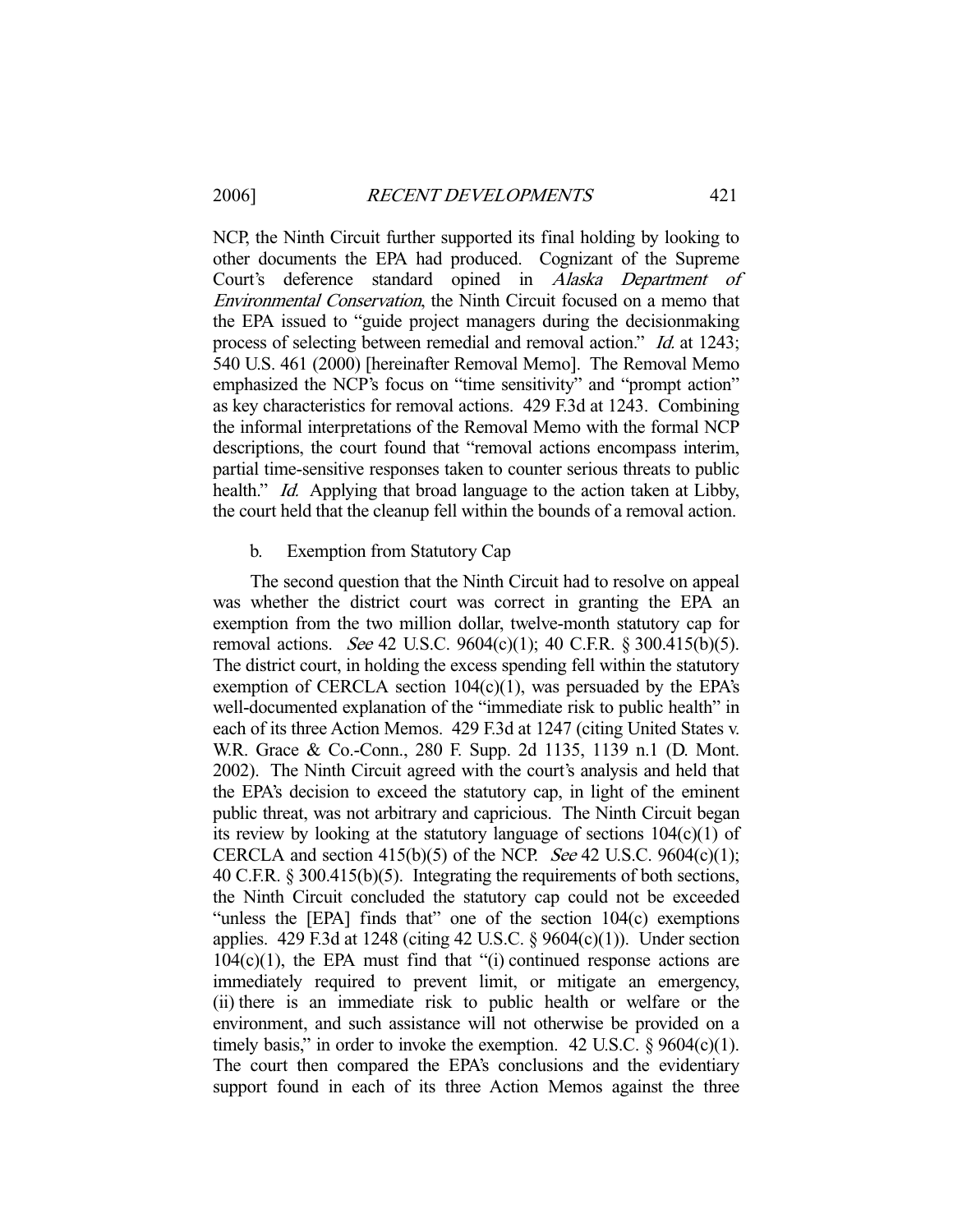statutory requirements of section  $104(c)(1)$ 's "emergency exemption." 429 F.3d at 1248; 42 U.S.C. § 9604(c)(1). The court concluded that the excess spending was warranted based on the EPA's findings. Further, contrary to Grace's assertion, the Ninth Circuit agreed with the district court that because the language of the statute uses the word "finds," judicial review of the EPA's actions were subject only to arbitrary and capricious review. See 5 U.S.C. § 706(2). The court determined that a review of the EPA's decision was "inherently fact-based." 429 F.3d at 1248. Applying practical reasoning, the court opined that "given the urgency, magnitude, and long-standing nature of the problem" it was unrealistic to suggest that the EPA could have stayed within the statutory cap. Id. at 1249. The court held that based on the "daunting realities and the EPA's careful documentation" based on "the relevant factors" the excess costs of the removal action were not a clear error of judgment; in sum, the decision was held to not be arbitrary and capricious. *Id.* 

#### c. Indirect Costs Calculation

 Grace's final assertion was that the EPA's methodology in calculating indirect costs was flawed. Grace argued that the EPA had incorrectly abandoned a "labor hour" approach, which calculated as indirect costs only the billable hours of EPA personnel, and replaced it with a "full cost" approach, which aggregated the total site-expenditures, whether incurred by EPA personnel or other outside sources. *Id.* at 1250. The EPA had produced evidence at trial that "the revised methodology is a better process for estimating and allocating the total Superfund overhead costs." *Id.*; see United States v. W.R. Grace & Co., 280 F. Supp. 2d. 1149, 1171-72 (D. Mont. 2003). This approach was supported by reports from both the General Accounting Office and a nationally recognized accounting firm. The Ninth Circuit found that the district court's conclusions comported with both the statute and the evidentiary record. In refusing to review the district court's decision de novo, the Ninth Circuit opined, "we do not think it is in anyone's interests to have appellate courts step into the accountants' shoes and determine the accuracy of accounting calculations de novo." Id. In sum, rejecting Grace's plea for de novo review, the Ninth Circuit held that the district court's findings were not clearly erroneous.

## Jonathan G. Nash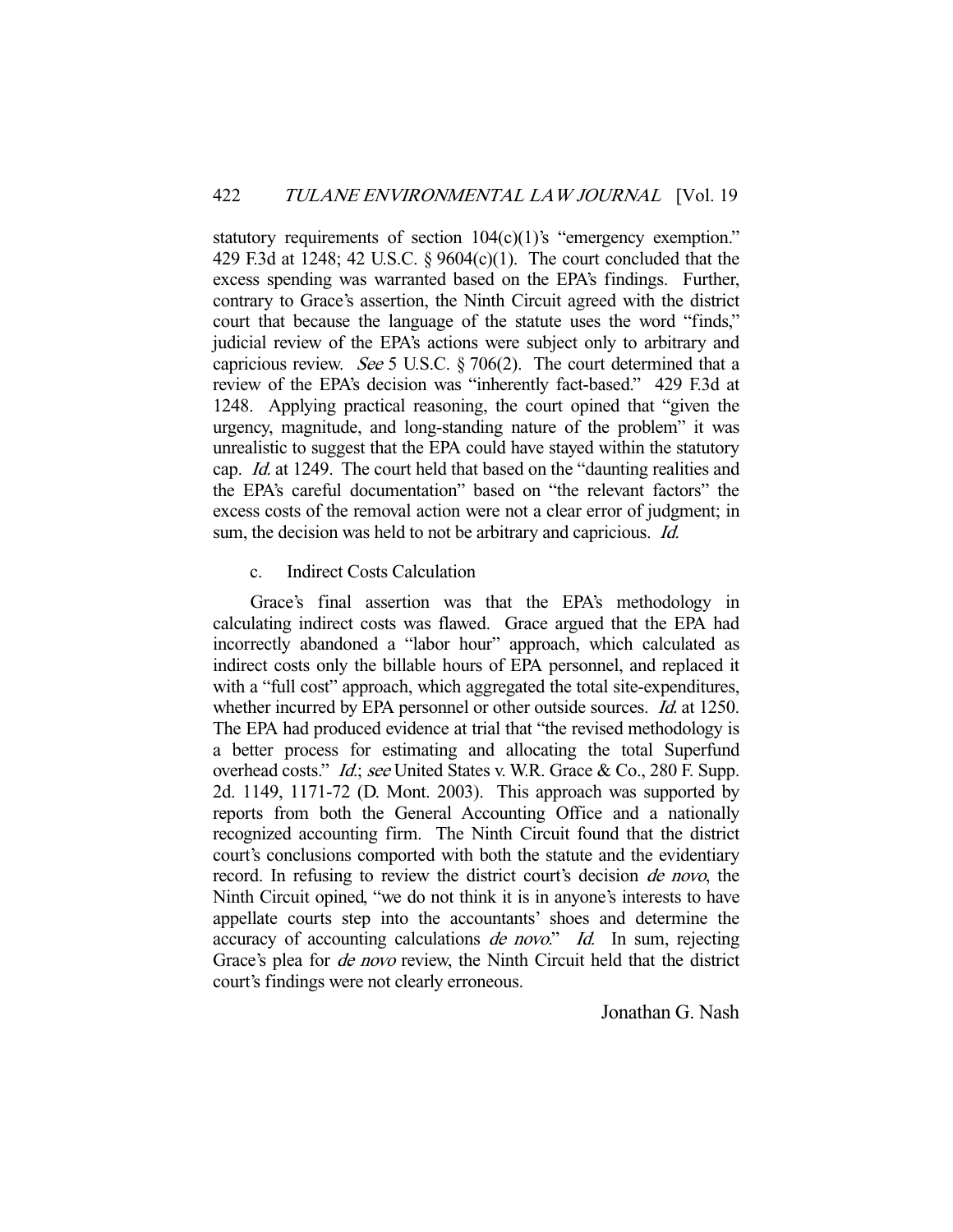#### V. INTERSTATE COMMERCE COMMISSION TERMINATION ACT

# Green Mountain Railroad Corp. v. Vermont, 404 F.3d 638 (2d Cir. 2005)

In Green Mountain Railroad Corp. v. Vermont, the United States Court of Appeals for the Second Circuit followed in the footsteps of other federal courts when it held that Vermont's environmental land use statute (Act 250) could not impose preconstruction permit requirements on Green Mountain Railroad Corporation's (Green Mountain) proposed railroad transloading facilities, on the ground that Act 250 was preempted by the Interstate Commerce Commission Termination Act (Termination Act). The State of Vermont, its Agency of Natural Resources and the State Attorney General appealed from a judgment entered in the United States District Court for the District Court of Vermont's grant of summary judgment to Green Mountain. The Second Circuit affirmed the District Court of Vermont's grant of summary judgment to Green Mountain.

 Green Mountain Railroad Corporation is a "rail carrier" as defined by the Termination Act, with fifty-two miles of rail tracks between Vermont and New Hampshire. See 49 U.S.C. § 10102(5) (2000). It serves industries that depend on trucks to transport cargo from the rail site to processing sites located elsewhere. Green Mountain R.R. Corp. v. Vermont, 404 F.3d 638, 640 (2d Cir. 2005). Green Mountain owns sixtysix acres in Rockingham, Vermont, known as Riverside. Here, wetlands cover portions of the land becoming unviable for any type of development. *Id.* To expand its business, Green Mountain proposed to build facilities at Riverside to serve several purposes: (1) unloading bulk salt that arrives by rail to be distributed to local areas by truck or for temporary storage until distribution; (2) temporary storage and transportation of nonbulk goods; and (3) unloading bulk cement that arrives by rail for storage and eventual transport by truck. Id.

 However, Vermont found the construction violative of its environmental land use statute, Act 250, which mandates preconstruction permits for land development. *Id.* This process of permitting begins when a District Commission evaluates the permit applications using ten criteria, including: "undue water or air pollution . . . and undue adverse effect on the scenic or natural beauty of the area, aesthetics, historic sites or rare and irreplaceable natural areas." Id.

 In 1997, PMI Lumber leased a portion of Riverside and subsequently applied for an Act 250 construction permit. In order to satisfy environmental criteria, PMI Lumber proposed a seventy-five foot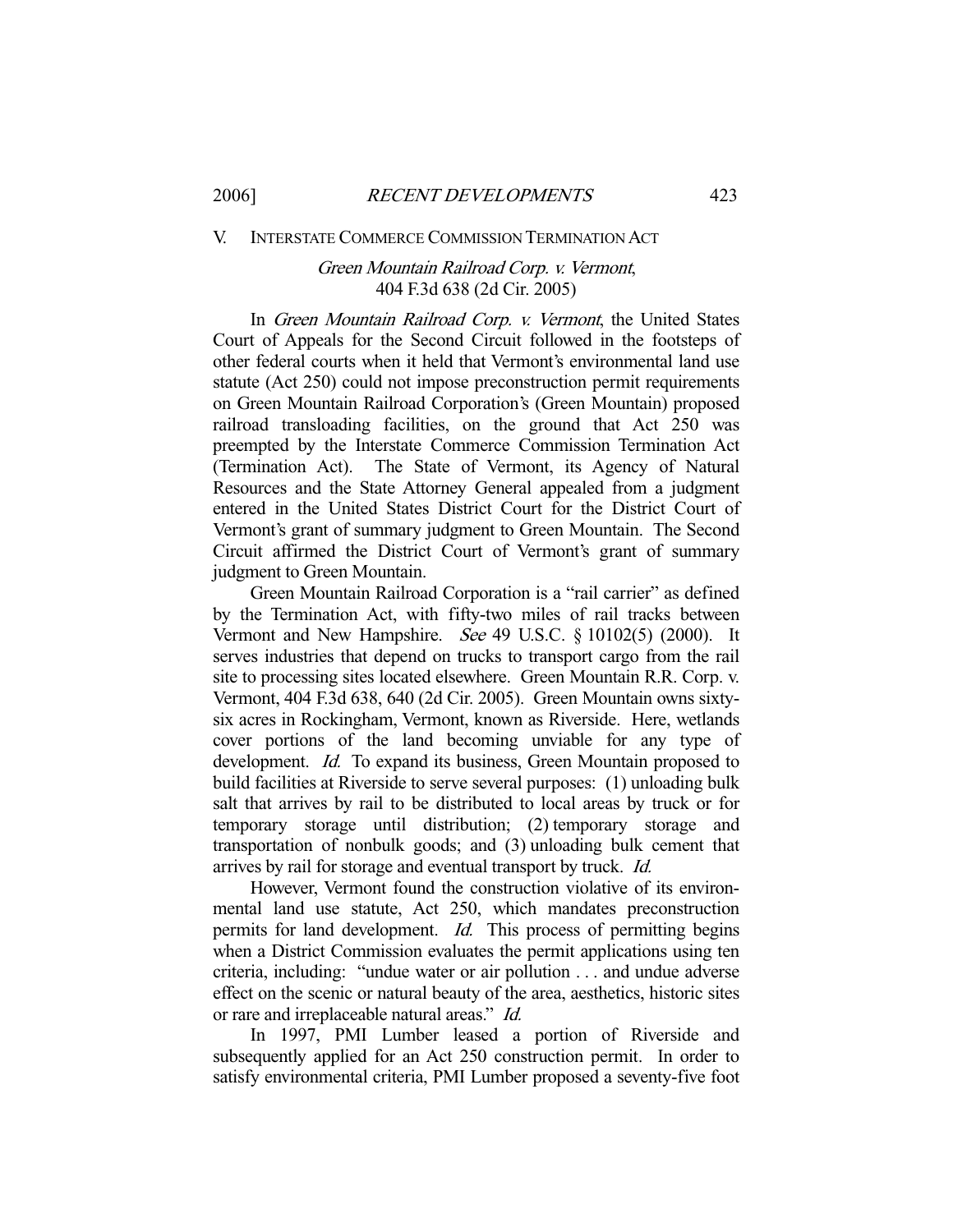buffer zone along the river, however, the Vermont Agency of Natural Resources recommended a buffer zone of 100 feet. Consequently, a local permitting agency issued a land use permit (dash-2 permit) in the name of PMI Lumber and Green Mountain. The permit required the recommended 100-foot buffer zone. Soon after, PMI Lumber stopped operations at Riverside and Green Mountain used it for its transloading operation. When the transloading operation began, Green Mountain invaded the buffer zone with a settling pond, storage of minerals, and vehicles. Id. In the spring of 1998, Green Mountain attempted to amend the dash-2 permit in order to construct a 100-foot by 275-foot salt storage shed. Vermont granted another land use permit (dash-3 permit) in the winter of 1999. However, this permit included stipulations to the condition of the shed, including the shape and color. The shed had to be rectangular, and either brown or dark green in order to comply with the dash-3 permit. Id. Several months later, Green Mountain applied for another permit amendment (dash-3B permit) to modify the size, color, and location of the salt shed. *Id.* at 641. Despite the permit never being issued, Green Mountain began construction of its modified salt shed in November 1999. Id. Vermont issued a notice of violation of the dash-2 permit in January 2000, citing storage of materials with the 100-foot buffer zone in addition to other violations. Id. A month later, the State issued a second notice of violation contending construction of the salt shed without the needed dash-3B permit. Id.

 In the spring of 2000, Vermont conducted hearings on Green Mountain's dash-3B salt shed application. *Id.* Green Mountain objected stating that the State Environmental Commission lacked jurisdiction to adjudicate the pending permit application because of the Termination Act preempting Act 250. Id. The Termination Act expressly preempts "remedies provided under Federal or State law" and vests with the Transportation Board, a federal agency, exclusive jurisdiction over "transportation by rail carriers." 49 U.S.C. § 10501.

 Therefore, the Second Circuit faced the question of whether the Termination Act preempted Vermont's Act 250 with respect to Green Mountain's permit issue. The court began its analysis by stating that state law is preempted by federal law when: "(1) the preemptive intent is 'explicitly stated in [a federal] statute's language or implicitly contained in its structure and purpose'; (2) state law 'actually conflicts with federal law'; or (3) 'federal law so thoroughly occupies a legislative field as to make reasonable the inference that Congress left no room for the States to supplement it." *Id.* at 641 (citing Cipollone v. Liggett Group, Inc., 505) U.S. 504, 516 (1992)). Additionally, the Second Circuit stated that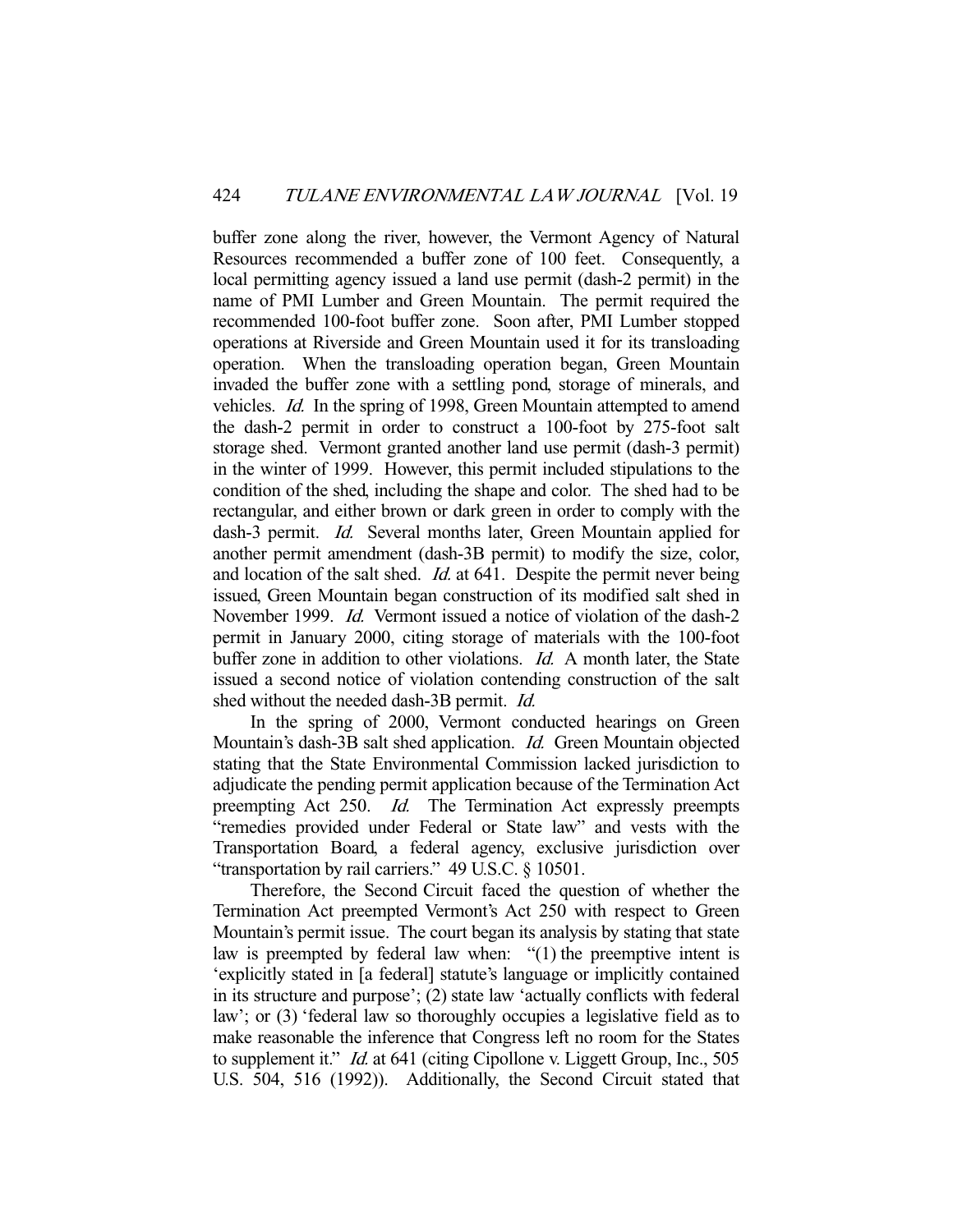congressional intent was the "touch-stone" of preemption analysis and the Termination Act contained explicit congressional language on preemption: "[e]xcept as otherwise provided in this part, the remedies provided under this part with respect to regulation of rail transportation are exclusive and preempt the remedies provided under Federal or State law." Green Mountain, 404 F.3d 638 at 641-42 (citing 49 U.S.C. § 1050(b)). The Second Circuit delved further into the Termination Act, specifically, section 10501 which vested the Transportation Board with exclusive jurisdiction over "transportation by rail carriers" and "the construction, acquisition, operation, abandonment, or discontinuance of spur, industrial, team, switching, or side tracks, or facilities, even if the tracks are located, or intended to be located, entirely in one State." Id. at 642. Additionally, the Termination Act expansively defined "transportation" to include: "a locomotive, car, vehicle, vessel, warehouse ... yard, property, facility, instrumentality, or equipment of any kind related to the movement of passengers or property, or both, by rail." Id.

 Following other federal courts, the Second Circuit recognized that the Termination Act preempted most preconstruction permit requirements imposed by states. Specifically, the Second Circuit discussed the Ninth Circuit decision in City of Auburn v. United States, 154 F.3d 1025 (9th Cir. 1998), in which the Ninth Circuit affirmed a Transportation Board decision that the Termination Act preempted state and local environmental regulations requiring a railway to submit a permit before making any repairs on its track line. Green Mountain, 404 F.3d at 642.

 The Second Circuit stated two reasons why Act 250's preconstruction permit requirement was preempted: (1) it "unduly interfere[s] with interstate commerce by giving the local body the ability to deny the carrier the right to construct facilities or conduct operations." Id. at 643 (quoting Town of Ayer, STB Finance Docket No. 33971, 2001) WL 458685, at \*5 (S.T.B. Apr. 30, 2001)). And, (2) "it can be timeconsuming, allowing a local body to delay construction or railroad facilities almost indefinitely." Green Mountain R.R. Corp., v. Vermont, 2003 U.S. Dist. LEXIS 23774, at \*13. However, the Second Circuit also recognized that not all state and local regulations were preempted by the Termination Act. Green Mountain, 404 F.3d at 643. Specifically, the court stated that local bodies retain some police powers to protect public health and safety. Therefore, the court stated, local bodies "may exercise traditional police powers over the development of railroad property, at least to the extent that the regulations protect public health and safety, are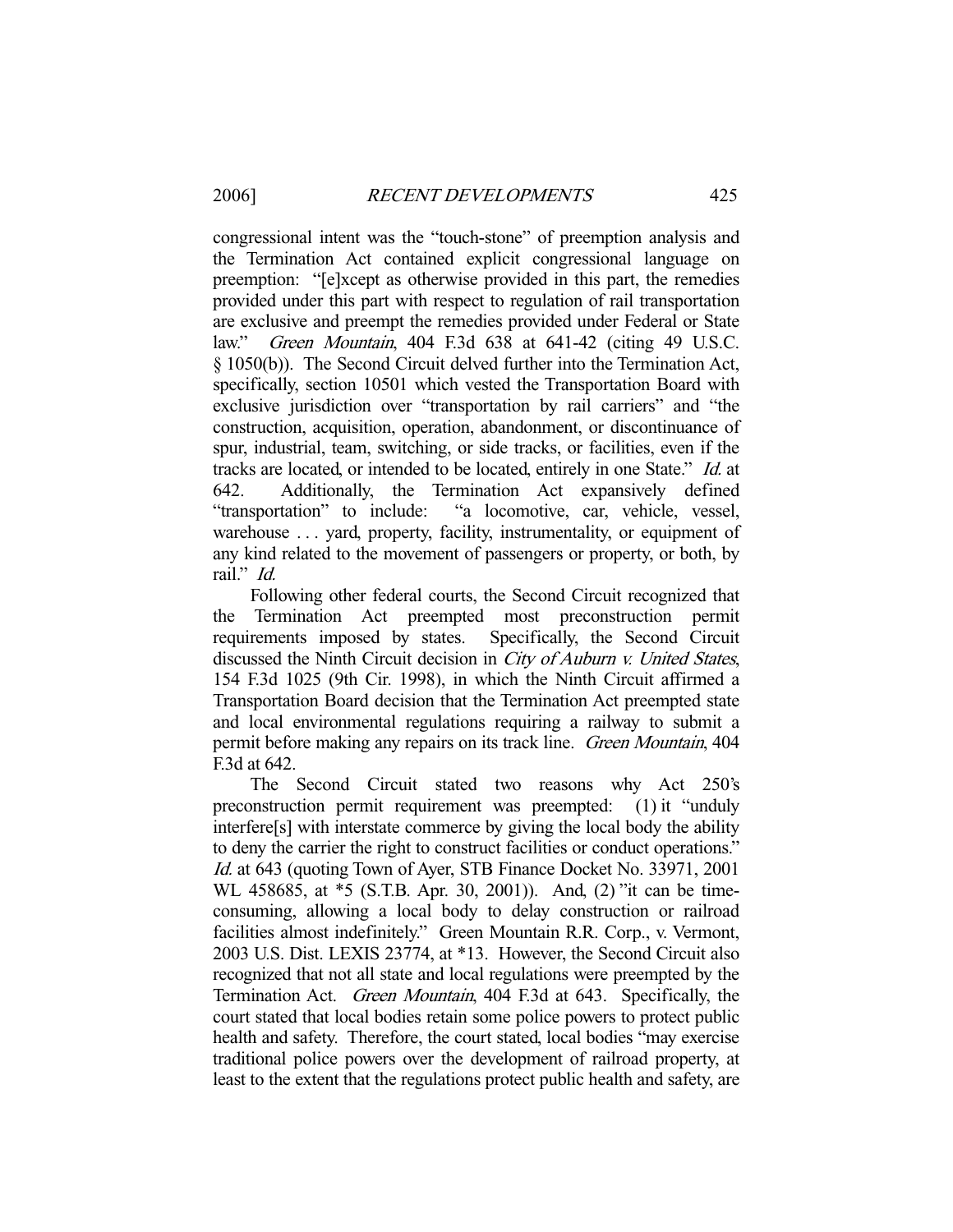settled and defined, can be obeyed with reasonable certainty, entail no extended or open-ended delays, and can be approved (or rejected) without the exercise of discretion on subjective questions." *Id.* The court used the legislative history of the Termination Act to support the conclusion that Act 250 interfered in interstate commerce. Particularly, the court relied on legislative language to conclude that although states retain police powers reserved by the Constitution, economic regulation functioned completely exclusive of this. Id. Therefore, the court did not see a need in drawing a line between local regulations that are preempted and those that are not because preemption is clear in this case. The Second Circuit found the railroad restrained from development until a permit was issued, however, the requirements for the permit were not set forth in any "schedule or regulation" in which Green Mountain could obtain to assure compliance; and the state or local agency had discretionary ruling of the issuance of the permit. *Id.* 

 Vermont argued that Act 250 could not be preempted facially unless there was "no possible set of conditions that [the permitting authority] could place on its permit that would not conflict with federal law." *Id.* (citing Coastal Comm'n v. Granite Rock Co., 480 U.S. 572 (1987)). However, the court disagreed stating that there could be permit applications affecting railroad facilities that could be promptly approved without much imposition on rail operations. Nonetheless, the court did not consider this to be the issue. Instead, the court concluded that the permitting process itself was preempted, not the length or outcome of that process in particular cases. Id. at 644. Interestingly, Vermont failed to raise explicitly this facial preemption argument with the district court, though it preserved this issue for appellate review in order for the Second Circuit to even consider this argument. Id. at 644 n.3. The court found the facial/as applied distinction relevant only if it found some applications of the statute preempted and others not. Id. Next, Vermont argued that Act 250 withstood preemption because it was an environmental, rather than economic, regulation. However, the Second Circuit used City of Auburn to show that such a distinction was useless. "If local authorities have the ability to impose 'environmental' permitting regulation on the railroad, such power will in fact amount to 'economic regulation' if the carrier is prevented from constructing, acquiring, operating, abandoning, or discontinuing a line." Id. Therefore, since Green Mountain serves industries reliant upon trucks for transporting goods, the Second Circuit concluded that the proposed transloading and storage facilities were integral to Green Mountain's operations. Id.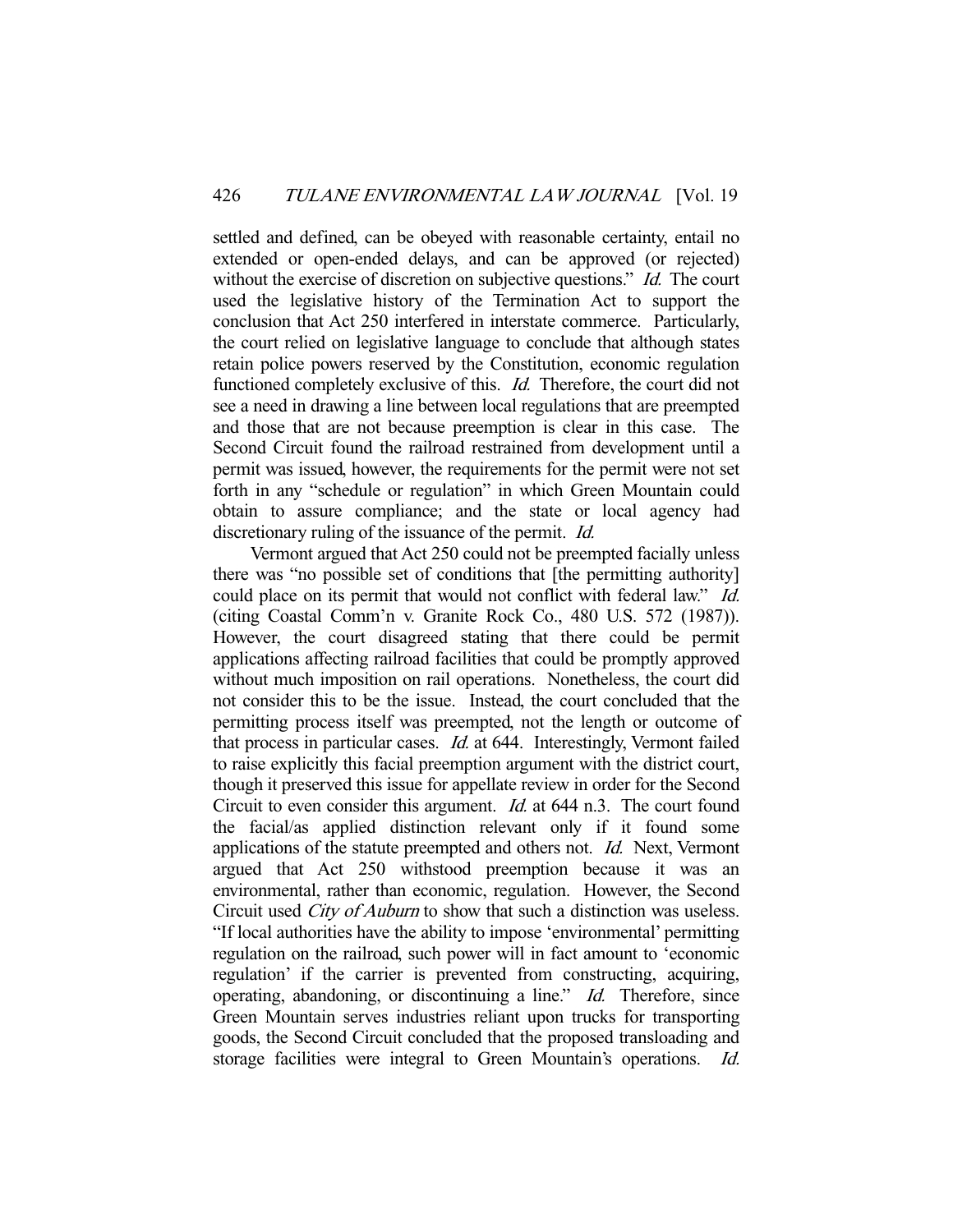Furthermore, the court stated that the Transportation Board maintained exclusive jurisdiction over rail transportation. *Id.* 

 Vermont made one last argument to the Second Circuit regarding preemption. Specifically, the State argued that Ace Auto Body  $\&$ Towing, Ltd. v. City of New York, 171 F.3d 765 (2d Cir. 1999), compels a different conclusion. There, the Second Circuit held that a section of the Termination Act dealing with motor carrier operations did not preempt New York's police power to suppress tow trucks from racing to accident scenes broadcast on police radios. See 49 U.S.C. § 14501; Ace Auto Body, 171 F.3d at 769-71. In addressing this argument, the Second Circuit found Vermont's reliance on Ace Auto Body "misplaced" since the federal preemption language in that case provided that a state or municipality "may not enact or enforce a law . . . related to a price, route, or service of any motor carrier . . . with respect to the transportation of property." Green Mountain, 404 F.3d at 645. In Ace Auto Body, the Second Circuit concluded that the statutory language focused upon the preemption on economic regulations and reflected congressional intent to leave the state's historic police powers undisturbed when the economic burdens were minimum. *Id.* Therefore, the Second Circuit concluded that New York's regulations were "sufficiently safety-oriented" with only an incidental economic effect on the industry. Id.

The Second Circuit in Green Mountain distinguished Ace Auto Body quickly by stating that the plain language of section 10501 of the Termination Act reflects the clear intent of Congress to preempt state and local regulations of integral rail facilities. Id. Because of the clear congressional intent, the Second Circuit found no need to conduct a factbased inquiry weighing the economic impact of the permit process of Act 250 on Green Mountain. Id. Thus, the Second Circuit concluded that Vermont's effort to regulate rail transportation through Act 250 permit process was preempted by the Termination Act. Id.

Carmen E. Daugherty

## VI. NATIONAL ENVIRONMENTAL POLICY ACT

Navajo Nation v. United States Forest Service, 408 F. Supp. 2d 866 (D. Ariz. 2006)

 In Navajo Nation v. United States Forest Service, the United States District Court for the District of Arizona upheld the Forest Service's authorization of several upgrades to the Arizona Snowbowl (Snowbowl) facilities. The court held that the Forest Service fully discharged its National Environmental Protection Act, 42 U.S.C. §§ 4321-4307(d)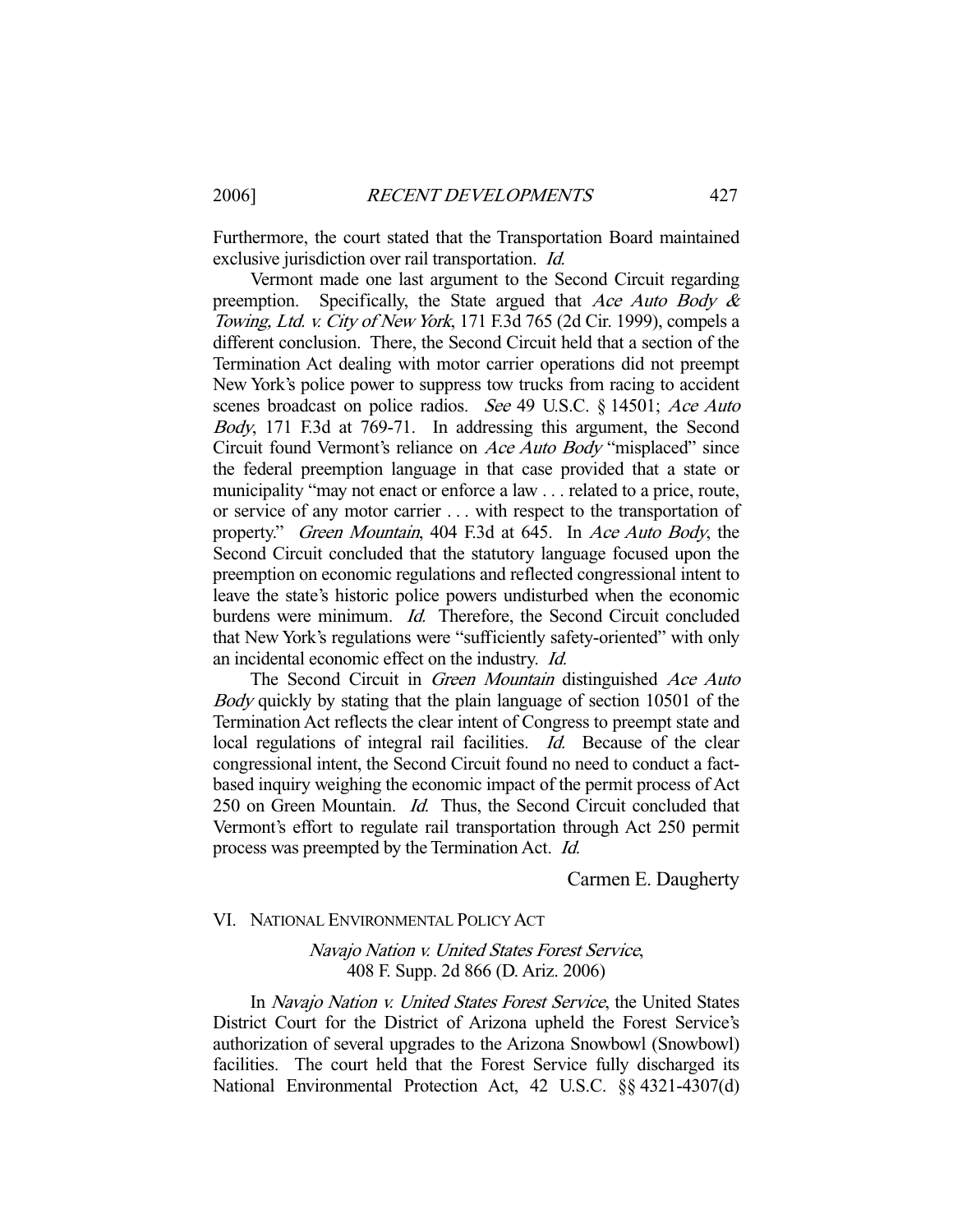(2000) (NEPA) responsibilities by preparing an environmental impact statement (EIS) with public involvement; the Forest Service complied with its obligations under National Historic Preservation Act, 16 U.S.C. §§ 470-470(mm) (2000) (NHPA); the Forest Service satisfied its fiduciary duty to the local tribes by following all applicable statutes in authorizing upgrades to facilities at an existing ski area in national forest; and the Forest Service's decision did not violate the Religious Freedom Restoration Act, 42 U.S.C. §§ 2000bb-2000bb-4 (2000) (RFRA). Therefore, it granted Defendant's motions for summary judgment on all non-RFRA claims and the RFRA claims were dismissed after a bench trial. Navajo Nation v. U.S. Forest Serv., 408 F. Supp. 2d 866, 869 (D. Ariz. 2006).

 The Snowbowl is located within the Coconino National Forest (CNF) and is operated under a 777-acre Forest Service-issued special use permit (SUP) as part of the CNF Land and Resource Management Plan (Forest Service Plan), which was adopted in 1987 after a full NEPA review process. The Snowbowl is located within a management area designated for developed recreation. The ski facilities lie on the western flank of the San Francisco Peaks (Peaks) region and are surrounded on three sides by the Kachina Peaks Wilderness which is managed under the CNF plan for wilderness uses only. The Peaks are recognized as a place of cultural importance and have substantial religious and spiritual significance to Plaintiff tribes. They have also been identified by the Forest Service as a Traditional Cultural Property (TCP).

 The Snowbowl has been used as a ski area since 1938 and in 1979, after a full NEPA review, the Forest Service approved plans for significant upgrades to the recreation site including 206 acres of skiable terrain and facilities to support a comfortable carrying capacity of 2,825 skiers. This plan was challenged in court by several Indian tribes which claimed that the development of the Peaks would be a profane act, and would impair their ability to pray and conduct ceremonies traditionally performed on the Peaks. Despite these challenges, the plans for upgrades to the facilities were upheld by the District of Columbia Court of Appeals in 1983 in Wilson v. Block, 708 F.2d 753 (D.C. Cir. 1983).

 In 2003 Arizona Snowbowl Resort Limited Partnership (ASR), the current owner and operator of the facilities located at the Snowbowl ski area, which was granted intervenor status in this action, sought to implement the last of several upgrades approved in the 1979 EIS and submitted a formal proposal to implement snowmaking at the facility using reclaimed water. In February 2005, after an environmental review under NEPA the Forest Service issued a Final Environmental Impact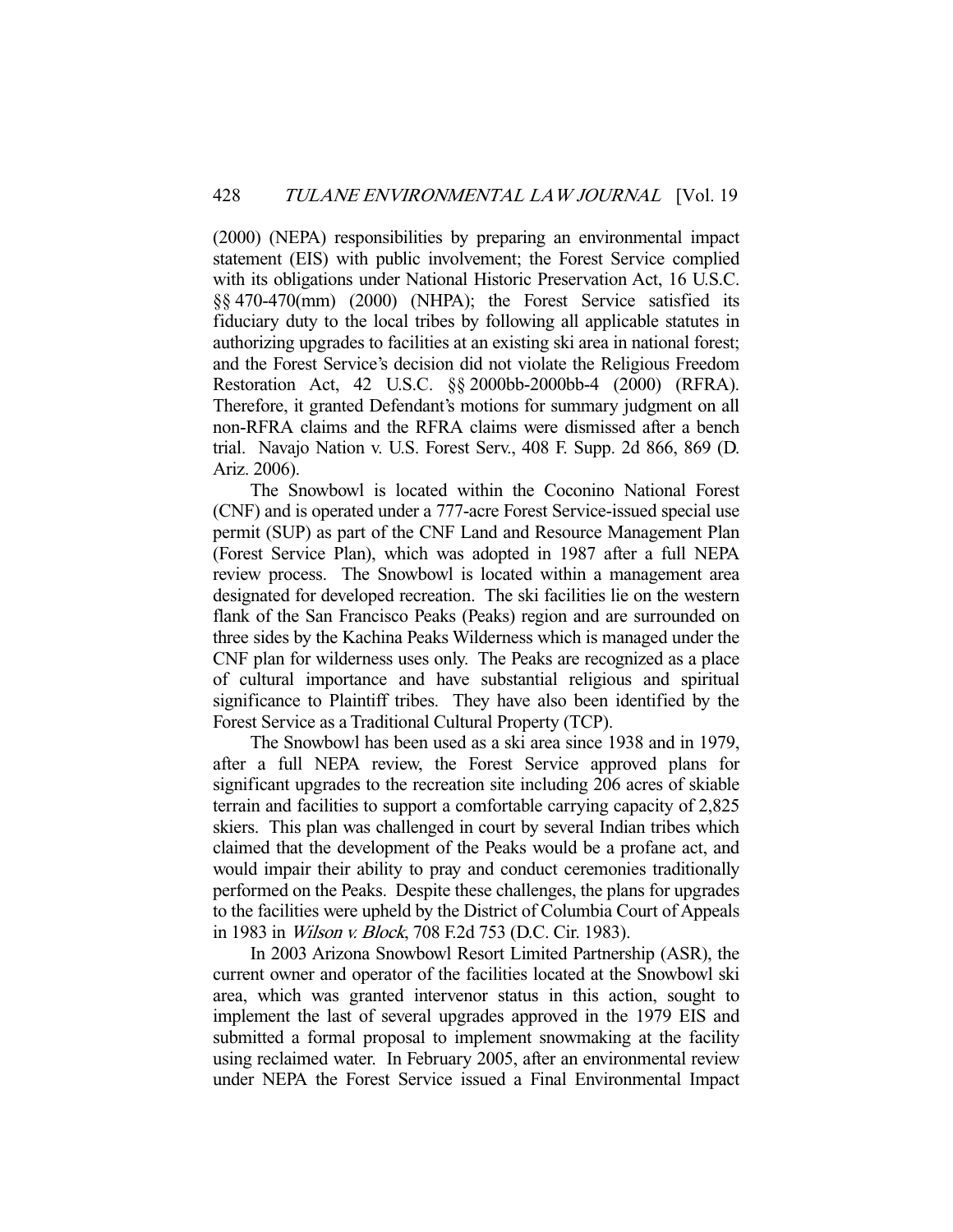Statement (FEIS) and Record of Decision (ROD) approving (a) approximately 205 acres of snowmaking coverage throughout the area using reclaimed water; (b) a 10 million gallon reclaimed water reservoir; (c) the construction of a reclaimed water pipeline between Flagstaff and the Snowbowl with booster stations and pump houses; (d) the construction of a 3,000 to 4,000 square foot snowmaking control building; (e) construction of a new 10,000 square foot guest services facility; (f) an increase in skiable acreage from 139 to 205 acres—an approximately 47% increase; and (g) approximately 47 acres of thinning and 87 acres of grading/stumping and smoothing. After administrative appeals to the Forest Service by Plaintiffs were unsuccessful, and the Forest Service issued its final decision in June 2005 affirming its original decision, Plaintiffs sought review of the decision in district court. Specifically, the plaintiffs brought suit under the Administrative Procedure Act, 5 U.S.C.§§ 701-706 (2000) (APA) alleging that the Forest Service failed to comply with its NEPA requirements, NHPA, the Endangered Species Act, 16 U.S.C. § 1531-1544 (2000) (ESA) and the National Forest Management Act, 16 U.S.C. §§ 1600-1687 (NFMA), RFRA and its fiduciary duties as trustee of tribal lands when it approved these plans. In August 2005 the parties filed cross motions for summary judgment. (The ESA claim was dismissed for lack of jurisdiction because Plaintiffs failed to provide written notice to the Secretary of the Interior sixty days in advance of filing suit.).

 First, the court rejected Plaintiff's claim that the Forest Service did not comply with NEPA requirements in its FEIS. It held that the Forest Service's statement of purpose and need for the proposed action was not "impermissibly narrow, [and] improperly focused solely on improving the Snowbowl's financial viability based on faulty data" and found that it was "not unreasonable." Navajo Nation, 408 F. Supp. 2d at 873. The Forest Service's purpose to ensure a consistent and reliable operating season, thereby maintaining the economic viability of the Snowbowl and stabilizing employment levels and winter tourism within the local community was "because skier visits are directly correlated to the amount of snow on the ground, [and] the significant variability in snowfall has resulted in inconsistent operating seasons." Id. Moreover, the Snowbowl SUP designates the region as a "Developed Recreation Site" which is consistent with the ski resort's activities and the Service's mandate to provide recreational opportunities for the public. The second purpose, "improve[ing] safety, skiing conditions, and recreational opportunities, [and] bringing terrain and infrastructure into balance with current use levels," was reasonable because the Snowbowl had a deficit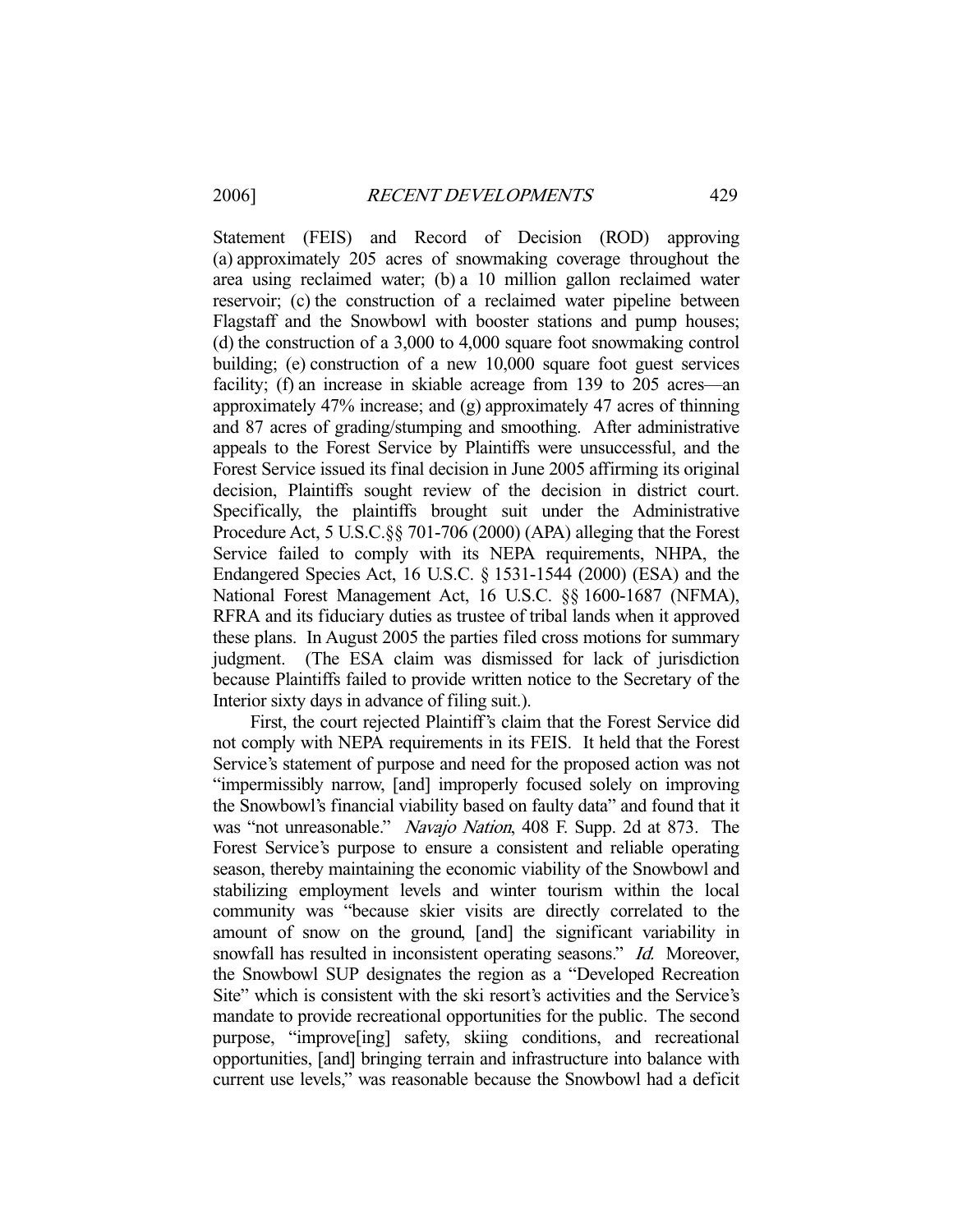of intermediate and beginner terrain when compared to ski industry norms and the proposed upgrades included plans to resolve this issue.

 The court also found that the EIS properly considered sufficiently reasonable alternatives as required under the regulations. *Id.; see* 40 C.F.R. § 1502.14. The Forest Service gave detailed consideration to three alternatives including a "no action alternative," "the proposed action", and "the no snowmaking or snowplay alternative." Navajo Nation, 408 F. Supp. 2d at 874. Additionally the Service was held to have properly eliminated several more alternatives while the Plaintiffs had not borne their burden of demonstrating that defendants did not consider a reasonable alternative which was brought to its attention.

 Next, the court held that the Service gave the requisite hard look at the environmental impacts of the Snowbowl project's use of reclaimed water for snowmaking and that it used the best available scientific evidence. The diversion of water from the Flagstaff aquifer was found to be only a negligible to moderate amount and was determined both by hydrologist testing as well as other sources including two reports raised by the plaintiffs. Additionally the use of Class A+ reclaimed water met the Arizona Department of Environmental Quality (ADEQ) standards. Furthermore, due to the high level of technical expertise needed to analyze the scientific data for this issue the court held that deference should be paid to the agency and its reliance on reasonable opinions of its own experts. Lastly, the court found that the Service had sufficiently considered several alternatives to using reclaimed water for snowmaking but found no other feasible options. The findings of fact, which the court specifically held to be neither all inclusive nor narrowly limited, showed that their review of alternatives included options such as potable water, and harvested water and took into account expert opinions.

 Finally, the court found that the Service adequately made decisional documents available when particular documents were all referenced in record documents even though they themselves were not initially noted as record documents. Therefore, any person seeking information referenced or described in the record documents would be aware of their existence and would be able to request them under the Freedom of Information Act, 40 C.F.R. § 1506.6(f), during the NEPA process.

 With respect to plaintiff's NHPA claims, the court found that tribes had a reasonable opportunity to participate in the resolution of the adverse effects of the proposed action and the fact that the Memorandum of Agreement (MOA) was completed before the end of the NEPA process did not render the NHPA consultation inadequate. Once the Forest Service found there to be an adverse effect on the Peaks, the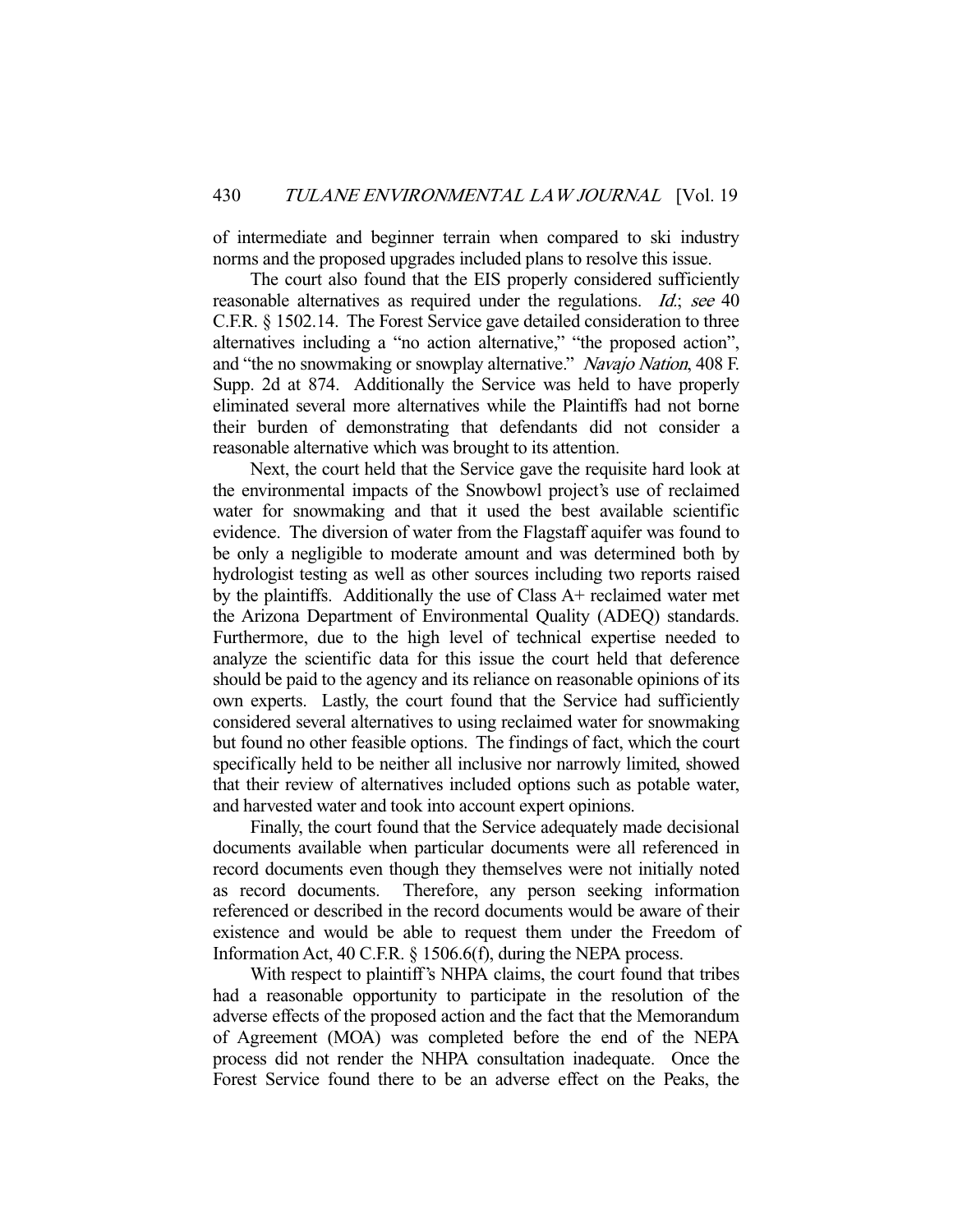Service sought ways to minimize the adverse effects associated with each of the three alternatives considered and it made numerous efforts to communicate with the tribes and elicit their input. This effort included phone calls, letters and an invitation to meet and discuss the MOA. In the end four Indian tribes, including two of the plaintiffs in this case, signed the agreement. Moreover the court noted that in addition to the consultations for this project, the "Service has been consulting with approximately 13 tribes or chapters about the religious and cultural significance of the Peaks since at least 1970." *Id.* at 880.

 Lastly, upon finding compliance with all of the applicable statutes, the court found that the Service complied with its fiduciary duty as trustee of the tribal land. It held that due to the fact that this case did not deal with any tribal property directly no additional duty was imposed upon the Service above its obligation to abide all applicable statues.

 After denying the motions for summary judgment of Plaintiff's non-RFRA claims, the court held a bench trial for Plaintiff's RFRA claims and ultimately denied plaintiffs request for declaratory and injunctive relief. RFRA provides that a law of general applicability which imposes conduct that substantially burdens a person's exercise of religion is invalid unless the law is the least restrictive means of serving a compelling government interest. The substantial burden test is met if an action "puts substantial pressure on an adherent to modify his behavior and violate his beliefs." Id. at 903 (citing Guam v. Guerrero, 290 F.3d 1210 (9th Cir. 2002)). In this case, the court noted that tribal members had not identified any specific plants, springs, natural resources, shrines or ceremony locations within the Snowbowl area. Furthermore testimony by two archeologist witnesses showed that "although practitioners sincerely felt that the Forest Service decision would impact their beliefs and exercise of religion, the impacts [were] not a substantial burden." Navajo Nation, 408 F. Supp. 2d at 889. Moreover, land of the plaintiff tribes, the White Mountain Apache, which was also considered sacred, was used for developed recreational uses including specifically a ski resort. That resort also relied on artificial snowmaking which comes in part from reclaimed water. For all these reasons, the court found that Plaintiffs had not established the Service's plan to impose a substantial burden because "the Snowbowl decision d[id] not bar Plaintiffs' access. use, or ritual practice on any part of the Peaks . . . [and it did] not coerce individuals into acting contrary to their religious beliefs [or] penalize anyone for practicing his or her religion." Id. at 905.

 The court's analysis of the compelling interest prong looked at defendant's actions in light of the Service's duties under the National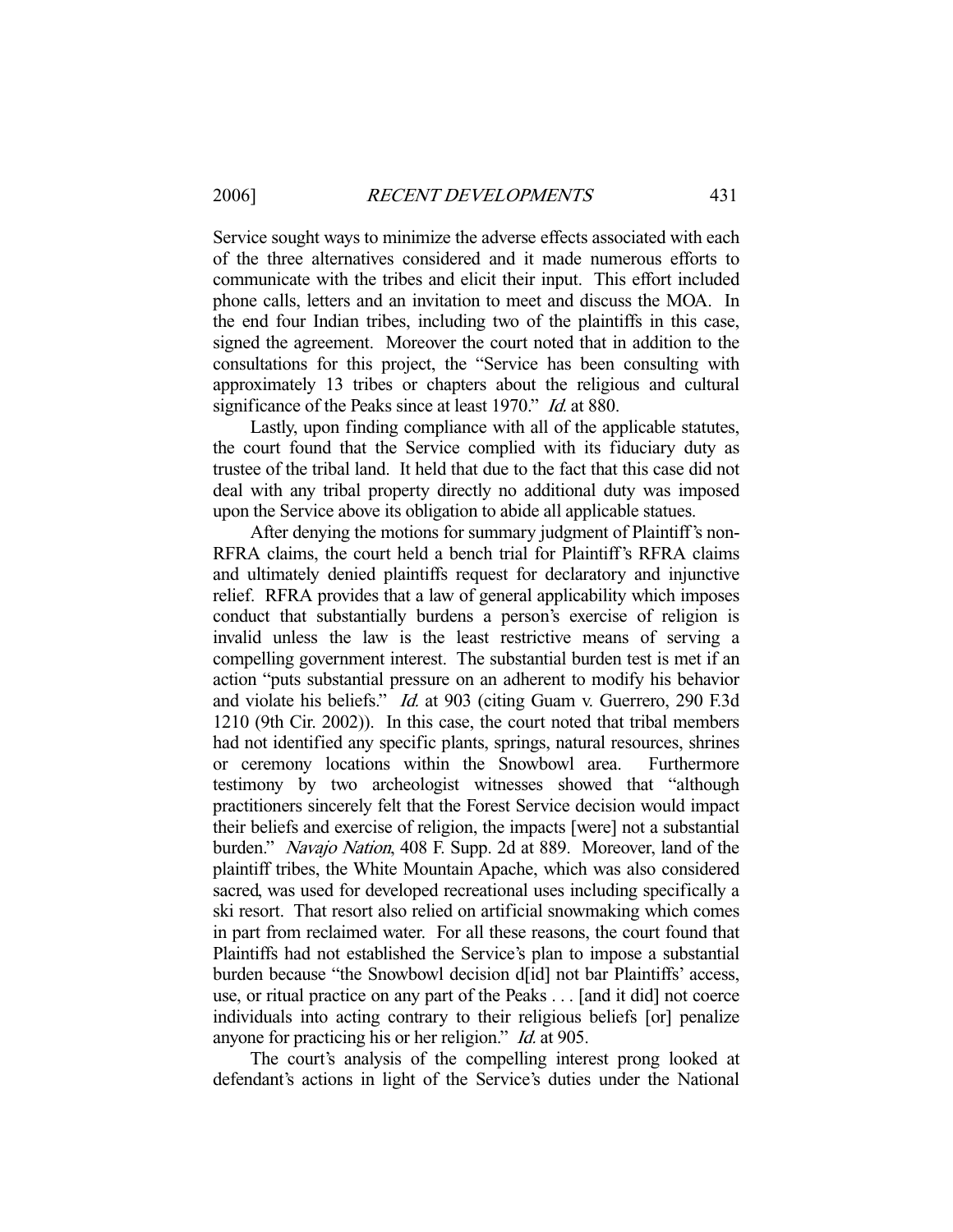Forest Management Act's multiple-use mandate. NFMA requires every National Forest to establish a plan, subject to the requirements of NEPA, by which to manage the land for "outdoor recreation, range, timber, watershed, and wildlife and fish purposes." See 16 U.S.C. § 1604(e). The forest plan established in accordance with NFMA for the CNF designates the Snowbowl area as a developed recreation site which therefore directs it to be run as a developed ski area. The court found the Forest Service had a compelling interest in managing the public land for recreational uses such as skiing, in keeping with the government's interest in the multiple-use mandate under NFMA. Additionally, the Service had a compelling interest in the protection of public safety which was furthered by the authorization of the upgrades at Snowbowl which would ensure that the users would have a safe experience. Lastly, the Service's compliance with the Establishment Clause was a compelling interest. Here the court held that the cultural and religious significance of this land to Plaintiffs could not "justify a religious servitude over large amounts of public land." Navajo Nation, 408 F. Supp. 2d at 906. Moreover, the Service had made several accommodations for the religious activities of the plaintiff tribes involving the Peaks, including the designation of 19,000 acres surrounding the Snowbowl area from future development, the nomination of the Peaks as TCP, the waiver of any fee imposed on members of the general public to remove forest products from the Peaks, guaranteed access to the area during times when it is closed due to fire risk.

 Finally, the court found that the Service's choice of the alternatives was the least restrictive means for achieving its land management decision. The Service rejected an alternative which would not permit any snowmaking and a No-action alternative because both would likely lead to the loss of the Snowbowl facility. Moreover, the MOA guaranteed that, to the extent possible, new ski runs would take advantage of previously-disturbed areas and access within and outside the Snowbowl area would be guaranteed for traditional cultural practitioners for cultural purposes, such as collection of medicinal, ceremonial and food plants.

Sarah S. Marcus

# Silverton Snowmobile Club v. United States Forest Service, 433 F.3d 772 (10th Cir. 2006)

In *Silverton Snowmobile Club*, the United States Court of Appeals for the Tenth Circuit affirmed the decision of the United States District Court for the District of Colorado, ruling in favor of the federal agencies,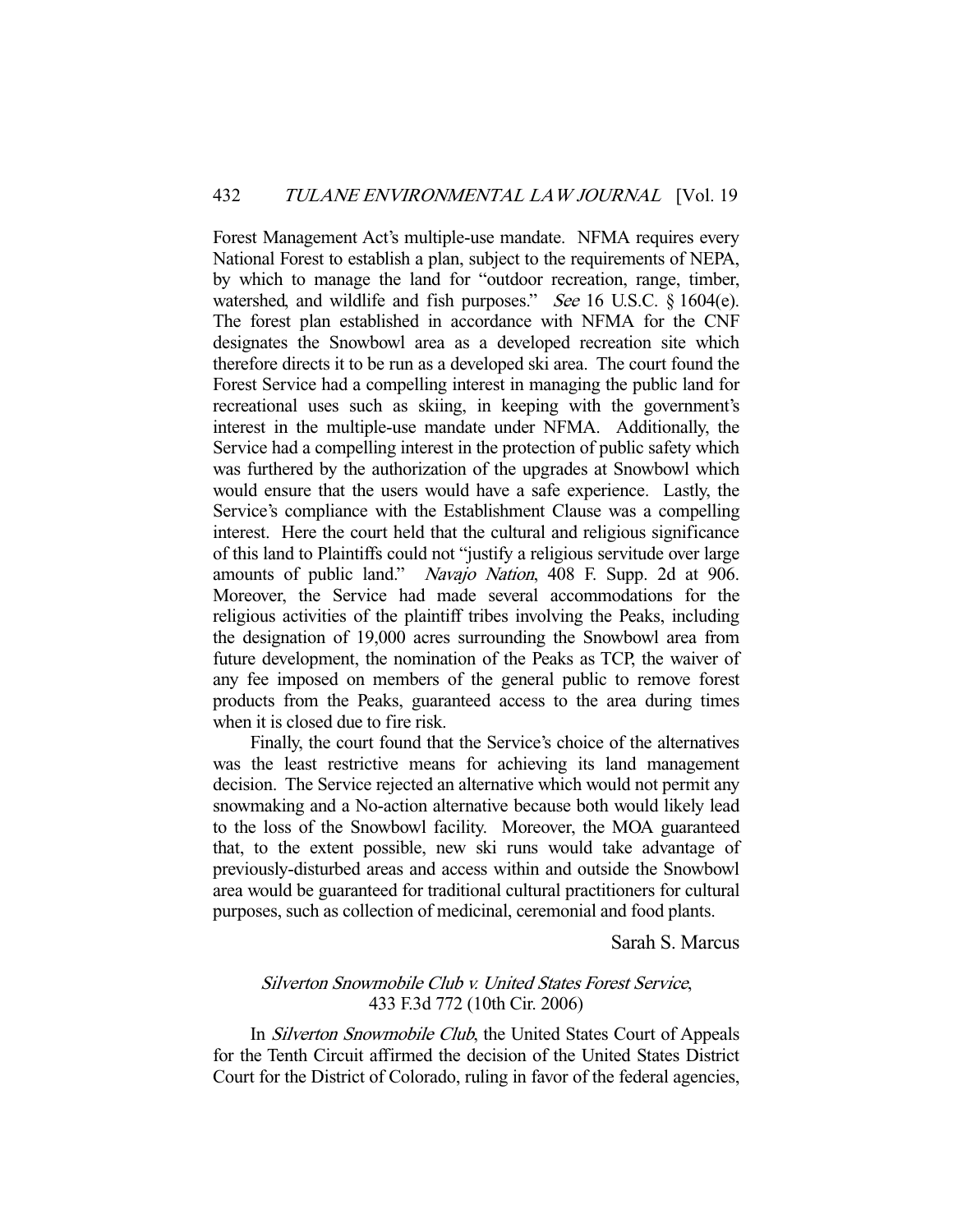the United States Forest Service (USFS) and the United States Bureau of Land Management (BLM) and against the Silverton Snowmobile Club (SSC) and the other joined plaintiffs, all of whom were motorized vehicle recreational associations. Silverton Snowmobile Club v. U.S. Forest Serv., 433 F.3d 772, 776 (10th Cir. 2006). The dispute revolved around the Molas Pass area in Colorado which consists of approximately thirty-seven square miles of public land which has been used for both motorized and nonmotorized recreational purposes. Id. at 776-77. The SSC and the other joined plaintiffs (the motorized recreationists) appealed an order of the United States District Court for the District of Colorado which affirmed a Decision Notice and Finding of No Significant Impact (Decision), as well as an accompanying Final Environmental Assessment (EA), issued by the USFS and BLM. *Id.* at 776. SSC alleged that the Decision violated the National Environmental Policy Act (NEPA), NEPA §§ 2-209, 42 U.S.C. §§ 4321-4370(f) (2000), the National Forest Management Act of 1976 (NFMA), 42 U.S.C. §§ 1600-1614 (2000), and the Federal Land Policy and Management Act of 1976 (FLPMA), FLPMA §§ 102-603, 43 U.S.C. §§ 1701-1782  $(2000)$ . *Id.* 

#### 1. Background

 The Molas Pass area is located forty-two miles north of Durango, Colorado, and encompasses both sides of a stretch of U.S. Highway 550. Id. Part of the area lies within San Juan National forest, managed by the USFS and partly within public lands managed by BLM. Id. The area was governed by two plans; the San Juan National Forest Land and Resource Management Plan (Forest Plan) of 1983, which generally allows snowmobiling, and the 1985 BLM San Juan Resource Area Management Plan (RMP) which limits motorized use in certain areas. Id.

 This conflict was precipitated by a lack of snow at lower elevations during the winters of 1998-99 and 1999-2000 which increased the concentration of both motorized and nonmotorized recreation at the Molas Pass area, which ranges in elevation from 9,000 to more than 13,000 feet above sea level. Id. at 776-77. Clashes between the motorized and nonmotorized recreationists led to numerous complaints to the federal agencies (BLM & USFS) as well as to the San Juan County Commissioners. Id. at 777. The nonmotorized recreationists expressed a desire to use the land without the noise and fumes caused by motorized vehicles whereas the motorized recreationists merely desired more land in which to run their snowmobiles, etc. Id.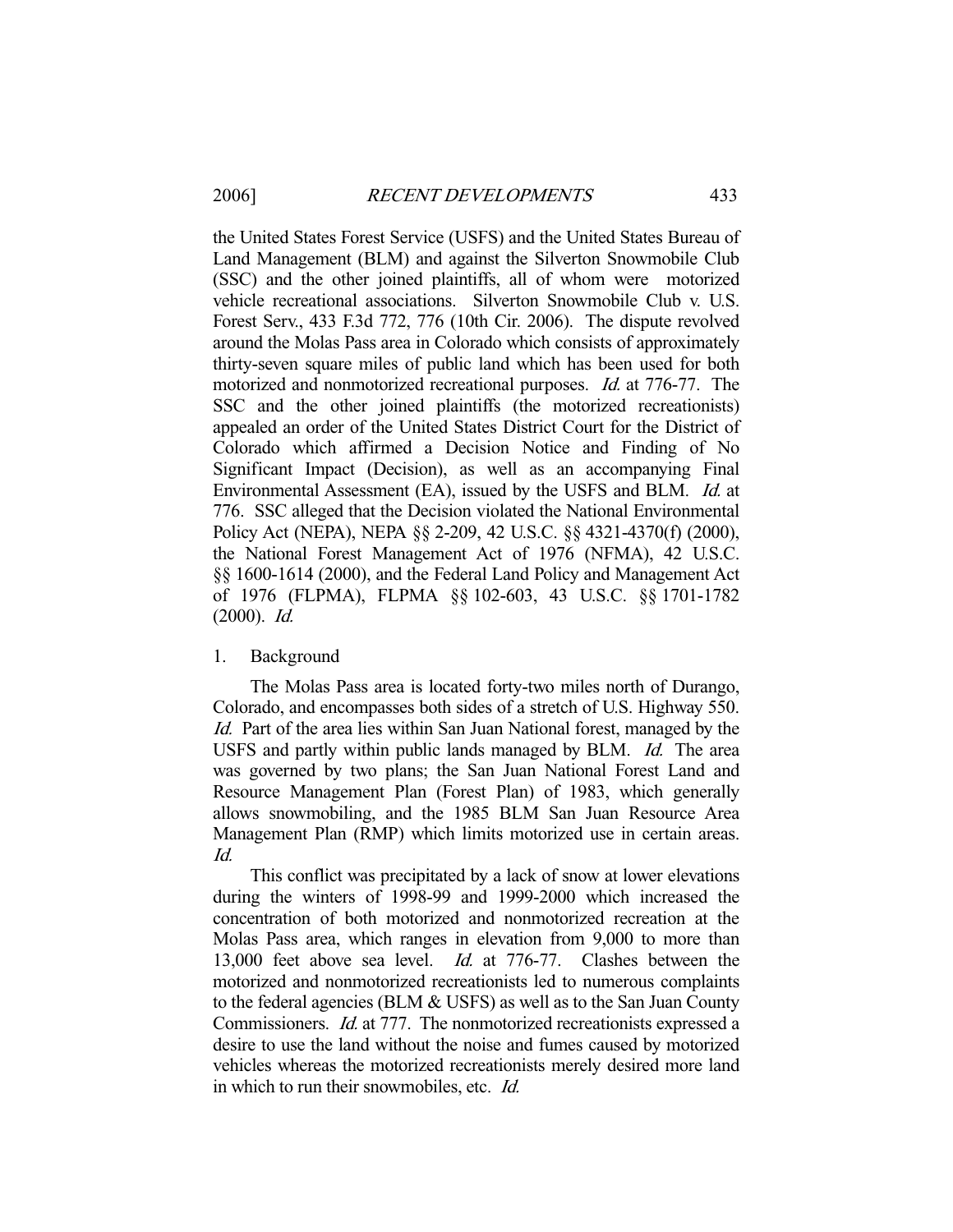The numerous complaints prompted the federal agencies to initiate a "public process to evaluate whether changes were necessary in the winter recreation management protocols applicable to the Molas Pass area." Id. First, the agencies formed an interdisciplinary team (IT) tasked with the mission to analyze and develop alternatives. Id. The agencies then issued a draft environmental assessment (Draft EA) in November 1999, which laid out four potential alternatives which ranged from an alternative which would leave the management plan unchanged to one which would add 3,600 acres to the lands available for motorized use. *Id.* Interested parties were given a sixty-day period for comments on the Draft EA, and although no alternative was decisively favored, a majority favored segregation of motorized and nonmotorized uses, and a strong minority favored the alternative of "no change." *Id.* 

 During this period, the agencies, pursuant to the Endangered Species Act (ESA), 16 U.S.C. §§ 1531-1544 (2000), consulted with the United States Fish and Wildlife Service (FWS) as to what affects each alternative might have on any species protected under the ESA who might be present in the general Molas Pass area. *Id.* at 778. The FWS issued a Biological Evaluation and Biological Assessment (BE/BA) in November 2000, in which FWS concluded that although the Canada Lynx was present in the area, and although the Molas Pass area contains "potential foraging, denning and travel habitat" for the Lynx, the proposed alternatives were not likely to "adversely affect the continued existence of the species" or adversely modify its habitat. Id. These findings were partly predicated on the finding that prohibition on nighttime commercial activities would allow the Lynx to forage at night without human disruption and the fact that the Lynx rarely ventures more than 330 feet into open spaces. Id. Under the assumption that the Lynx may be present in this potential habitat, the BE/BA did list mitigation measures including a prohibition on night-time grooming and a general prohibition on grooming tracks within 330 feet of certain wooded areas. Id.

 The agencies released their Decision, final EA and Finding of No Significant Impact (FONSI) in June of 2001, blending the alternatives, and prohibiting motorized activity in certain areas surrounding Andrews Lake, thus leaving motorized users with 6,900 acres or 97% of the area originally open to that use. *Id.* The Decision also incorporated the above noted mitigation measures suggested by the BE/BA. Id. at 779. The SSC appealed the Decision to the USFS and to BLM. Both agencies upheld the Decision, however BLM's decision, through the Interior Board of Land Appeals (IBLA) was not issued until April 5, 2005. Id.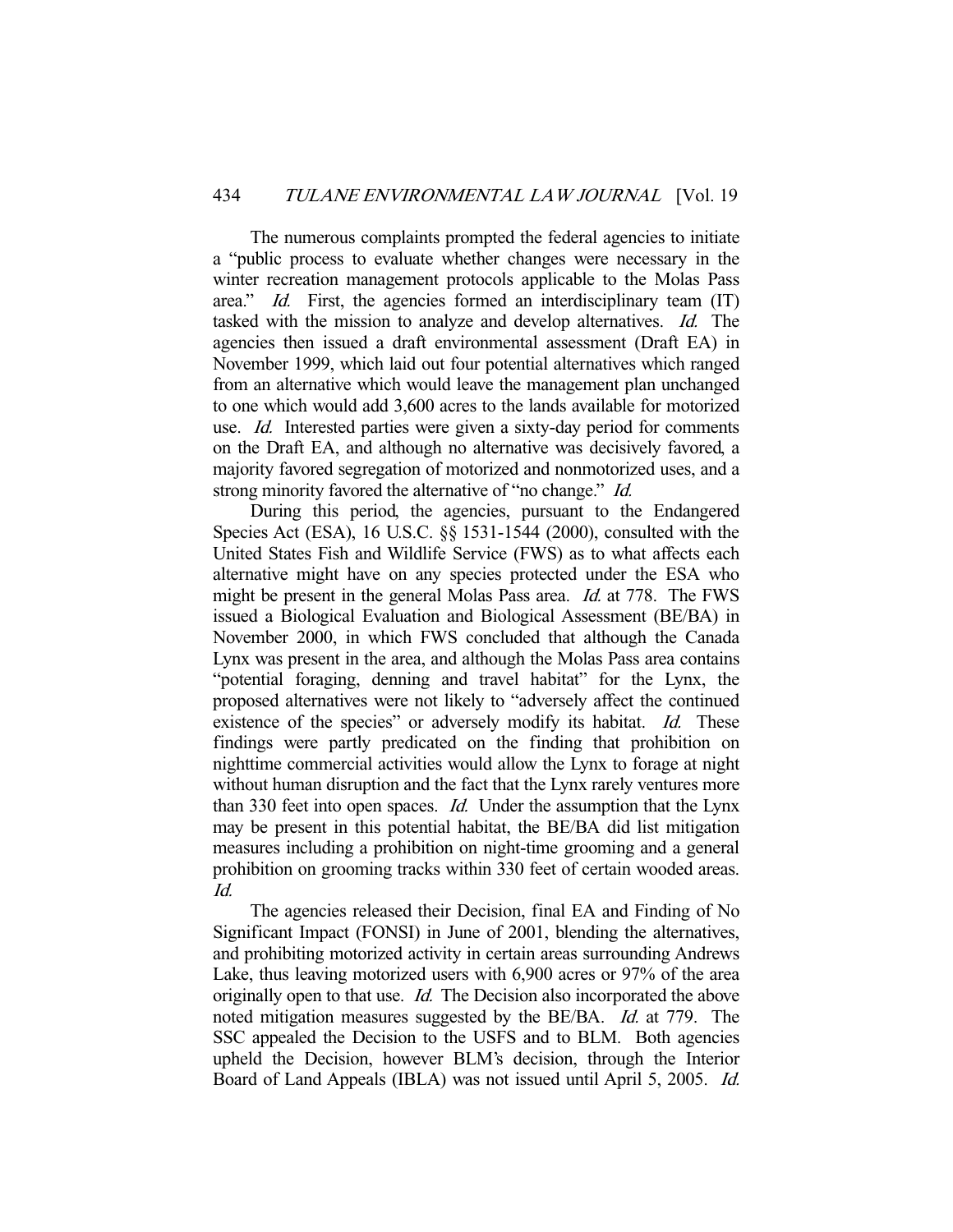Without waiting for IBLA's decision, SSC and the other motorized recreationalist plaintiffs filed suit in the federal district court in Colorado alleging that the agencies had violated the Administrative Procedure Act (APA), APA §§ 10-10(e), 5 U.S.C. §§ 701-706, NEPA, NFMA, and FLPMA. *Id.* The Tenth Circuit analyzed the agencies' compliance with NEPA, NFMA and FLPMA under the APA which allows a reviewing court to set aside agency actions which are "arbitrary, capricious, an abuse of discretion, or otherwise not in accordance with law." Id. at 779- 80 (citing Greater Yellowstone Coal. v. Flowers, 359 F.3d 1257, 1268 (10th Cir. 2004)). The court then applied the same deferential standard as the district court under which agency action would only be set aside for "'substantial procedural or substantive reasons."" Id. (citing Greater Yellowstone Coal., 359 F.3d at 1268).

### 2. NEPA

 SSC alleged that the agencies violated NEPA , and its supporting regulation, "by reaching a predetermined result, failing to take the requisite 'hard look' at the environmental consequences and failing to prepare an Environmental Impact Statement (EIS)." Id. at 779. NEPA is primarily a procedural statute which does not impose substantive limits on agency conduct, but rather requires a "hard look" at potential environmental consequences of an agency's proposed course of action. Id. at 780. NEPA requires that, before an agency takes "major federal action" which significantly affects the environment, the agency first prepare an environmental impact statement (EIS) which "considers the environmental impacts of the proposed action," and alternatives to that proposed course of action, including the alternative of "taking 'no action.'" Id. (citing NEPA § 102(2)(C), 42 U.S.C. § 4332(2)(C)). If however the agency prepares the less detailed environmental assessment (EA) and based on the EA issue a finding of no significant impact (FONSI), the agency need not prepare an EIS. Id. The determination to issue a FONSI, thereby forgoing the EIS process, is a factual determination which implicates the expertise specific to the agency, and is thus reviewable under the arbitrary and capricious standard only. Id. In the instant case, the agencies issued an EA, and then a FONSI. *Id.* 

 SSC argued that the agencies violated NEPA because they "'structured the analysis and framed the issues to ensure that additional restrictions on the use of snowmobiles would be an inevitable result of the analysis'" when issuing the Decision. Id. at 781. The Tenth Circuit disagreed. *Id.* The articulated goal for the IT incorporated both motorized and nonmotorized use. Id. Although the alternative selected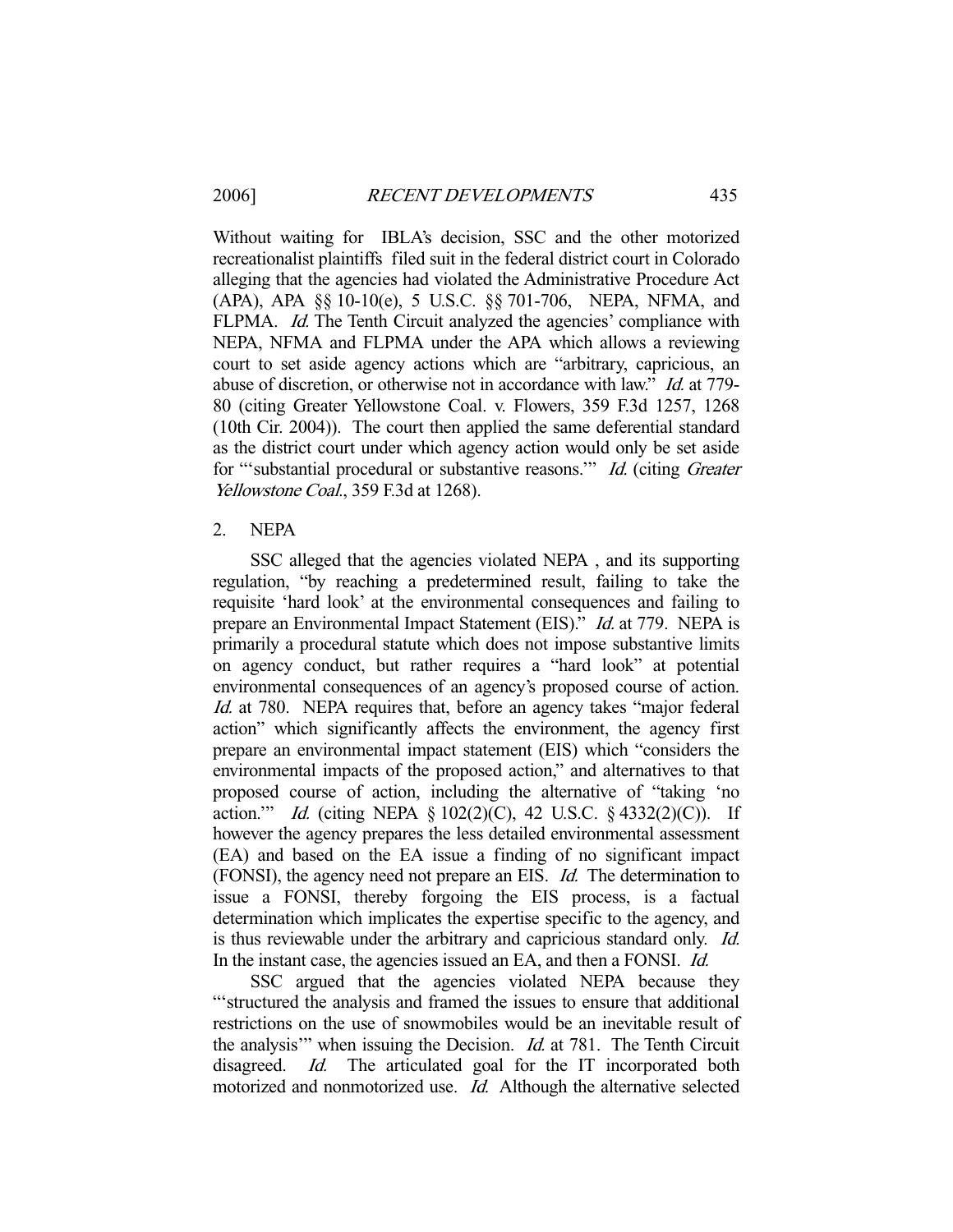took 200 acres away from the motorized recreationists, it opened up some additional terrain, and the agencies rejected alternatives which would have removed more acreage from motorized use. Id. Thus the end result reached, was a compromised not a predetermined agenda. Id.

 SSC also contented that the agencies "failed to take a 'hard look' at the potential environmental consequences of the alternatives" as required by NEPA. Id. at 781-82; see NEPA § 102(2)(C)(iii), 42 U.S.C. § 4332(2)(C)(iii). In particular, SSC challenged as unsubstantiated the assumption that because the Molas Pass area included Canada Lynx habitat, the species was present, and that the snowmobile use and trail groom would adversely affect the lynx. Silverton Snowmobile Club, 433 F.3d at 782. Again, the Tenth Circuit disagreed, noting evidence in the EA which would support the agencies' position, that the area consists of potentially suitable lynx habitat, that there were enough of the lynx's preferred prey (snowshoe hares), that there were "ongoing efforts to reintroduce lynx . . . into the area," that at least one transplanted lynx was known to occupy an area near Molas Pass, and that the "effect of human activity on the lynx was uncertain." *Id.* In light of the foregoing considerations, the court could not say that the agencies' decision did not have a rational basis, and thus satisfied NEPA's "hard look" requirement. Id.

 Plaintiffs also raised the argument that "the decision to impose 'lynx-based restrictions fails arbitrary and capricious review under the APA.'" *Id.* at 783. However, they did so only in their reply brief, and the Tenth Circuit cited precedent which holds an issue waived if a party fails to raise that issue in their opening brief. Id. at 783-84 (citing Anderson v. U.S. Dep't of Labor, 422 F.3d 1155, 1174 (10th Cir. 2005)). Nonetheless, the court intimated that had it, in its discretion, addressed the issue, SSC would not have prevailed. Id. at 784. In doing so, the Tenth Circuit distinguished the United States Court of Appeals for the Ninth Circuit's recent decision in Arizona Cattle Growers' Ass'n v. United States Fish & Wildlife, 273 F.3d 1229 (9th Cir. 2001), stating that the evidence of the presence of the species at issue in that case was far more speculative than that relied upon by the agencies in the instant case. Id. at 784-85.

 SSC also contended that NEPA required the preparation of an EIS for the agencies' decision rather than an EA, which is less detailed. *Id.* at 785. However, the Tenth Circuit found this issue to be waived as the plaintiffs failed to raise it at the administrative proceedings. Id.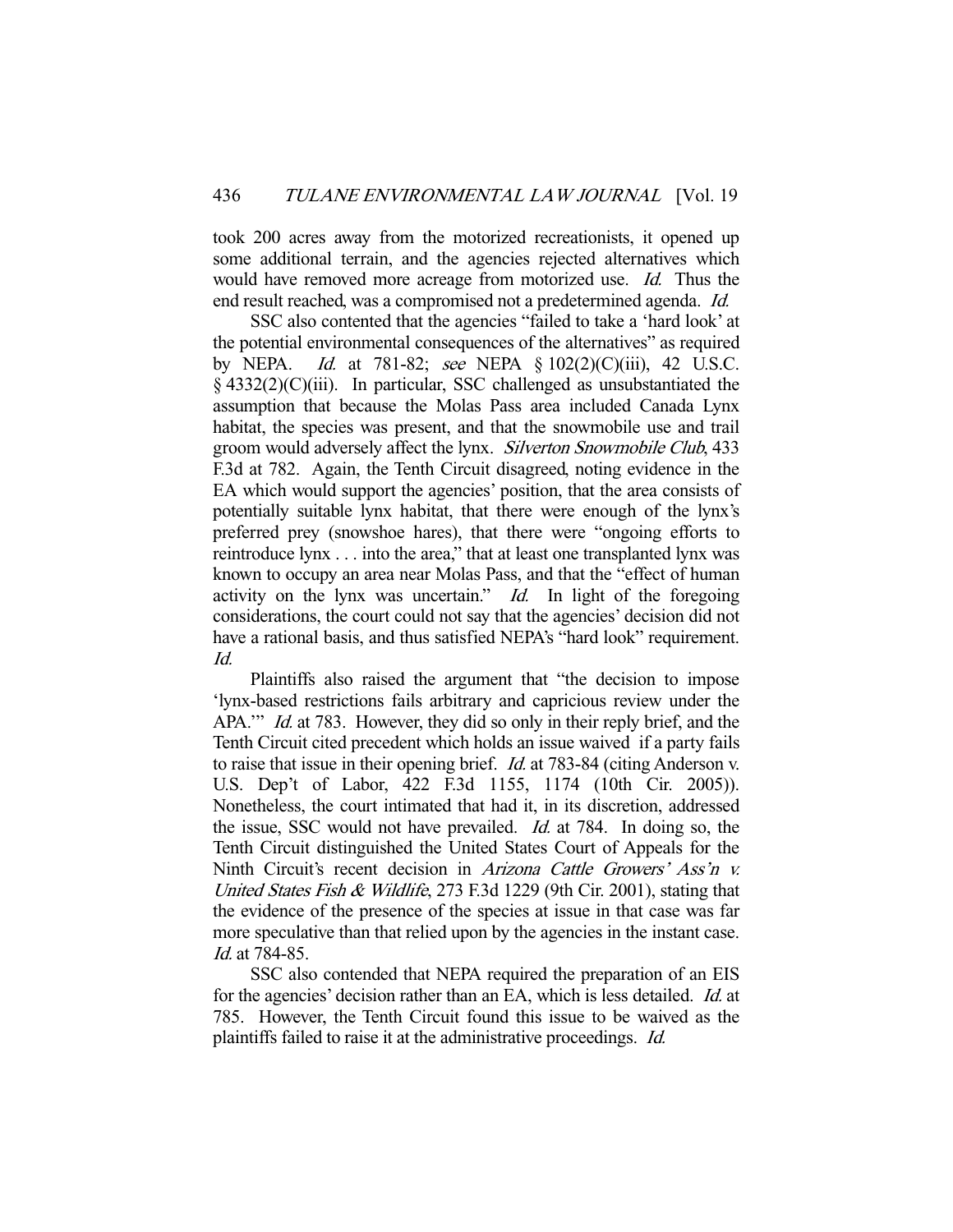## 3. NFMA

 SSC alleged that the agencies violated NFMA, and the regulations enacted pursuant to NFMA, "by failing to follow the requirements for compliance with and amendment of the Forest Plan." *Id.* at 779. NFMA "provides for the 'development and maintenance of land management plans'" to be used on units of the National Forest System, and created a two step process for forest planning. Id. at 785 (quoting NFMA, 16 U.S.C § 1604(b)). The Forest service must prepare a forest plan, for which the Forest Service must first prepare an EIS. *Id.* Then, the Forest service must implement the forest plan by approving specific projects, which must be consistent with the forest plan, or rejecting specific projects. Id. (citing Lamb v. Thompson, 265 F.3d 1038, 1042 (10th Cir. 2001)). All projects are subject to NEPA's procedural requirements. Id. (citing Lamb, 265 F.3d at 1042). Further, "'any significant amendments to a forest plan must also follow the same procedures required for the creation of the original forest plan." *Id.* (quoting Colo. Off-Highway Vehicle Coal. v. U.S. Forest Serv., 357 F.3d 1130, 1132 (10th Cir. 2004)).

 SSC thus claimed because the agencies changed the Forest Plan without formally amending it, the agencies violated NFMA. *Id.* at 785-86. Specifically, the plaintiffs argued that the conversion of the area surrounding Andrews Lake form a "2B Management Area Prescription" in which motorized travel may be prohibited or restricted to an "A travel management area on which motorized use is banned," and that this conversion was "a significant change necessitating an amendment to the Forest Plan. Id. at 786. The Tenth Circuit reasoned that the regulations clearly required compliance with NEPA in order to amend the Forest Plan, including "consultation with other agencies and appropriate public involvement." Id. The court recognized that whether or not the conversion of the area surrounding Andrews Lake is labeled as an amendment to the Forest Plan, "[i]t is difficult to imagine what further analysis could have been done, given the agencies' compliance with NEPA." *Id.* Indeed, the court found that this would have been a change in name only, and that to require the agencies at this point to re-label their conduct as amending the Forest Plan would be wasteful and unnecessary. Id. Thus, the Tenth Circuit found no NFMA violation. Id.

#### 4. FLPMA

 Finally, SSC alleged that the agencies violated FLPMA, as well as its supporting regulations, "by failing to follow the requirements for compliance with and amendment of the RMP." *Id.* at 779. Below, the